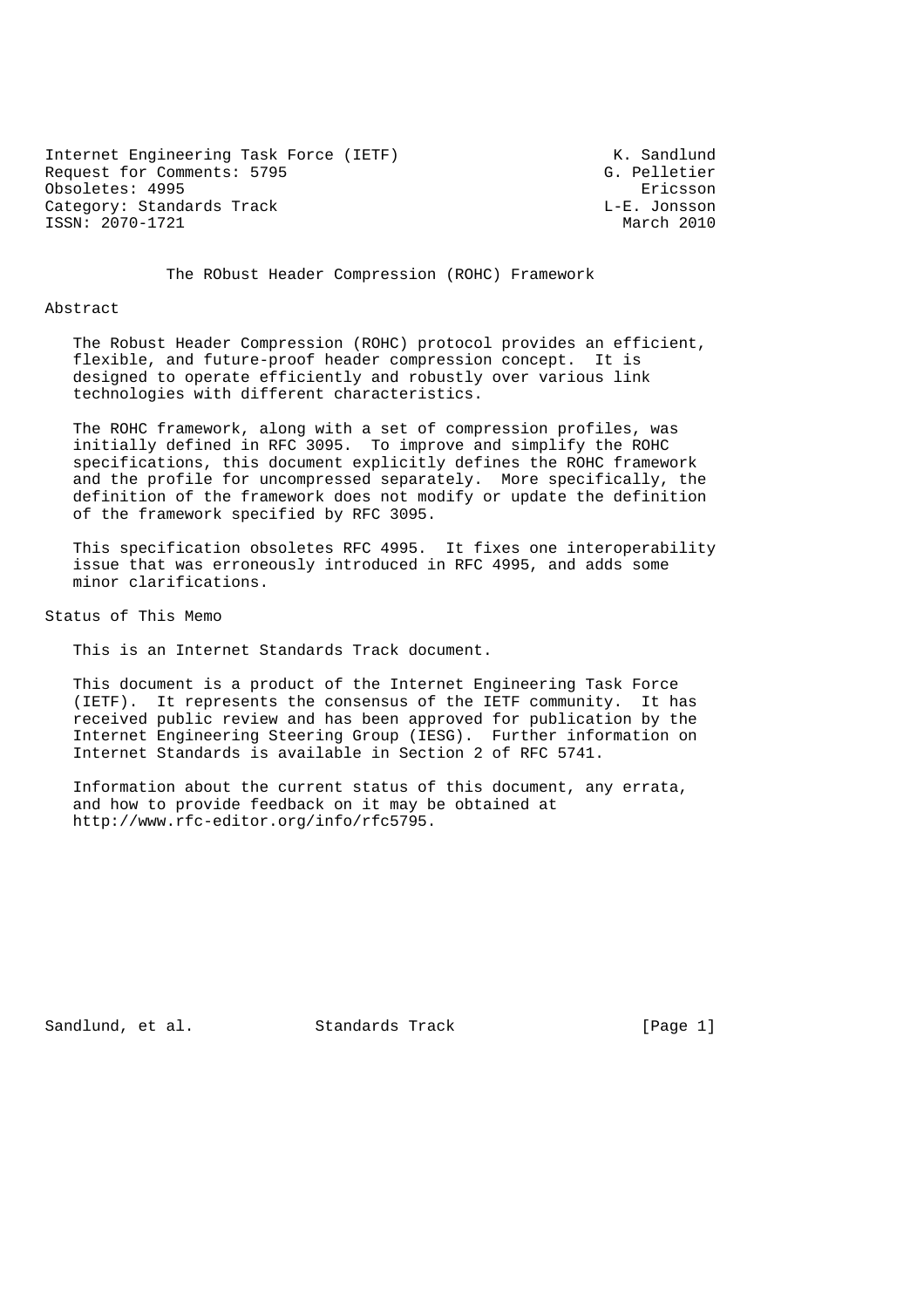RFC 5795 ROHC Framework March 2010

Copyright Notice

 Copyright (c) 2010 IETF Trust and the persons identified as the document authors. All rights reserved.

 This document is subject to BCP 78 and the IETF Trust's Legal Provisions Relating to IETF Documents (http://trustee.ietf.org/license-info) in effect on the date of publication of this document. Please review these documents carefully, as they describe your rights and restrictions with respect to this document. Code Components extracted from this document must include Simplified BSD License text as described in Section 4.e of the Trust Legal Provisions and are provided without warranty as described in the Simplified BSD License.

 This document may contain material from IETF Documents or IETF Contributions published or made publicly available before November 10, 2008. The person(s) controlling the copyright in some of this material may not have granted the IETF Trust the right to allow modifications of such material outside the IETF Standards Process. Without obtaining an adequate license from the person(s) controlling the copyright in such materials, this document may not be modified outside the IETF Standards Process, and derivative works of it may not be created outside the IETF Standards Process, except to format it for publication as an RFC or to translate it into languages other than English.

Table of Contents

| 2.1.<br>3. Background (Informative) 8<br>Header Compression Fundamentals 8<br>3.1.<br>A Short History of Header Compression 9<br>3.2.<br>4. Overview of ROHC (Informative) 10<br>General Principles 10<br>4.1.<br>Compression Efficiency, Robustness, and Transparency 11<br>4.2.<br>Developing the ROHC Protocol 12<br>4.3.<br>Operational Characteristics of the ROHC Channel 13<br>4.4.<br>Compression and Master Sequence Number (MSN) 14<br>4.5.<br>Static and Dynamic Parts of a Context 15<br>4.6.<br>The ROHC Framework (Normative) 15<br>5 <sub>1</sub><br>5.1.<br>Contexts and Context Identifiers 15<br>51<br>Per-Channel Parameters 16<br>5.1.2. |    |
|--------------------------------------------------------------------------------------------------------------------------------------------------------------------------------------------------------------------------------------------------------------------------------------------------------------------------------------------------------------------------------------------------------------------------------------------------------------------------------------------------------------------------------------------------------------------------------------------------------------------------------------------------------------|----|
|                                                                                                                                                                                                                                                                                                                                                                                                                                                                                                                                                                                                                                                              |    |
|                                                                                                                                                                                                                                                                                                                                                                                                                                                                                                                                                                                                                                                              | -5 |
|                                                                                                                                                                                                                                                                                                                                                                                                                                                                                                                                                                                                                                                              | -5 |
|                                                                                                                                                                                                                                                                                                                                                                                                                                                                                                                                                                                                                                                              |    |
|                                                                                                                                                                                                                                                                                                                                                                                                                                                                                                                                                                                                                                                              |    |
|                                                                                                                                                                                                                                                                                                                                                                                                                                                                                                                                                                                                                                                              |    |
|                                                                                                                                                                                                                                                                                                                                                                                                                                                                                                                                                                                                                                                              |    |
|                                                                                                                                                                                                                                                                                                                                                                                                                                                                                                                                                                                                                                                              |    |
|                                                                                                                                                                                                                                                                                                                                                                                                                                                                                                                                                                                                                                                              |    |
|                                                                                                                                                                                                                                                                                                                                                                                                                                                                                                                                                                                                                                                              |    |
|                                                                                                                                                                                                                                                                                                                                                                                                                                                                                                                                                                                                                                                              |    |
|                                                                                                                                                                                                                                                                                                                                                                                                                                                                                                                                                                                                                                                              |    |
|                                                                                                                                                                                                                                                                                                                                                                                                                                                                                                                                                                                                                                                              |    |
|                                                                                                                                                                                                                                                                                                                                                                                                                                                                                                                                                                                                                                                              |    |
|                                                                                                                                                                                                                                                                                                                                                                                                                                                                                                                                                                                                                                                              |    |
|                                                                                                                                                                                                                                                                                                                                                                                                                                                                                                                                                                                                                                                              |    |
|                                                                                                                                                                                                                                                                                                                                                                                                                                                                                                                                                                                                                                                              |    |
| 5.1.3. Persistence of Decompressor Contexts 17                                                                                                                                                                                                                                                                                                                                                                                                                                                                                                                                                                                                               |    |

Sandlund, et al. Standards Track [Page 2]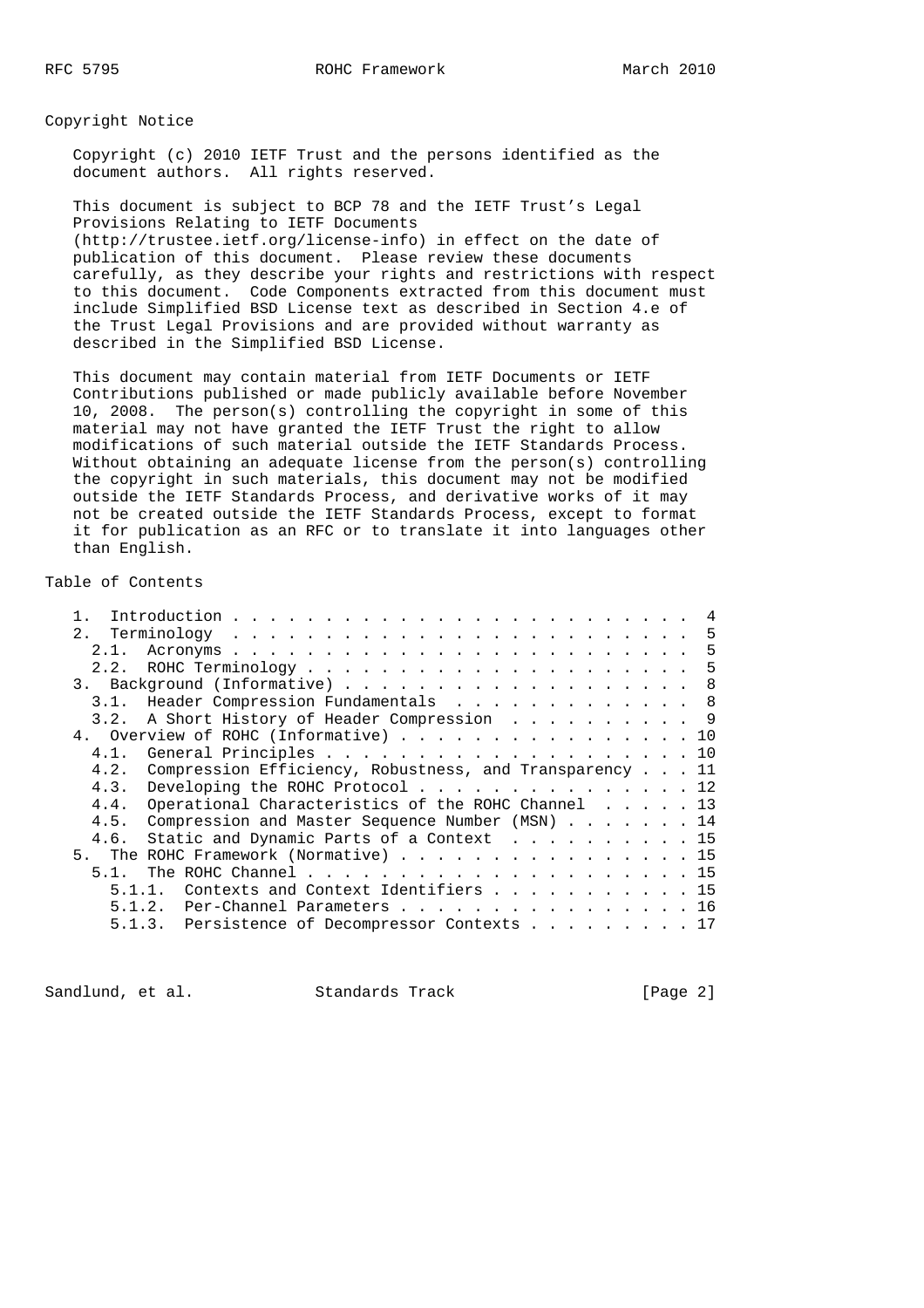| 5.2. ROHC Packets and Packet Types 17                        |  |  |
|--------------------------------------------------------------|--|--|
| 5.2.1. General Format of ROHC Packets 18                     |  |  |
| Format of the Padding Octet 19<br>5.2.1.1.                   |  |  |
| 5.2.1.2. Format of the Add-CID Octet 19                      |  |  |
| 5.2.1.3. General Format of Header 19                         |  |  |
| Initialization and Refresh (IR) Packet Types 20<br>5.2.2.    |  |  |
| ROHC IR Header Format 20<br>5.2.2.1.                         |  |  |
| 5.2.2.2.<br>ROHC IR-DYN Header Format 21                     |  |  |
| 5.2.3. ROHC Initial Decompressor Processing 22               |  |  |
| 5.2.4.                                                       |  |  |
| ROHC Feedback Format 24<br>5.2.4.1.                          |  |  |
| 5.2.5. ROHC Segmentation 26                                  |  |  |
| Segmentation Usage Considerations 26<br>5.2.5.1.             |  |  |
| $5.2.5.2.$ Segmentation Protocol 26                          |  |  |
| 5.3. General Encoding Methods 28                             |  |  |
| 5.3.1. Header Compression CRCs, Coverage, and Polynomials 28 |  |  |
| 5.3.1.1. 8-bit CRC in IR and IR-DYN Headers 28               |  |  |
| 5.3.1.2. 3-bit CRC in Compressed Headers 28                  |  |  |
| 5.3.1.3. 7-bit CRC in Compressed Headers 29                  |  |  |
| 5.3.1.4. 32-bit Segmentation CRC 29                          |  |  |
| 5.3.2. Self-Describing Variable-Length Values 30             |  |  |
| 5.4. ROHC UNCOMPRESSED -- No Compression (Profile 0x0000) 30 |  |  |
| 5.4.1.                                                       |  |  |
|                                                              |  |  |
| 5.4.3. Context Initialization 32                             |  |  |
| 5.4.4. Decompressor Operation 33                             |  |  |
|                                                              |  |  |
| Overview of a ROHC Profile (Informative) 33<br>б.            |  |  |
| 7.                                                           |  |  |
| 8.                                                           |  |  |
| Security Considerations 36<br>9.                             |  |  |
|                                                              |  |  |
| 10.1. Normative References 37                                |  |  |
| 10.2. Informative References 37                              |  |  |
|                                                              |  |  |
|                                                              |  |  |

Sandlund, et al. Standards Track [Page 3]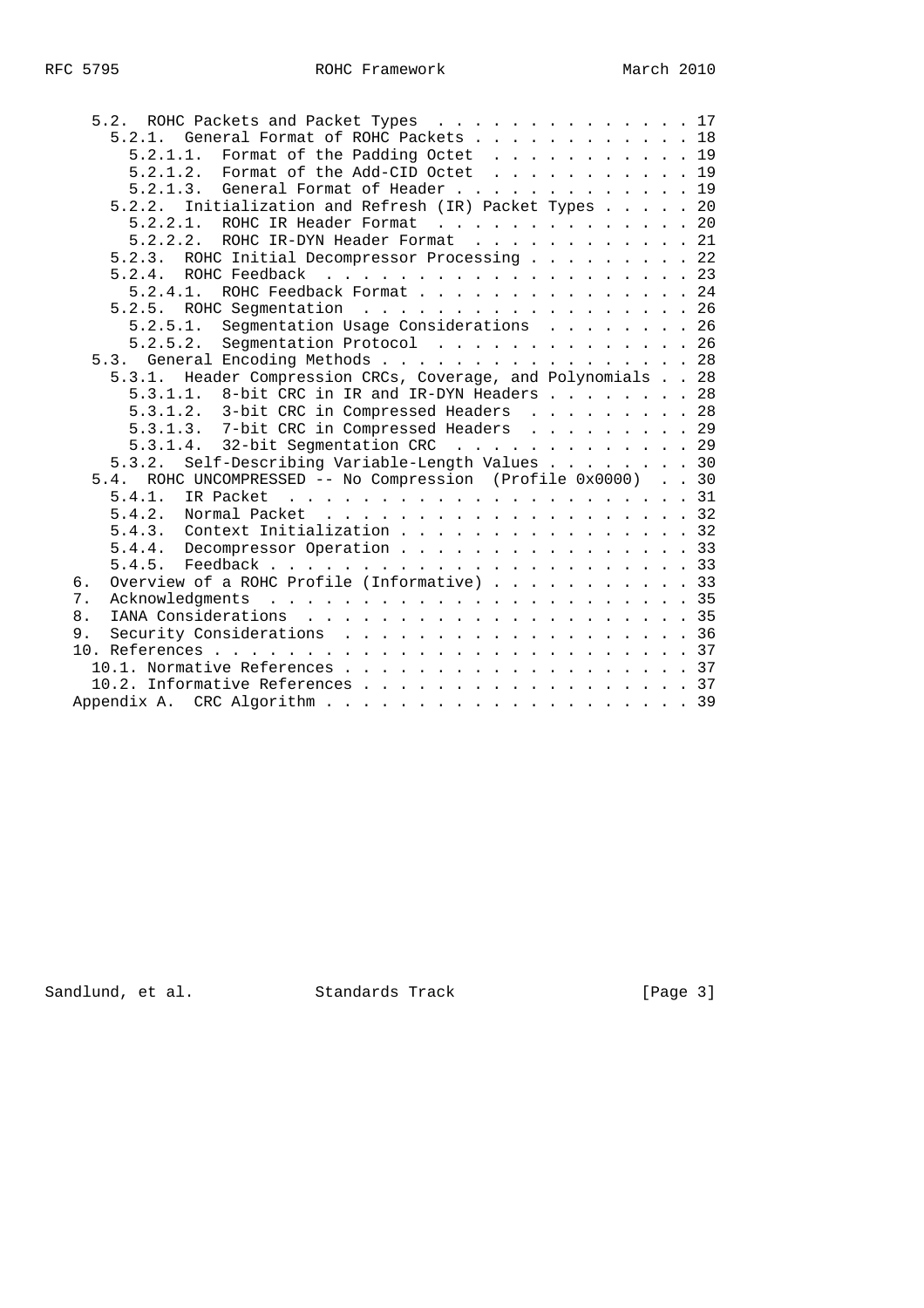## 1. Introduction

 For many types of networks, reducing the deployment and operational costs by improving the usage of the bandwidth resources is of vital importance. Header compression over a link is possible because some of the information carried within the header of a packet becomes compressible between packets belonging to the same flow.

 For links where the overhead of the IP header(s) is problematic, the total size of the header may be significant. Applications transferring data carried within RTP [RFC3550] will then, in addition to link-layer framing, have an IPv4 [RFC0791] header (20 octets), a UDP [RFC0768] header (8 octets), and an RTP header (12 octets), for a total of 40 octets. With IPv6 [RFC2460], the IPv6 header is 40 octets for a total of 60 octets. Applications transferring data using TCP [RFC0793] will have 20 octets for the transport header, for a total size of 40 octets for IPv4 and 60 octets for IPv6.

 The relative gain for specific flows (or applications) depends on the size of the payload used in each packet. For applications such as Voice over IP, where the size of the payload containing coded speech can be as small as 15-20 octets, this gain will be quite significant. Similarly, relative gains for TCP flows carrying large payloads (such as file transfers) will be less than for flows carrying smaller payloads (such as application signaling, e.g., session initiation).

 As more and more wireless link technologies are being deployed to carry IP traffic, care must be taken to address the specific characteristics of these technologies within the header compression algorithms. Legacy header compression schemes, such as those defined in [RFC2507] and [RFC2508], have been shown to perform inadequately over links where both the lossy behavior and the round-trip times are non-negligible, such as those observed, for example, in wireless links and IP tunnels.

 In addition, a header compression scheme should handle the often non trivial residual errors, i.e., where the lower layer may pass a packet that contains undetected bit errors to the decompressor. It should also handle loss and reordering before the compression point, as well as on the link between the compression and decompression points [RFC4224].

 The Robust Header Compression (ROHC) protocol provides an efficient, flexible, and future-proof header compression concept. It is designed to operate efficiently and robustly over various link technologies with different characteristics.

Sandlund, et al. Standards Track [Page 4]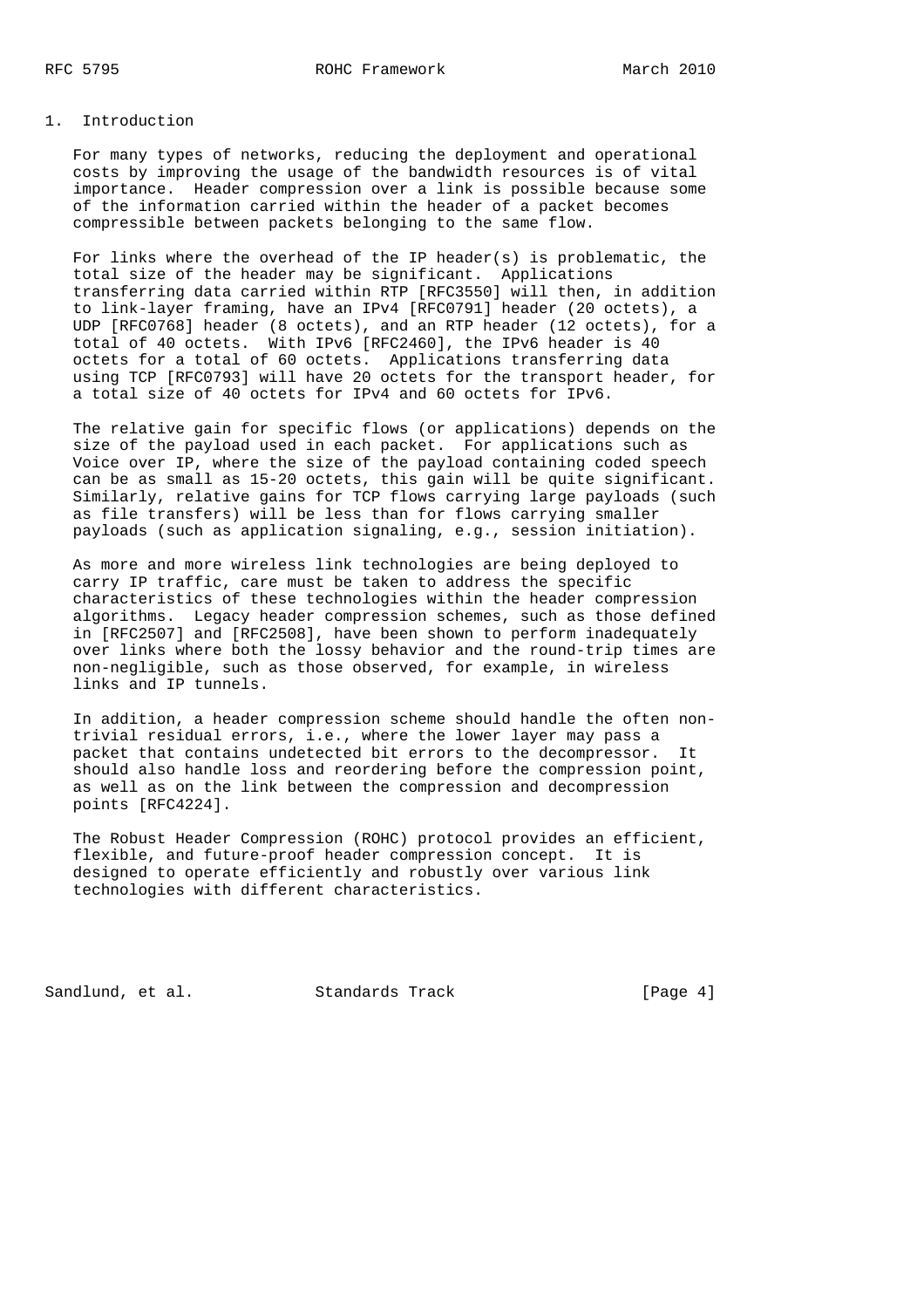RFC 3095 [RFC3095] defines the ROHC framework along with an initial set of compression profiles. To improve and simplify the specification, the framework and the profiles' parts have been split into separate documents. This document explicitly defines the ROHC framework, but it does not modify or update the definition of the framework specified by RFC 3095; both documents can be used independently of each other. This also implies that implementations based on either definition will be compatible and interoperable with each other. However, it is the intent to let this specification replace RFC 3095 as the base specification for all profiles defined in the future.

 This document fixes one interoperability issue that was erroneously introduced in RFC 4995. The fix for this issue is located in Section 5.2.4.1 and clarifies the interpretation of the Size field in ROHC feedback.

2. Terminology

 The key words "MUST", "MUST NOT", "REQUIRED", "SHALL", "SHALL NOT", "SHOULD", "SHOULD NOT", "RECOMMENDED", "MAY", and "OPTIONAL" in this document are to be interpreted as described in [RFC2119].

### 2.1. Acronyms

This section lists most acronyms used for reference.

| ACK        | Acknowledgment.                                  |
|------------|--------------------------------------------------|
| CID        | Context Identifier.                              |
| CO.        | Compressed Packet Format.                        |
| <b>CRC</b> | Cyclic Redundancy Check.                         |
| TR.        | Initialization and Refresh.                      |
|            | IR-DYN Initialization and Refresh, Dynamic part. |
| LSB        | Least Significant Bit.                           |
| MRRU       | Maximum Reconstructed Reception Unit.            |
| MSB        | Most Significant Bit.                            |
| MSN        | Master Sequence Number.                          |
| NACK       | Negative Acknowledgment.                         |
| ROHC       | RObust Header Compression.                       |
|            |                                                  |

### 2.2. ROHC Terminology

Context

 The context of the compressor is the state it uses to compress a header. The context of the decompressor is the state it uses to decompress a header. Either of these or the two in combination are usually referred to as "context", when it is clear which is

Sandlund, et al. Standards Track [Page 5]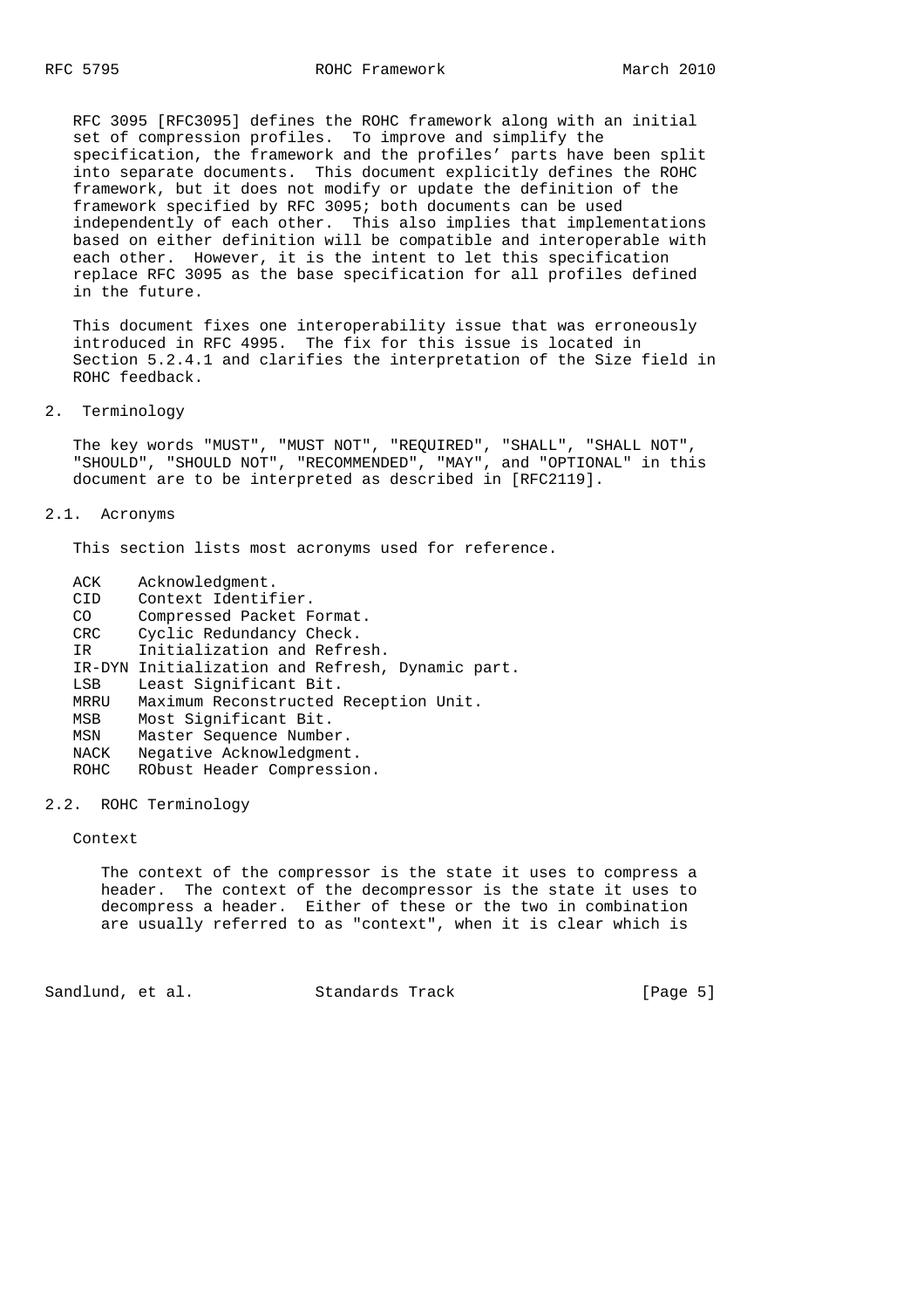intended. The context contains relevant information from previous headers in the packet flow, such as static fields and possible reference values for compression and decompression. Moreover, additional information describing the packet flow is also part of the context, for example, information about the change behavior of fields (e.g., the IP Identifier behavior, or the typical inter packet increase in sequence numbers and timestamps).

## Context damage

 When the context of the decompressor is not consistent with the context of the compressor, decompression may fail to reproduce the original header. This situation can occur when the context of the decompressor has not been initialized properly or when packets have been lost or damaged between the compressor and decompressor.

 Packets that cannot be decompressed due to inconsistent contexts are said to be lost due to context damage. Packets that are decompressed but contain errors due to inconsistent contexts are said to be damaged due to context damage.

### Context repair mechanisms

 Mechanisms used to resynchronize the contexts -- an important task since context damage causes loss propagation. Examples of such mechanisms are NACK-based mechanisms, and the periodic refreshes of important context information, usually done in unidirectional operation. There are also mechanisms that can reduce the context inconsistency probability, for example, repetition of the same type of information in multiple packets and CRCs that protect context-updating information.

### CRC-8 validation

The validation of the integrity against bit  $error(s)$  in a received IR and IR-DYN header using the 8-bit CRC included in the IR/IR-DYN header.

#### CRC verification

 The verification of the result of a decompression attempt using the 3-bit CRC or 7-bit CRC included in the header of a compressed packet format.

Sandlund, et al. Standards Track [Page 6]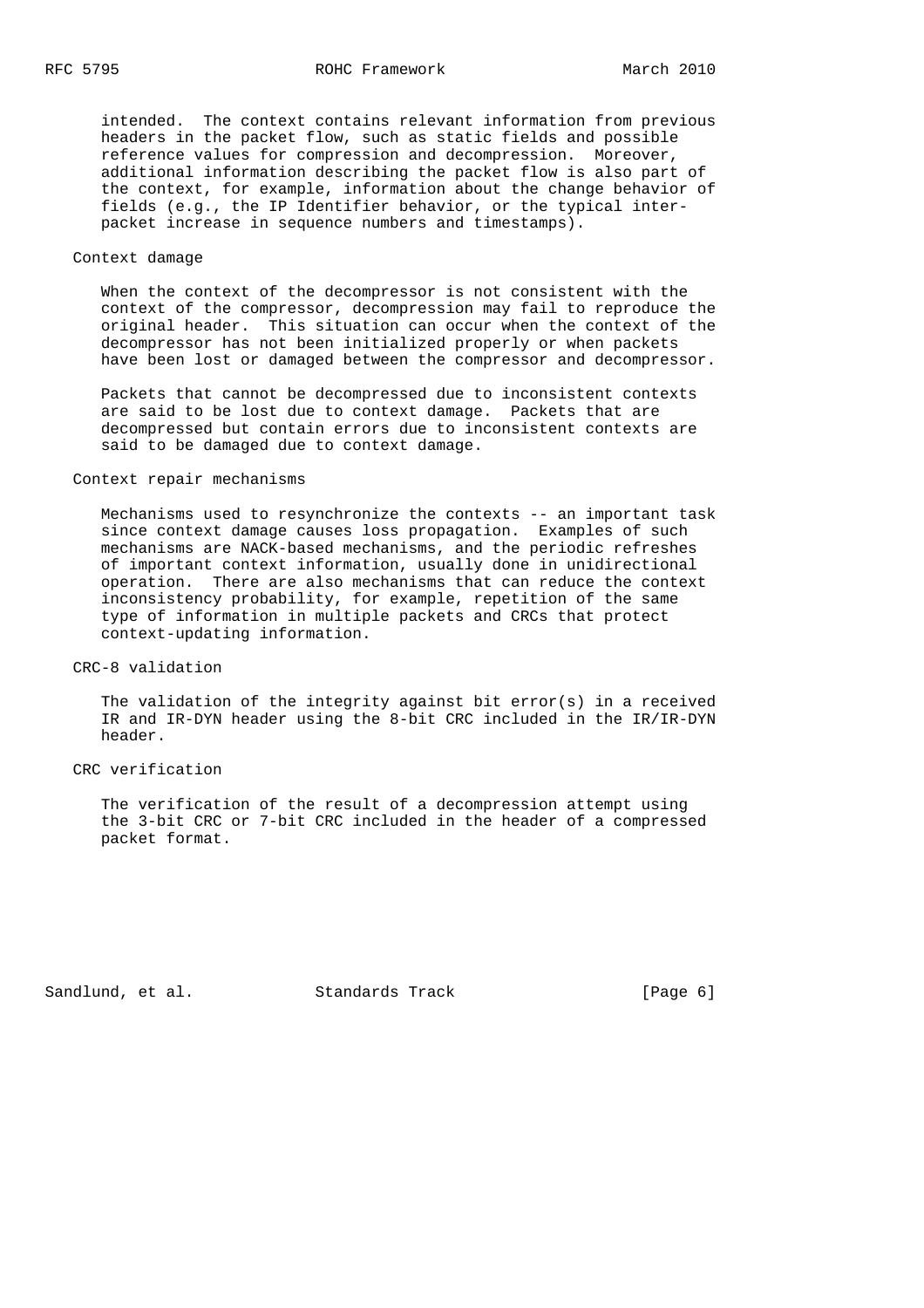Damage propagation

 Delivery of incorrect decompressed headers due to context damage, such as errors in (i.e., loss of or damage to) previous header(s) or feedback.

Error detection

 Detection of errors by lower layers. If error detection is not perfect, there will be residual errors.

Error propagation

Damage propagation or loss propagation.

ROHC profile

 A compression protocol that specifies how to compress specific header combinations. A ROHC profile may be tailored to handle a specific set of link characteristics, e.g., loss characteristics, reordering between compression points, etc. ROHC profiles provide the details of the header compression framework defined in this document, and each compression profile is associated with a unique ROHC profile identifier [ROHC-ids]. When setting up a ROHC channel, the set of profiles supported by both endpoints of the channel is negotiated, and when initializing new contexts, a profile identifier from this negotiated set is used to associate each compression context with one specific profile.

Link

A physical transmission path that constitutes a single IP hop.

Loss propagation

 Loss of headers, due to errors in (i.e., loss of or damage to) previous header(s) or feedback.

Packet flow

 A sequence of packets where the field values and change patterns of field values are such that the headers can be compressed using the same context.

Residual error

 Error introduced during transmission and not detected by lower layer error detection schemes.

Sandlund, et al. Standards Track [Page 7]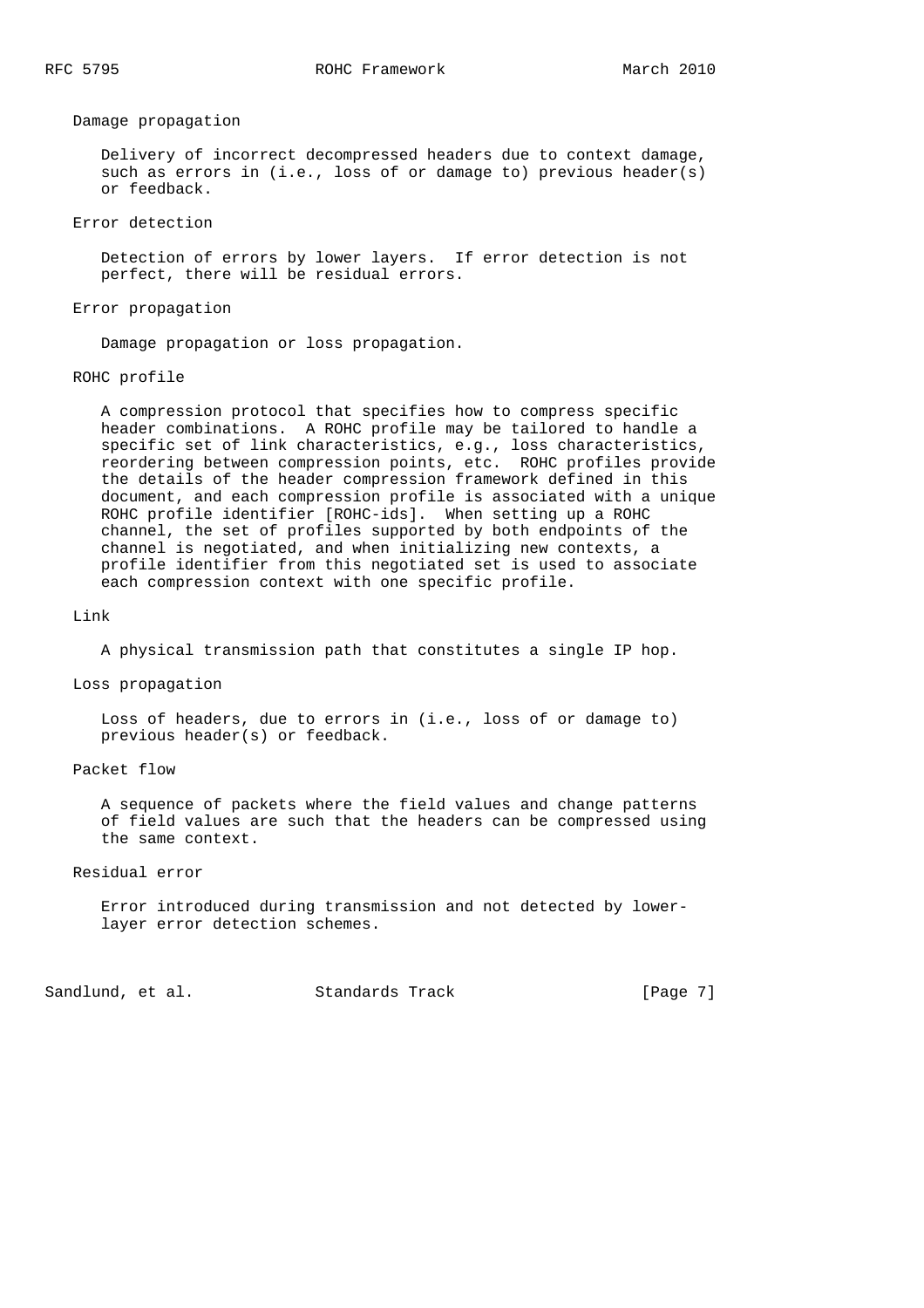ROHC channel

 A logical unidirectional point-to-point channel carrying ROHC packets from one compressor to one decompressor, optionally carrying ROHC feedback information on the behalf of another compressor-decompressor pair operating on a separate ROHC channel in the opposite direction. See also [RFC3759].

 This document also makes use of the conceptual terminology defined by "ROHC Terminology and Channel Mapping Examples", RFC 3759 [RFC3759].

3. Background (Informative)

 This section provides a background to the subject of header compression. The fundamental ideas are described together with a discussion about the history of header compression schemes. The motivations driving the development of the various schemes are discussed and their drawbacks identified, thereby providing the foundations for the design of the ROHC framework and profiles [RFC3095].

3.1. Header Compression Fundamentals

 Header compression is possible because there is significant redundancy between header field values within packets, but in particular between consecutive packets belonging to the same flow. On the path end-to-end, the entire header information is necessary for all packets in the flow, but over a single link, some of this information becomes redundant and can be reduced, as long as it is transparently recovered at the receiving end of the link. The header size can be reduced by first sending field information that is expected to remain static for (at least most of) the lifetime of the packet flow. Further compression is achieved for the fields carrying information that changes more dynamically by using compression methods tailored to their respective assumed change behavior.

 To achieve compression and decompression, some necessary information from past packets is maintained in a context. The compressor and the decompressor update their respective contexts upon certain, not necessarily synchronized, events. Impairment events may lead to inconsistencies in the decompressor context (i.e., context damage), which in turn may cause incorrect decompression. A Robust Header Compression scheme needs mechanisms to minimize the possibility of context damage, in combination with mechanisms for context repair.

Sandlund, et al. Standards Track [Page 8]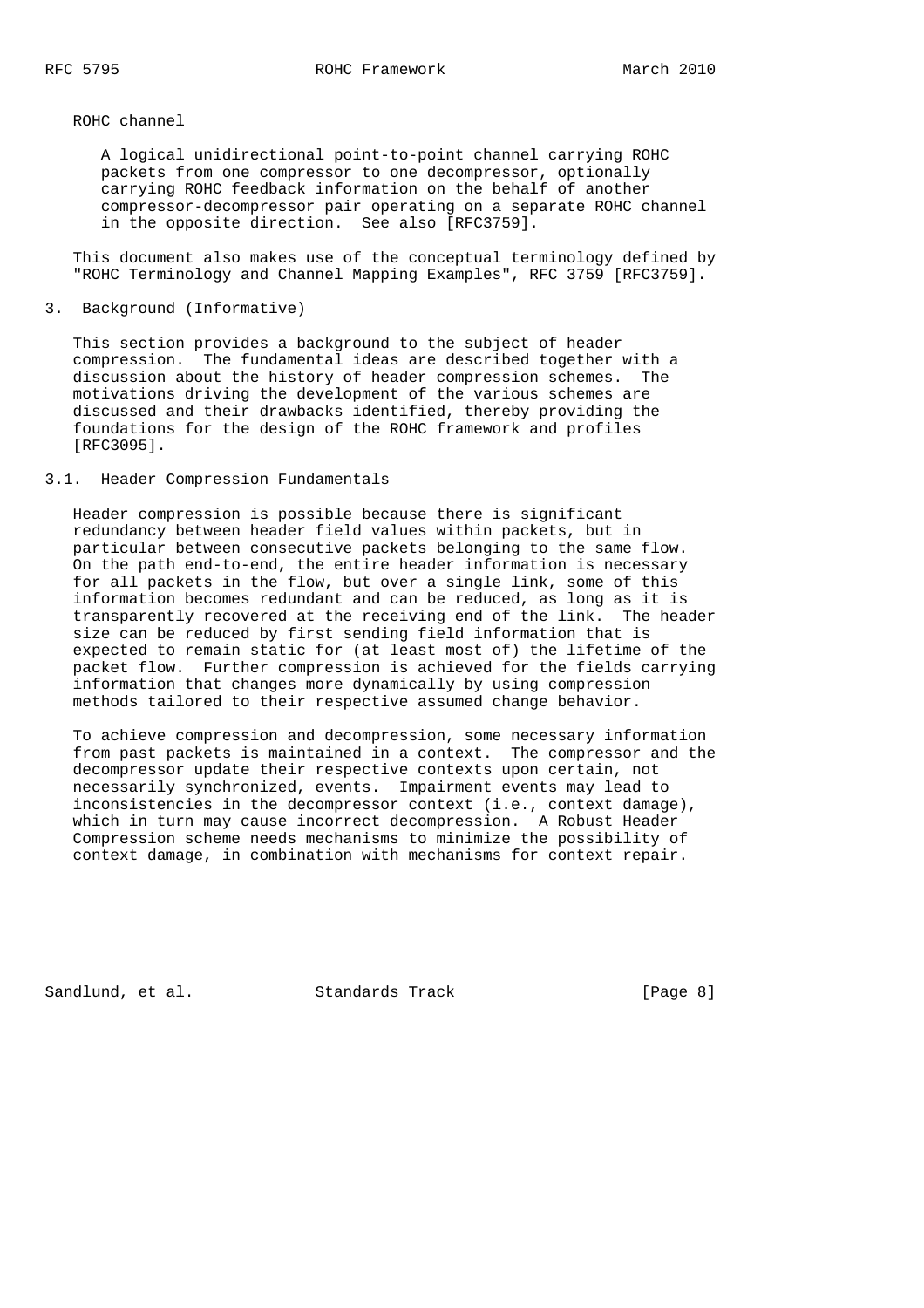### 3.2. A Short History of Header Compression

 The first header compression scheme, compressed TCP (CTCP) [RFC1144], was introduced by Van Jacobson. CTCP, also often referred to as VJ compression, compresses the 40 octets of the TCP/IP header down to 4 octets. CTCP uses delta encoding for sequentially changing fields. The CTCP compressor detects transport-level retransmissions and sends a header that updates the entire context when they occur. This repair mechanism does not require any explicit signaling between the compressor and decompressor.

 A general IP header compression scheme, IP header compression [RFC2507], improves somewhat on CTCP. IP header compression (IPHC) can compress arbitrary IP, TCP, and UDP headers. When compressing non-TCP headers, IPHC does not use delta encoding and is robust. The repair mechanism of CTCP is augmented with negative acknowledgments, called CONTEXT\_STATE messages, which speed up the repair. This context repair mechanism is thus limited by the round-trip time of the link. IPHC does not compress RTP headers.

 CRTP [RFC2508] is an RTP extension to IPHC. CRTP compresses the 40 octets of IPv4/UDP/RTP headers to a minimum of 2 octets when the UDP Checksum is not enabled. If the UDP Checksum is enabled, the minimum CRTP header is 4 octets.

 On lossy links with long round-trip times, CRTP does not perform well [CRTP-eval]. Each packet lost over the link causes decompression of several subsequent packets to fail, because the context becomes invalidated during at least one link round-trip time from the lost packet. Unfortunately, the large headers that CRTP sends when updating the context waste additional bandwidth.

 CRTP uses a local repair mechanism known as TWICE, which was introduced by IPHC. TWICE derives its name from the observation that when the flow of compressed packets is regular, the correct guess when one packet is lost between the compression points is to apply the update in the current packet twice. While TWICE improves CRTP performance significantly, [CRTP-eval] also found that even with TWICE, CRTP doubled the number of lost packets.

 An enhanced variant of CRTP, called eCRTP [RFC3545], means to improve the robustness of CRTP in the presence of reordering and packet losses, while keeping the protocol almost unchanged from CRTP. As a result, eCRTP does provide better means to implement some degree of robustness, albeit at the expense of additional overhead, leading to a reduction in compression efficiency in comparison to CRTP.

Sandlund, et al. Standards Track [Page 9]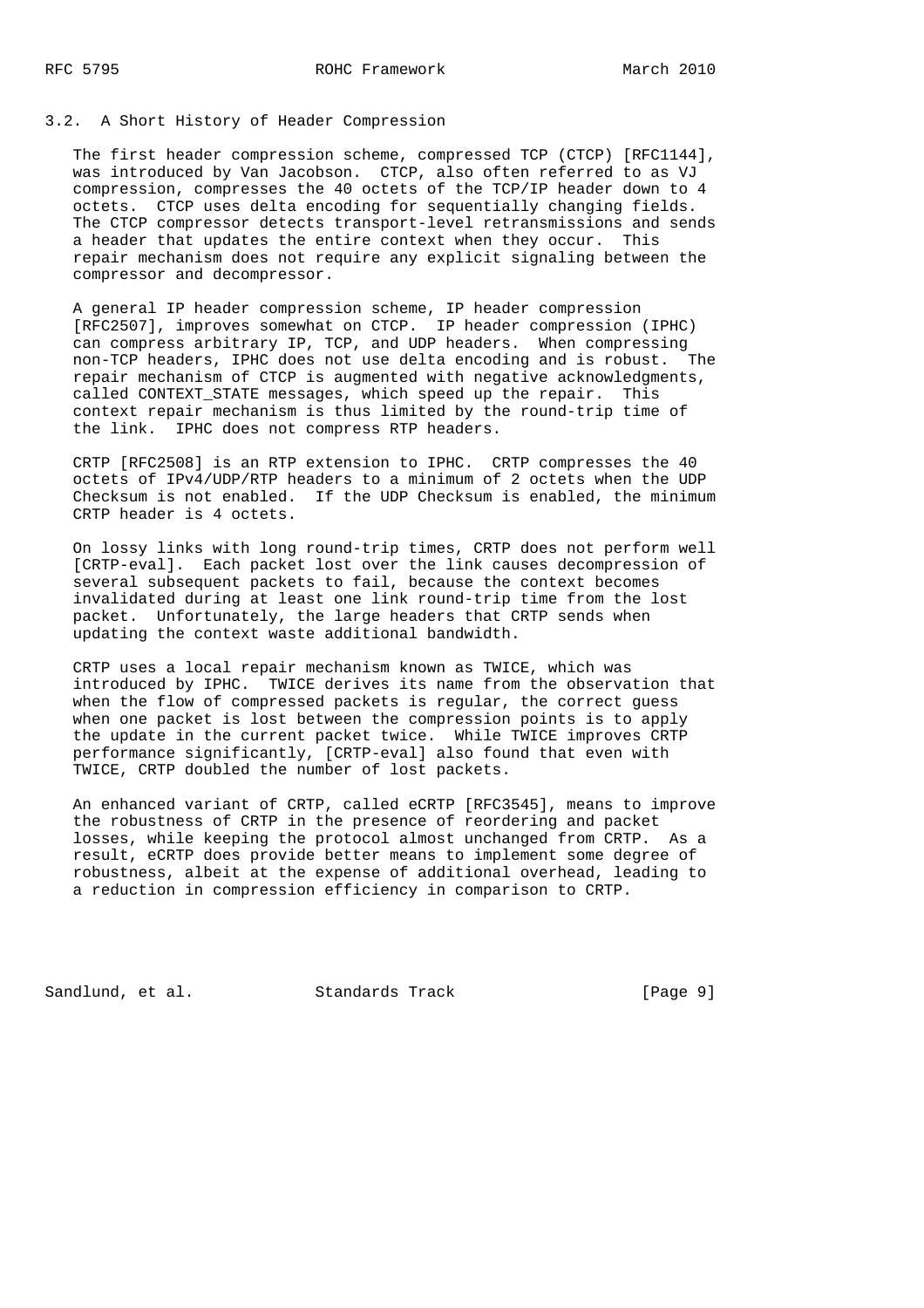# 4. Overview of ROHC (Informative)

### 4.1. General Principles

 As mentioned earlier, header compression is possible per-link due to the fact that there is much redundancy between header field values within packets, and especially between consecutive packets belonging to the same flow. To utilize these properties for header compression, there are a few essential steps to consider.

 The first step consists of identifying and grouping packets together into different "flows", so that packet-to-packet redundancy is maximized in order to improve the compression ratio. Grouping packets into flows is usually based on source and destination host (IP) addresses, transport protocol type (e.g., UDP or TCP), process (port) numbers, and potentially additional unique application identifiers, such as the synchronization source (SSRC) in RTP [RFC3550]. The compressor and decompressor each establish a context for the packet flow and identify the context with a Context Identifier (CID) included in each compressed header.

 The second step is to understand the change patterns of the various header fields. On a high level, header fields fall into one of the following classes:

- INFERRED These fields contain values that can be inferred from other fields or external sources; for example, the size of the frame carrying the packet can often be derived from the link-layer protocol, and thus does not have to be transmitted by the compression scheme.
- STATIC Fields classified as STATIC are assumed to be constant throughout the lifetime of the packet flow. The value of each field is thus only communicated initially.
- STATIC-DEF Fields classified as STATIC-DEF are used to define a packet flow as discussed above. Packets for which respective values of these fields differ are treated as belonging to different flows. These fields are in general compressed as STATIC fields.
- STATIC-KNOWN Fields classified as STATIC-KNOWN are expected to have well-known values, and therefore their values do not need to be communicated.

Sandlund, et al. Standards Track [Page 10]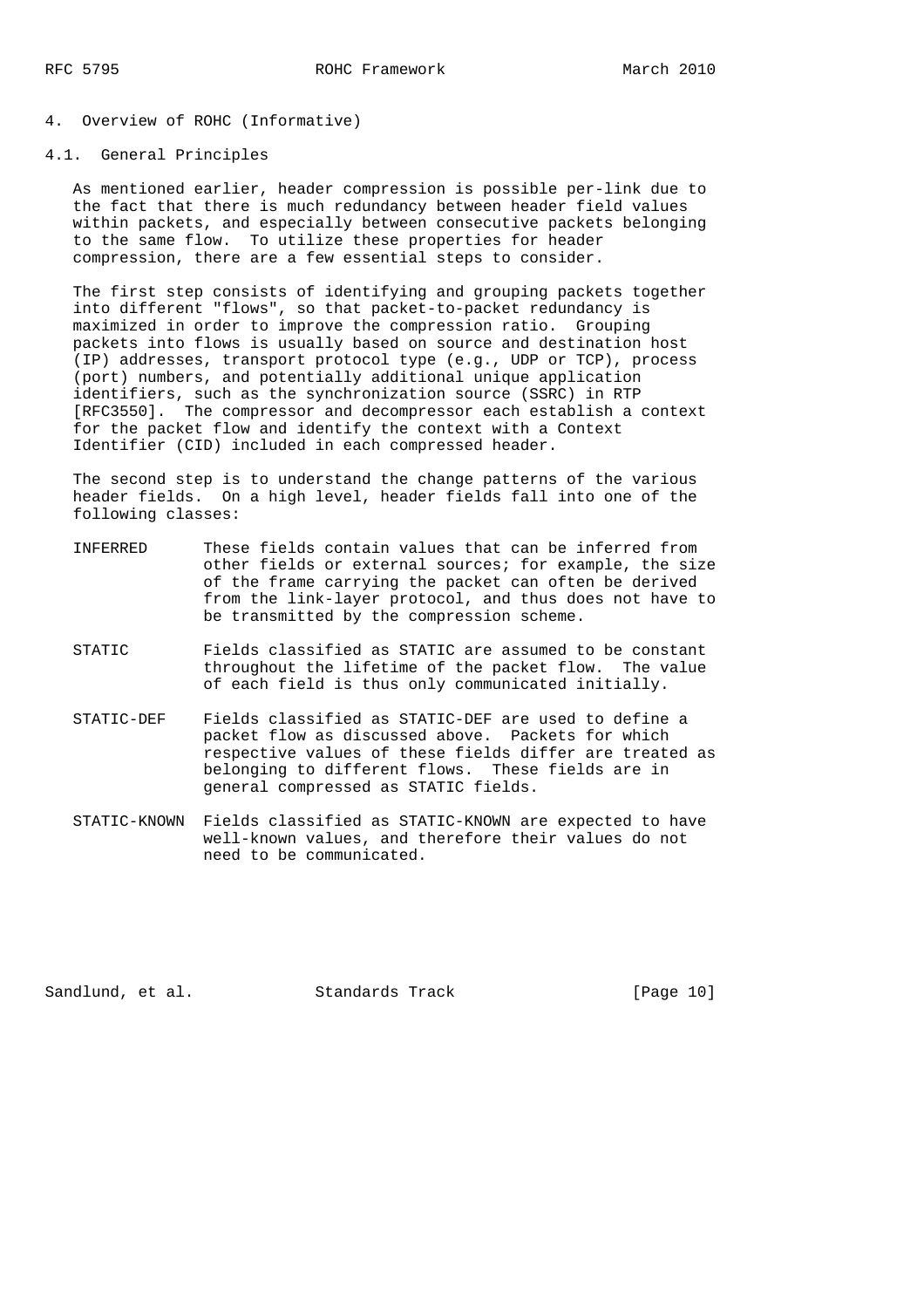CHANGING These fields are expected to vary randomly, either within a limited value set or range, or in some other manner. CHANGING fields are usually handled in more sophisticated ways based on a more detailed classification of their expected change patterns.

 Finally, the last step is to choose the encoding method(s) that will be applied onto different fields based on classification. The encoding methods, in combination with the identified field behavior, provide the input to the design of the compressed header formats. The analysis of the probability distribution of the identified change patterns then provides the means to optimize the packet formats, where the most frequently occurring change patterns for a field should be encoded within the most efficient format(s).

 However, compression efficiency has to be traded against two other properties: the robustness of the encoding to losses and errors between the compressor and the decompressor, and the ability to detect and cope with errors in the decompression process.

4.2. Compression Efficiency, Robustness, and Transparency

 The performance of a header compression protocol can be described with three parameters: its compression efficiency, its robustness, and its compression transparency.

Compression efficiency

 The compression efficiency is determined by how much the average header size is reduced by applying the compression protocol.

#### Robustness

 A robust protocol tolerates packet losses, residual bit errors, and out-of-order delivery on the link over which header compression takes place, without losing additional packets or introducing additional errors in decompressed headers.

## Compression transparency

 The compression transparency is a measure of the extent to which the scheme maintains the semantics of the original headers. If all decompressed headers are bitwise identical to the corresponding original headers, the scheme is transparent.

Sandlund, et al. Standards Track [Page 11]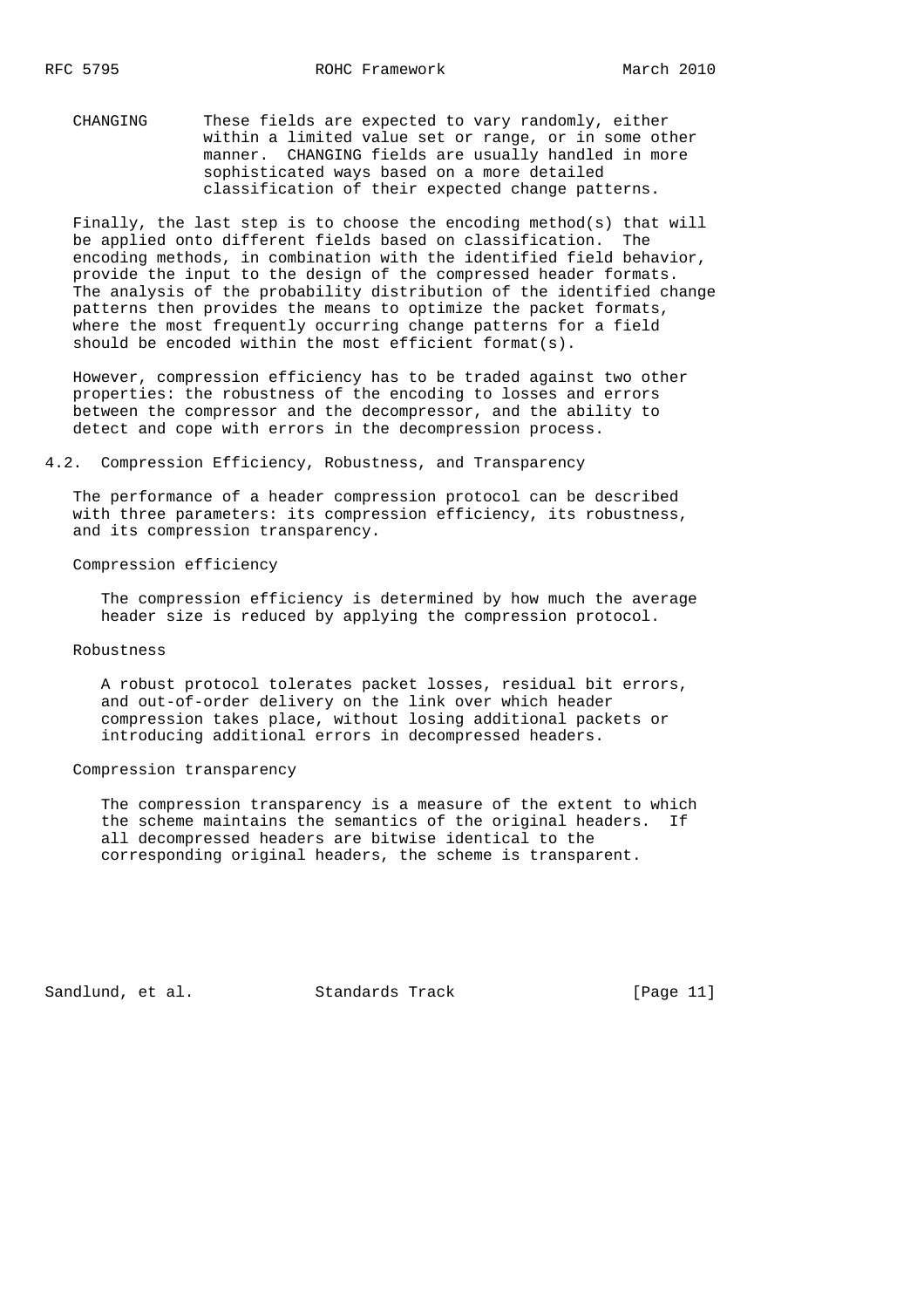## 4.3. Developing the ROHC Protocol

 The challenge in developing a header compression protocol is to conciliate compression efficiency and robustness while maintaining transparency, as increasing robustness will always come at the expense of a lower compression efficiency, and vice versa. The scheme should also be flexible enough in its design to minimize the impacts from the varying round-trip times and loss patterns of links where header compression will be used.

 To achieve this, the header compression scheme must provide facilities for the decompressor to verify decompression and detect potential context damage, as well as context recovery mechanisms such as feedback. Header compression schemes prior to the ones developed by the Robust Header Compression (ROHC) Working Group (WG) were not designed with the above high-level objectives in mind.

 The ROHC WG has developed header compression solutions to meet the needs of present and future link technologies. While special attention has been put towards meeting the more stringent requirements stemming from the characteristics of wireless links, the results are equally applicable to many other link technologies.

 "RObust Header Compression (ROHC): Framework and four profiles: RTP, UDP, ESP, and uncompressed" [RFC3095] was published in 2001, as the first output of the ROHC WG. ROHC is a general and extendable framework for header compression, on top of which profiles can be defined for compression of different protocols headers. RFC 3095 introduced a number of new compression techniques, and was successful at living up to the requirements placed on it, as described in [RFC3096].

 Interoperability testing of RFC 3095 confirms the capabilities of ROHC to meet its purposes, but feedback from implementers has also indicated that the protocol specification is complex and sometimes obscure. Most importantly, a clear distinction between framework and profiles is not obvious in [RFC3095], which also makes development of additional profiles troublesome. This document therefore aims at explicitly specifying the ROHC framework, while a companion document [RFC5225] specifies revised versions of the compression profiles of RFC 3095.

Sandlund, et al. Standards Track [Page 12]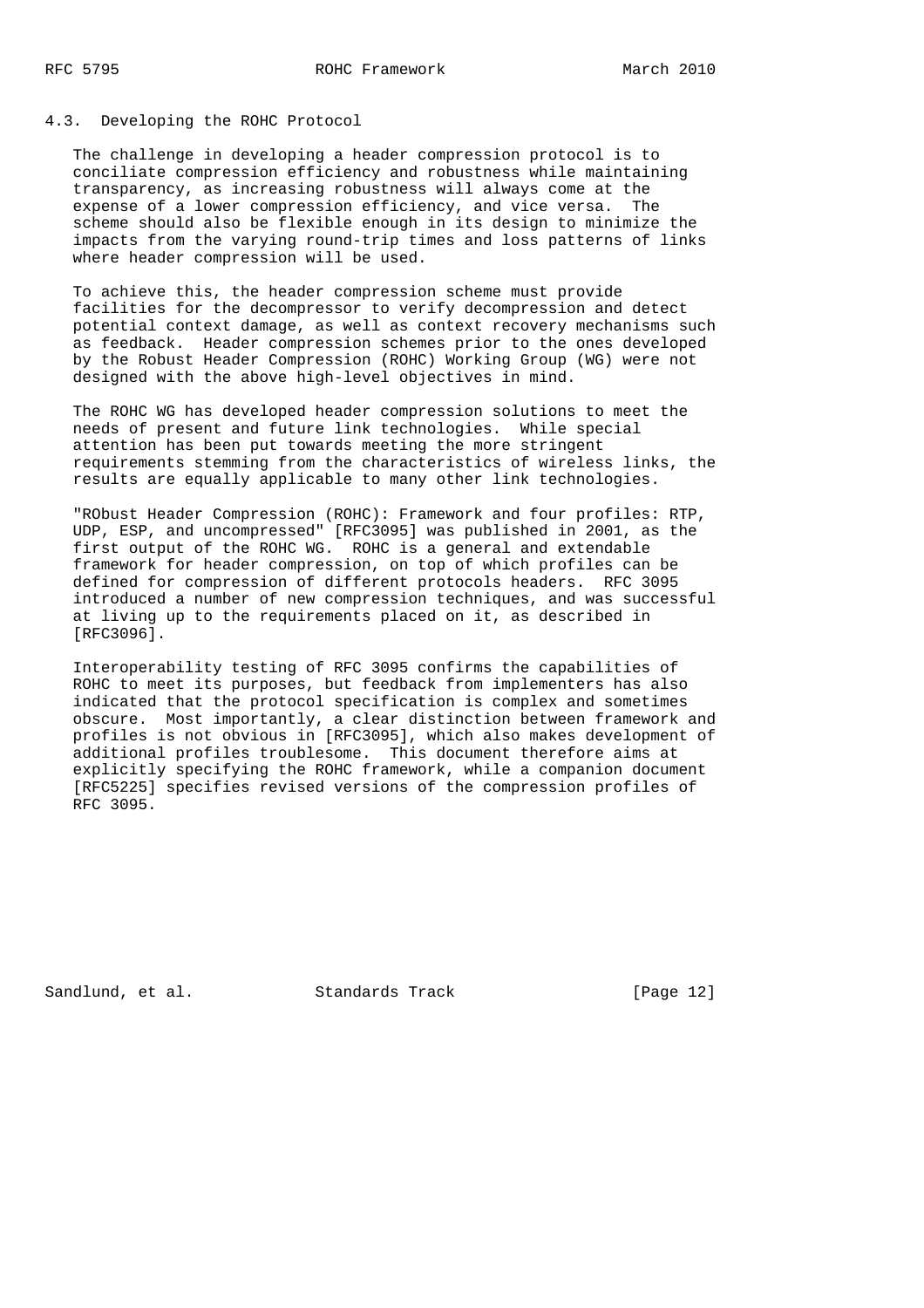4.4. Operational Characteristics of the ROHC Channel

 Robust header compression can be used over many types of link technologies. The ROHC framework provides flexibility for profiles to address a wide range of applications, and this section lists some of the operational characteristics of the ROHC channel (see also [RFC3759]).

Multiplexing over a single logical channel

 The ROHC channel provides a mechanism to identify a context within the general ROHC packet format. The CID makes it possible for a logical channel that supports ROHC to transport multiple header compressed flows, while still making it possible for a channel to be dedicated to one single packet flow without any CID overhead. More specifically, ROHC uses a distinct CID space per logical channel, and the CID can be omitted for one of the flows over the ROHC channel when configured to use a small CID space.

Establishment of channel parameters

 A link layer defining support for the ROHC channel must provide the means to establish header compression channel parameters (see Section 5.1). This can be achieved through a negotiation mechanism, static provisioning, or some out-of-band signaling.

Packet type identification

 The ROHC channel defines a packet type identifier space, and puts restrictions with respect to the use of a number of identifiers that are common for all ROHC profiles. Identifiers that have no restrictions, i.e., identifiers that are not defined by this document, are available to each profile. The identifier is part of each compressed header, and this makes it possible for the link that supports the ROHC channel to allocate one single link-layer payload type for ROHC.

Out-of-order delivery between compression endpoints

 Each profile defines its own level of robustness, including tolerance to reordering of packets before but especially between compression endpoints, if any.

 For profiles specified in [RFC3095], the channel between the compressor and decompressor is required to maintain in-order delivery of the packets; i.e., the definition of these profiles assumes that the decompressor always receives packets in the same order as the compressor sent them. The impacts of reordering on

Sandlund, et al. Standards Track [Page 13]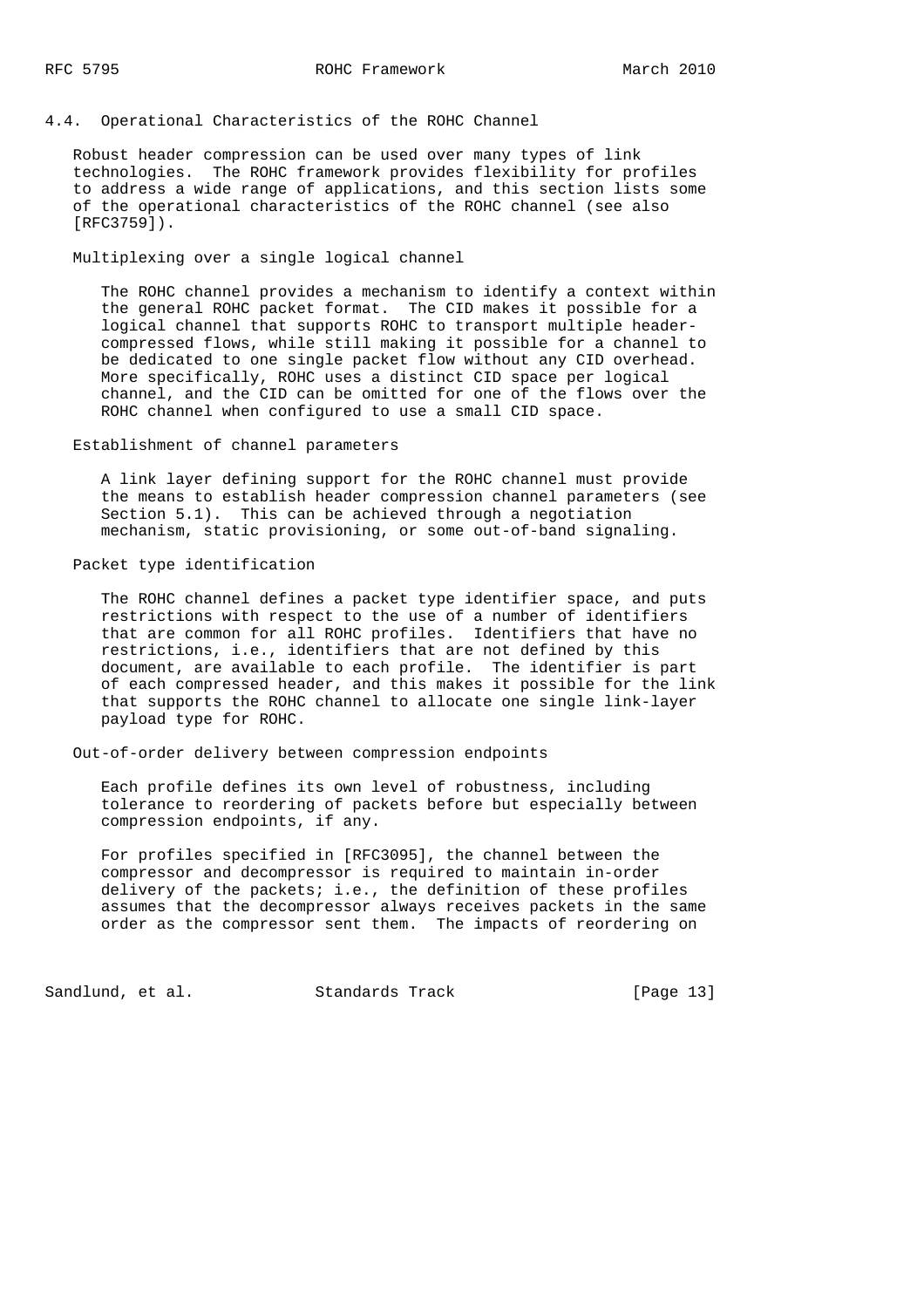the performance of these profiles are described in [RFC4224]. However, reordering before the compression point is handled, i.e., these profiles make no assumption that the compressor will receive packets in order.

 For the ROHCv2 profiles specified in [RFC5225], their definitions assume that the decompressor can receive packets out of order, i.e., not in the same order that the compressor sent them. Reordering before the compression point is also dealt with.

### Duplication of packets

 The link supporting the ROHC channel is required to not duplicate packets (however, duplication of packets can occur before they reach the compressor; i.e., there is no assumption that the compressor will receive only one copy of each packet).

#### Framing

 The link layer must provide framing that makes it possible to distinguish frame boundaries and individual frames.

### Error detection/protection

 ROHC profiles should be designed to cope with residual errors in the headers delivered to the decompressor. CRCs are used to detect decompression failures and to prevent or reduce damage propagation. However, it is recommended that lower layers deploy error detection for ROHC headers and that ROHC headers with high residual error rates not be delivered.

### 4.5. Compression and Master Sequence Number (MSN)

 Compression of header fields is based on the establishment of a function to a sequence number, called the master sequence number (MSN). This function describes the change pattern of the field with respect to a change in the MSN.

 Change patterns include, for example, fields that increase monotonically or by a small value, fields that seldom change, and fields that remain unchanging for the entire lifetime of the packet flow, in which case the function to the MSN is equivalent to a constant value.

 The compressor first establishes functions for each of the header fields, and then reliably communicates the MSN. When the change pattern of the field does not match the established function, i.e.,

Sandlund, et al. Standards Track [Page 14]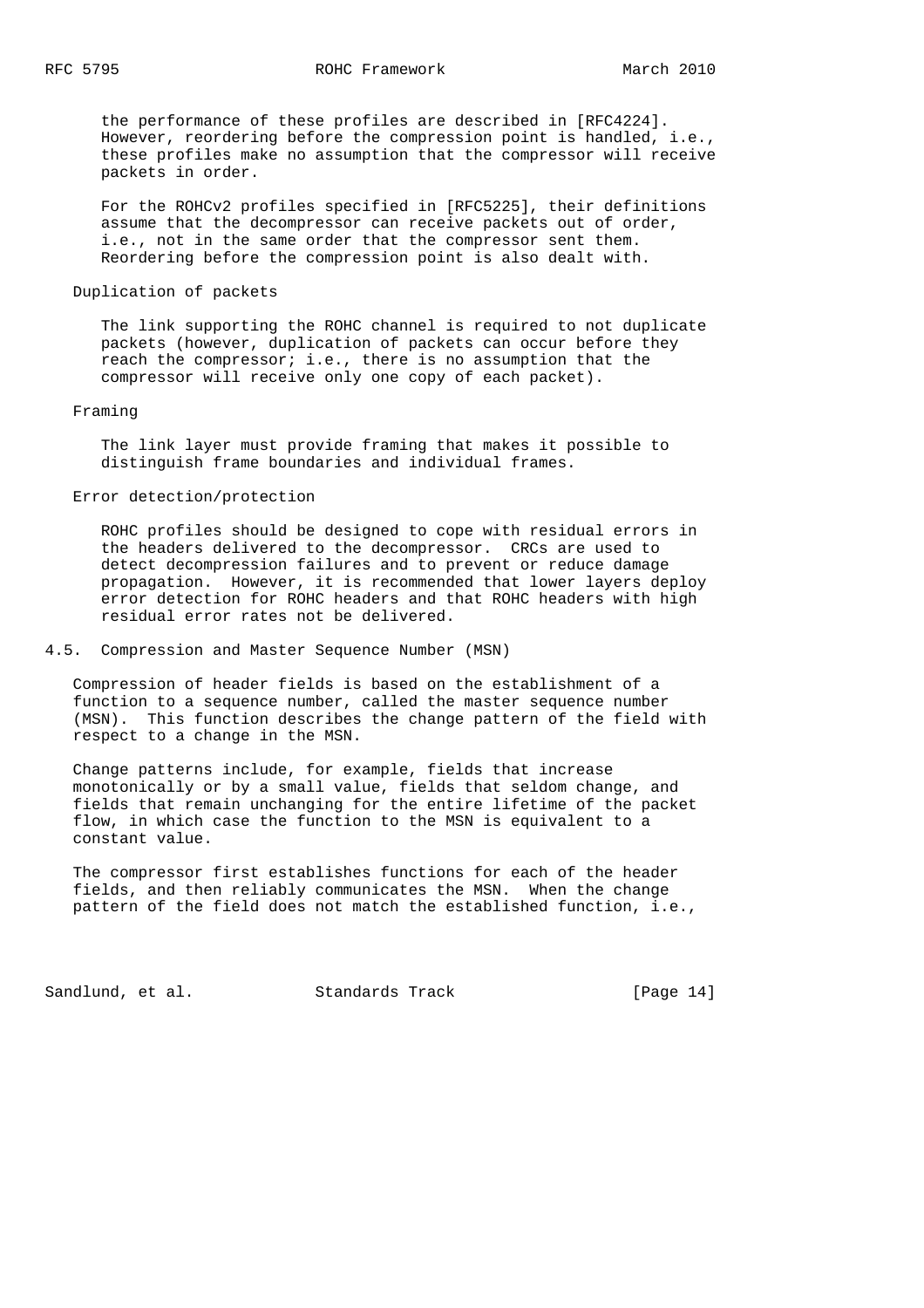the existing function gives a result that is different from the field in the header being compressed, additional information can be sent to update the parameters of that function.

 The MSN is defined per profile. It can be either derived directly from one of the fields of the protocol being compressed (e.g., the RTP SN [RFC5225]), or it can be created and maintained by the compressor (e.g., the MSN for compression of UDP in profile 0x0102 [RFC5225] or the MSN in ROHC-TCP [RFC4996]).

4.6. Static and Dynamic Parts of a Context

 A compression context can be conceptually divided into two different parts, the static context and the dynamic context, each based on the properties of the fields that are being compressed.

 The static part includes the information necessary to compress and decompress the fields whose change behavior is classified as STATIC, STATIC-KNOWN, or STATIC-DEF (as described in Section 4.1 above).

 The dynamic part includes the state maintained for all the other fields, i.e., those that are classified as CHANGING.

5. The ROHC Framework (Normative)

 This section normatively defines the parts common to all ROHC profiles, i.e., the framework. The framework specifies the requirements and functionality of the ROHC channel, including how to handle multiple compressed packet flows over the same channel.

 Finally, this section specifies encoding methods used in the packet formats that are common to all profiles. These encoding methods may be reused within profile specifications for encoding fields in profile-specific parts of a packet format, without requiring their redefinition.

5.1. The ROHC Channel

5.1.1. Contexts and Context Identifiers

 Associated with each compressed flow is a context. The context is the state that the compressor and the decompressor maintain in order to correctly compress or decompress the headers of the packet in the flow. Each context is identified using a CID.

Sandlund, et al. Standards Track [Page 15]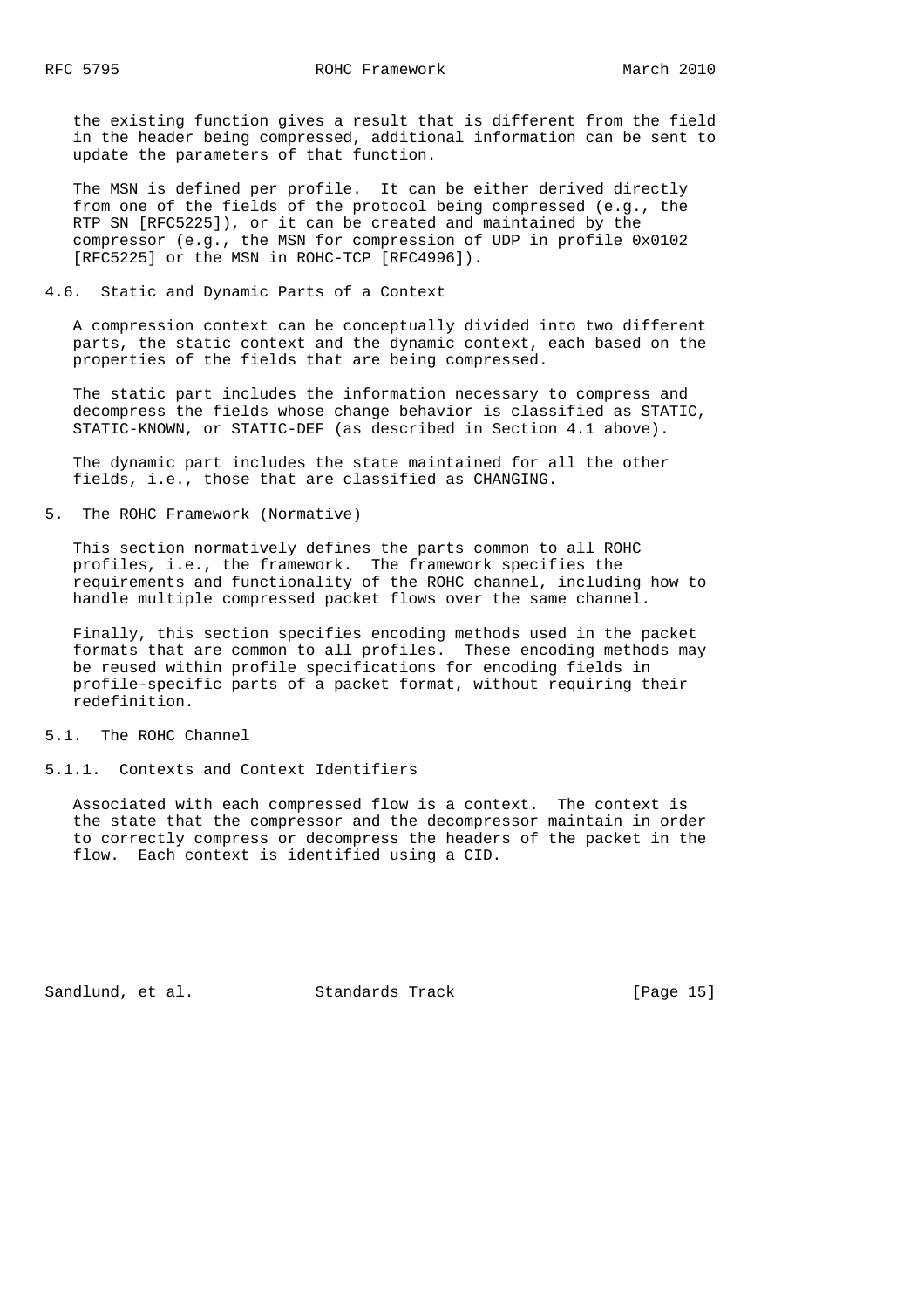A context is considered to be a new context when the CID is associated with a profile for the first time since the creation of the ROHC channel, or when the CID gets associated from the reception of an IR (this does not apply to the IR-DYN) with a different profile than the profile in the context.

 Context information is conceptually kept in a table. The context table is indexed using the CID, which is sent along with compressed headers and feedback information.

 The CID space can be either small, which means that CIDs can take the values 0 through 15, or large, which means that CIDs take values between 0 and  $2^14 - 1 = 16383$ . Whether the CID space is large or small MUST be established, possibly by negotiation, before any compressed packet may be sent over the ROHC channel.

 The CID space is distinct for each channel, i.e., CID 3 over channel A and CID 3 over channel B do not refer to the same context, even if the endpoints of A and B are the same nodes. In particular, CIDs for any pair of ROHC channels are not related (two associated ROHC channels serving as feedback channels for one another do not even need to have CID spaces of the same size).

## 5.1.2. Per-Channel Parameters

 The ROHC channel is based on a number of parameters that form part of the established channel state and the per-context state. The state of the ROHC channel MUST be established before the first ROHC packet may be sent, which may be achieved using negotiation protocols provided by the link layer (see also [RFC3241], which describes an option for negotiation of ROHC parameters for PPP). This section describes some of this channel state information in an abstract way:

LARGE CIDS: Boolean; if false, the small CID representation (0 octets or 1 prefix octet, covering CID 0 to 15) is used; if true, the large CID representation (1 or 2 embedded CID octets covering CID 0 to 16383) is used. See also Section 5.1.1 and Section 5.2.1.3.

 MAX\_CID: Non-negative integer; highest CID number to be used by the compressor (note that this parameter is not coupled to, but in effect further constrained by, LARGE\_CIDS). This value represents an agreement by the decompressor that it can provide sufficient memory resources to host at least MAX\_CID+1 contexts; the decompressor MUST maintain established contexts within this space until either the CID gets re-used by the establishment of a new context, or until the channel is taken down.

Sandlund, et al. Standards Track [Page 16]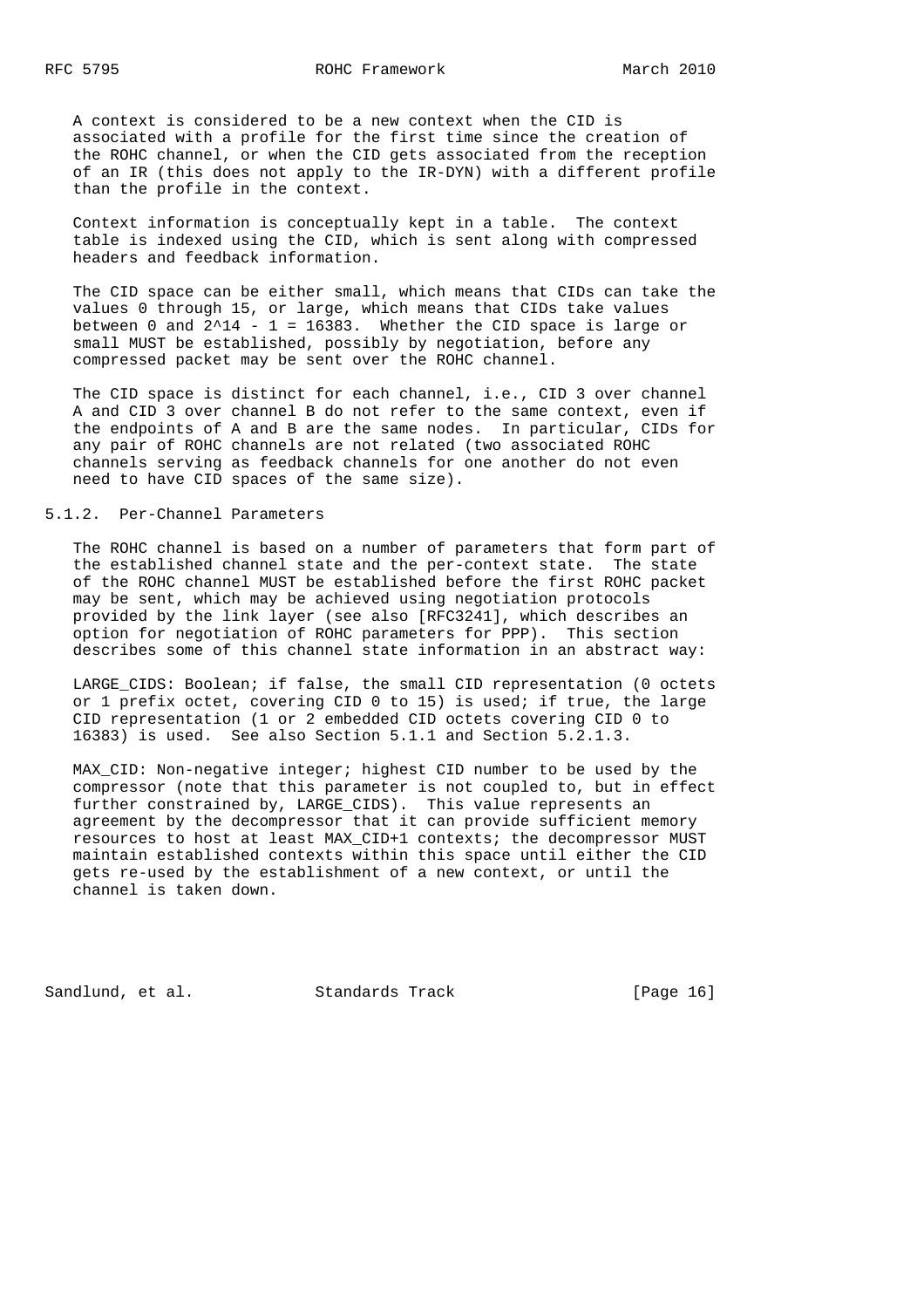PROFILES: Set of non-negative integers, where each integer indicates a profile supported by both the compressor and the decompressor. A profile is identified by a 16-bit value, where the 8 LSB bits indicate the actual profile, and the 8 MSB bits indicate the variant of that profile. The ROHC compressed header format identifies the profile used with only the 8 LSB bits; this means that if multiple variants of the same profile are available for a ROHC channel, the PROFILES set after negotiation MUST NOT include more than one variant of the same profile. The compressor MUST NOT compress using a profile that is not in PROFILES.

FEEDBACK FOR: Optional reference to a ROHC channel in the opposite direction between the same compression endpoints. If provided, this parameter indicates to which other ROHC channel any feedback sent on this ROHC channel refers (see [RFC3759]).

 MRRU: Non-negative integer. Maximum Reconstructed Reception Unit. This is the size of the largest reconstructed unit in octets that the decompressor is expected to reassemble from segments (see Section 5.2.5). This size includes the segmentation CRC. If MRRU is negotiated to be 0, segmentation MUST NOT be used on the channel, and received segments MUST be discarded by the decompressor.

# 5.1.3. Persistence of Decompressor Contexts

 As part of the negotiated channel parameters, the compressor and decompressor have through the MAX\_CID parameter agreed on the highest context identification (CID) number to be used. By agreeing on the MAX\_CID, the decompressor also agrees to provide memory resources to host at least MAX\_CID+1 contexts, and an established context with a CID within this negotiated space SHOULD be kept by the decompressor until either the CID gets re-used, or the channel is taken down or re-negotiated.

5.2. ROHC Packets and Packet Types

 This section uses the following convention in the diagrams when representing various ROHC packet types, formats, and fields:

 - colons ":" indicate that the part is optional - slashes "/" indicate variable length

 The ROHC packet type indication scheme has been designed to provide optional padding, a feedback packet type, an optional Add-CID octet (which includes 4 bits of CID), and a simple segmentation and reassembly mechanism.

Sandlund, et al. Standards Track [Page 17]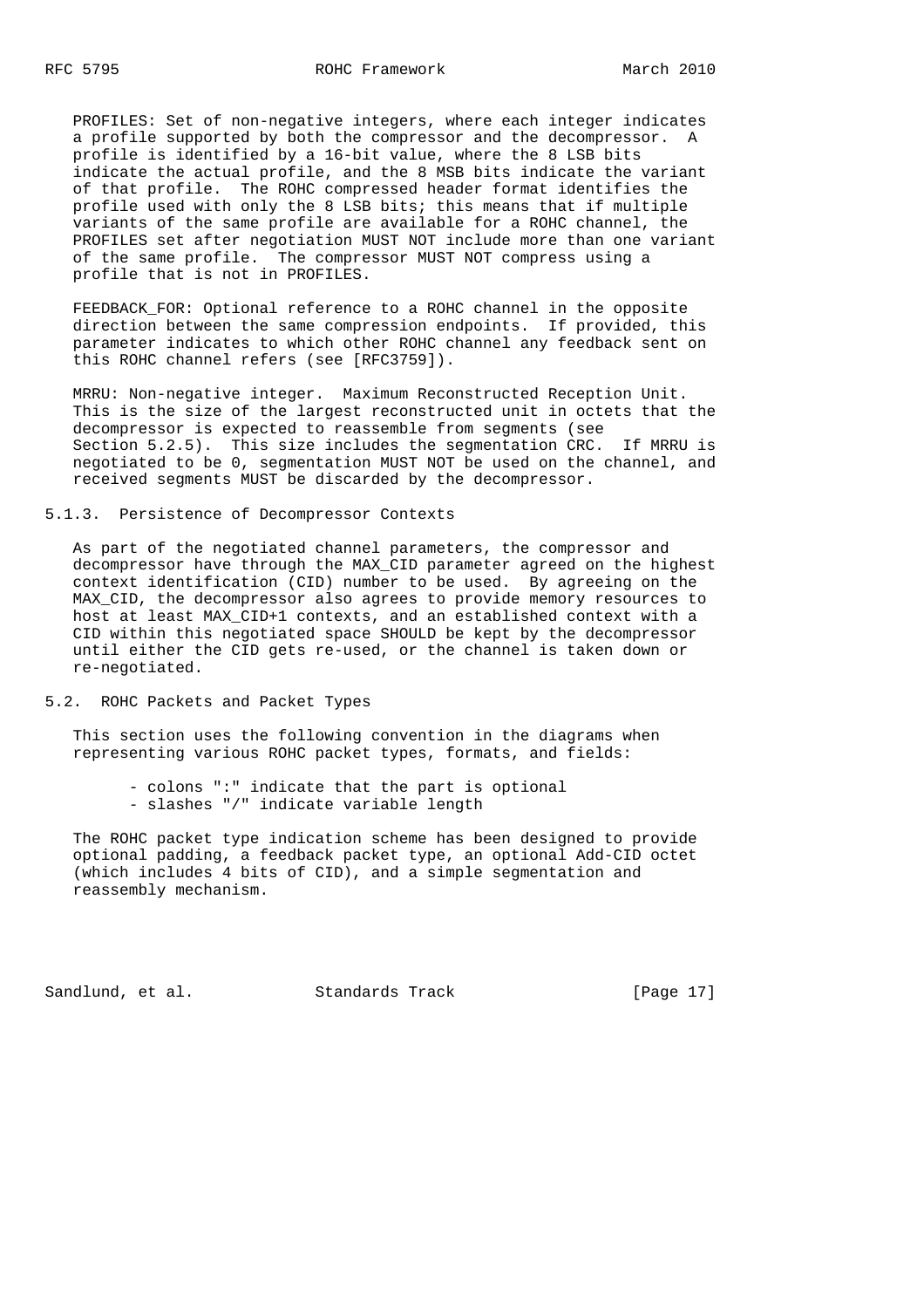The following packet types are reserved at the ROHC framework level:

 11100000 : Padding 1110nnnn : Add-CID octet (nnnn=CID with values 0x1 through 0xF) 11110 : Feedback 11111000 : IR-DYN packet 1111110 : IR packet 1111111 : Segment

Other packet types can be defined and used by individual profiles:

0 : available (not reserved by ROHC framework) 10 : available (not reserved by ROHC framework) 110 : available (not reserved by ROHC framework) 1111101 : available (not reserved by ROHC framework) 11111001 : available (not reserved by ROHC framework)

5.2.1. General Format of ROHC Packets

A ROHC packet has the following general format:

| Padding  |  |
|----------|--|
|          |  |
| Feedback |  |
|          |  |
| Header   |  |
|          |  |
| Payload  |  |
|          |  |

 Padding: Any number (zero or more) of padding octets, where the format of a padding octet is as defined in Section 5.2.1.1.

 Feedback: Any number (zero or more) of feedback elements, where the format of a feedback element is as defined in Section 5.2.4.1.

 Header: Either a profile-specific CO header (see Section 5.2.1.3), an IR or IR-DYN header (see Section 5.2.2), or a ROHC Segment (see Section 5.2.5). There can be at most one Header in a ROHC packet, but it may also be omitted (if the packet contains Feedback only).

 Payload: Corresponds to zero or more octets of payload from the uncompressed packet, starting with the first octet in the uncompressed packet after the last header compressible by the current profile.

At least one of Feedback or Header MUST be present.

Sandlund, et al. Standards Track [Page 18]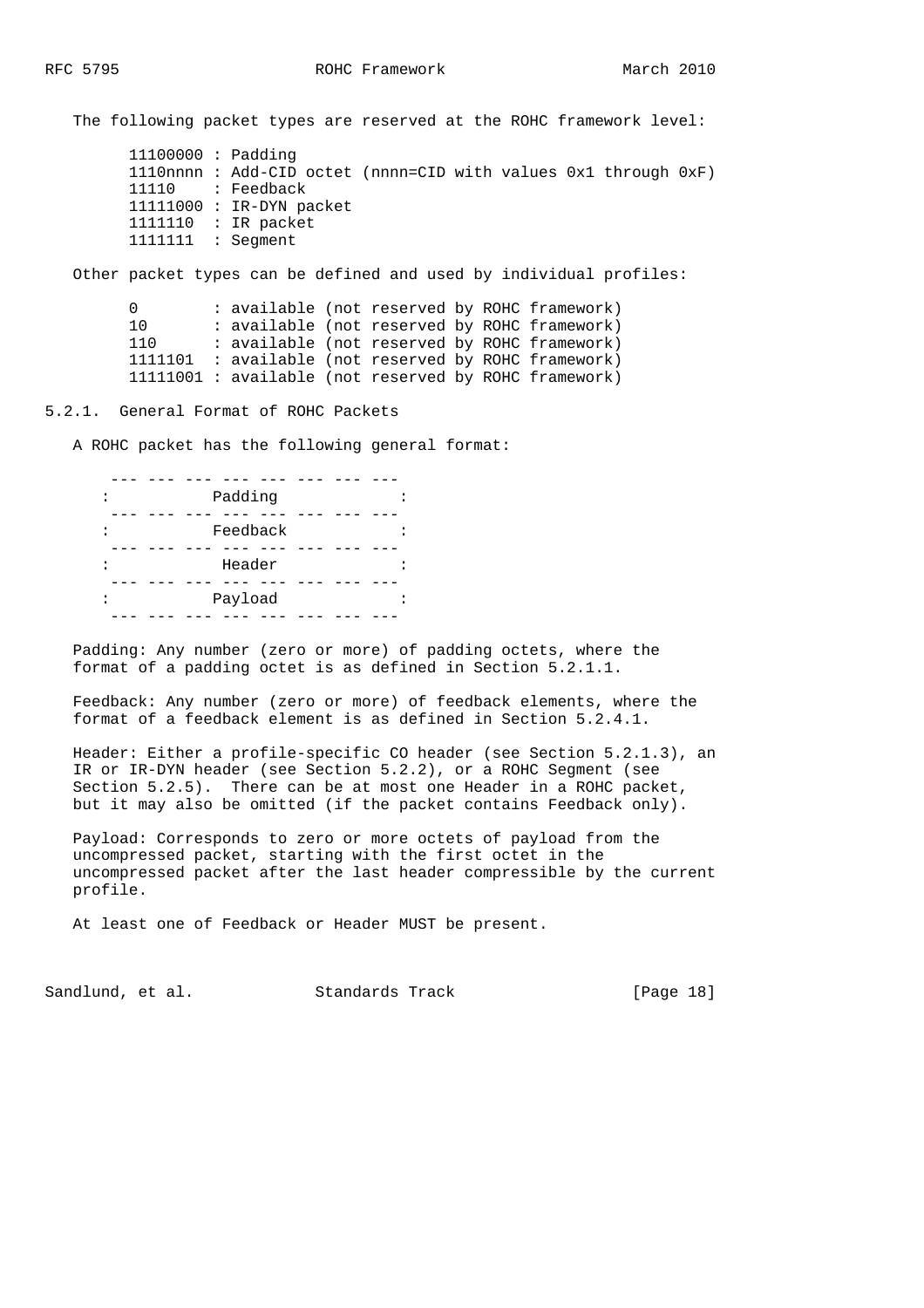5.2.1.1. Format of the Padding Octet

Padding octet:

 0 1 2 3 4 5 6 7 +---+---+---+---+---+---+---+---+ | 1 1 1 0 0 0 0 0 | +---+---+---+---+---+---+---+---+

 Note: The Padding octet MUST NOT be interpreted as an Add-CID octet for CID 0.

5.2.1.2. Format of the Add-CID Octet

Add-CID octet:

 0 1 2 3 4 5 6 7 +---+---+---+---+---+---+---+---+ | 1 1 1 0 | CID | +---+---+---+---+---+---+---+---+

CID: 0x1 through 0xF indicates CIDs 1 through 15.

Note: The Padding octet looks like an Add-CID octet for CID 0.

5.2.1.3. General Format of Header

All ROHC packet types have the following general Header format:

| $x-1$ $x$                                                                |                                                                 |
|--------------------------------------------------------------------------|-----------------------------------------------------------------|
| Add-CID octet                                                            | : if CID 1-15 and small CIDs                                    |
| -- --- --- --- ---+--- --- ---                                           | type indication $\vert$ body $\vert$ 1 octet (8-x bits of body) |
|                                                                          | 0, 1, or 2 octets of CID $/$ 1 or 2 octets if large CIDs        |
| +---+---+---+---+---+---+---+---+<br>body<br>--+---+---+---+---+---+---+ | variable length                                                 |

type indication: ROHC packet type.

 body: Interpreted according to the packet type indication and CID information, as defined by individual profiles.

Sandlund, et al. Standards Track [Page 19]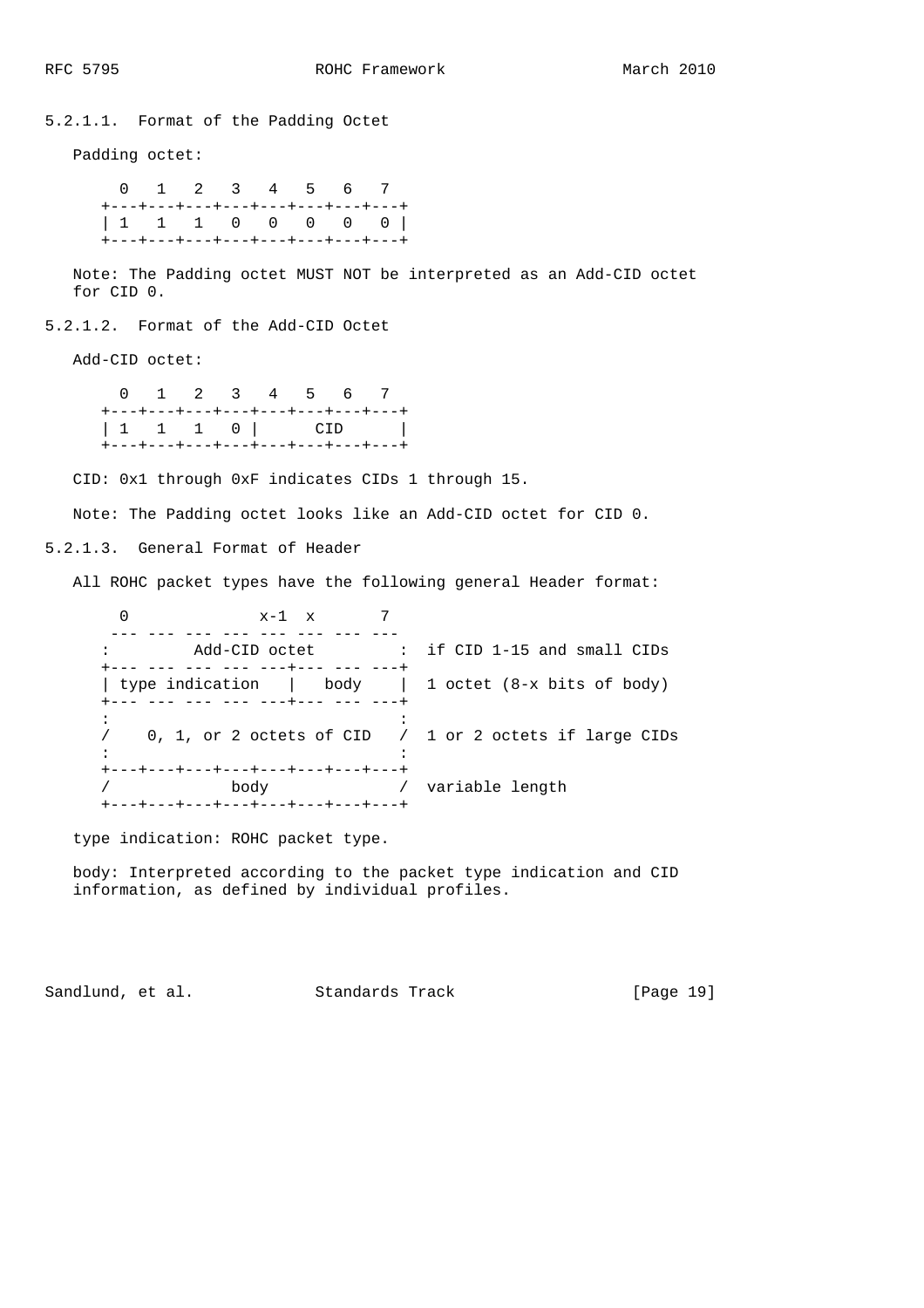Thus, the header either starts with a packet type indication or has a packet type indication immediately following an Add-CID octet.

When the ROHC channel is configured with a small CID space:

- o If an Add-CID immediately precedes the packet type indication, the packet has the CID of the Add-CID; otherwise, it has CID 0.
- o A small CID with the value 0 is represented using zero bits; therefore, a flow associated with CID 0 has no CID overhead in the compressed header. In such case, Header starts with a packet type indication.
- o A small CID with a value from 1 to 15 is represented using the Add-CID octet as described above. The Header starts with the Add-CID octet, followed by a packet type indication.
- o There is no large CID in the Header.

When the ROHC channel is configured with a large CID space:

 o The large CID is always present and is represented using the encoding scheme of Section 5.3.2, limited to two octets. In this case, the Header starts with a packet type indication.

5.2.2. Initialization and Refresh (IR) Packet Types

 IR packet types contain a profile identifier, which determines how the rest of the header is to be interpreted. They also associate a profile with a context. The stored profile parameter further determines the syntax and semantics of the packet type identifiers and packet types used with a specific context.

 The IR and IR-DYN packets always update the context for all context updating fields carried in the header. They never clear the context, except when initializing a new context (see Section 5.1.1), or unless the profile indicated in the Profile field specifies otherwise.

#### 5.2.2.1. ROHC IR Header Format

 The IR header associates a CID with a profile, and typically also initializes the context. It can typically also refresh all (or parts of) the context. For IR, Header has the following general format:

Sandlund, et al. Standards Track [Page 20]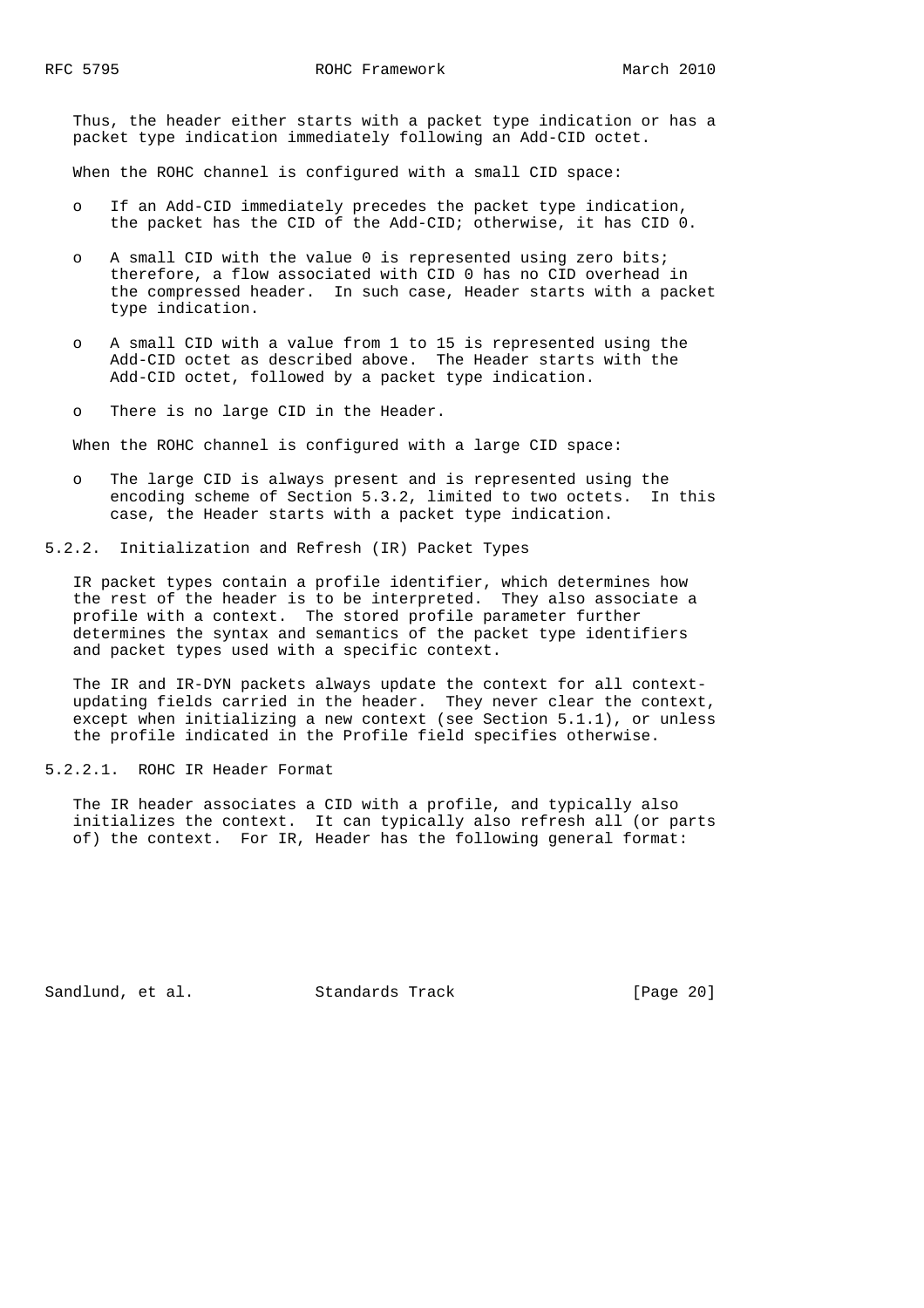0 1 2 3 4 5 6 7 ---- --- --- --- --- --- --- --- --- : Add-CID octet : if CID 1-15 and small CID +---+---+---+---+---+---+---+---+ | 1 1 1 1 1 0 | x | IR type octet +---+---+---+---+---+---+---+---+  $\mathcal{L}^{\mathcal{L}}(\mathcal{L}^{\mathcal{L}}(\mathcal{L}^{\mathcal{L}}(\mathcal{L}^{\mathcal{L}}(\mathcal{L}^{\mathcal{L}}(\mathcal{L}^{\mathcal{L}}(\mathcal{L}^{\mathcal{L}}(\mathcal{L}^{\mathcal{L}}(\mathcal{L}^{\mathcal{L}}(\mathcal{L}^{\mathcal{L}}(\mathcal{L}^{\mathcal{L}}(\mathcal{L}^{\mathcal{L}}(\mathcal{L}^{\mathcal{L}}(\mathcal{L}^{\mathcal{L}}(\mathcal{L}^{\mathcal{L}}(\mathcal{L}^{\mathcal{L}}(\mathcal{L}^{\mathcal{L$  / 0-2 octets of CID / 1 or 2 octets if large CIDs  $\mathcal{L}^{\mathcal{L}}(\mathcal{L}^{\mathcal{L}}(\mathcal{L}^{\mathcal{L}}(\mathcal{L}^{\mathcal{L}}(\mathcal{L}^{\mathcal{L}}(\mathcal{L}^{\mathcal{L}}(\mathcal{L}^{\mathcal{L}}(\mathcal{L}^{\mathcal{L}}(\mathcal{L}^{\mathcal{L}}(\mathcal{L}^{\mathcal{L}}(\mathcal{L}^{\mathcal{L}}(\mathcal{L}^{\mathcal{L}}(\mathcal{L}^{\mathcal{L}}(\mathcal{L}^{\mathcal{L}}(\mathcal{L}^{\mathcal{L}}(\mathcal{L}^{\mathcal{L}}(\mathcal{L}^{\mathcal{L$  +---+---+---+---+---+---+---+---+ Profile  $|$  1 octet +---+---+---+---+---+---+---+---+ | CRC | 1 octet +---+---+---+---+---+---+---+---+ | | / profile-specific information / variable length | |

 x: Profile-specific information. Interpreted according to the profile indicated in the Profile field of the IR header.

 Profile: The profile associated with the CID. In the IR header, the profile identifier is abbreviated to the 8 least significant bits (see Section 5.1.2).

CRC: 8-bit CRC (see Section 5.3.1.1).

.<br>+---+---+---+---+---+---+---+---+

 Profile-specific information: The content of this part of the IR header is defined by the individual profiles. It is interpreted according to the profile indicated in the Profile field.

5.2.2.2. ROHC IR-DYN Header Format

 In contrast to the IR header, the IR-DYN header can never initialize a non-initialized context. However, it can redefine what profile is associated with a context, if the profile indicated in the IR-DYN header allows this. Thus, this packet type is also reserved at the framework level. The IR-DYN header typically also initializes or refreshes parts of a context. For IR-DYN, Header has the following general format:

Sandlund, et al. Standards Track [Page 21]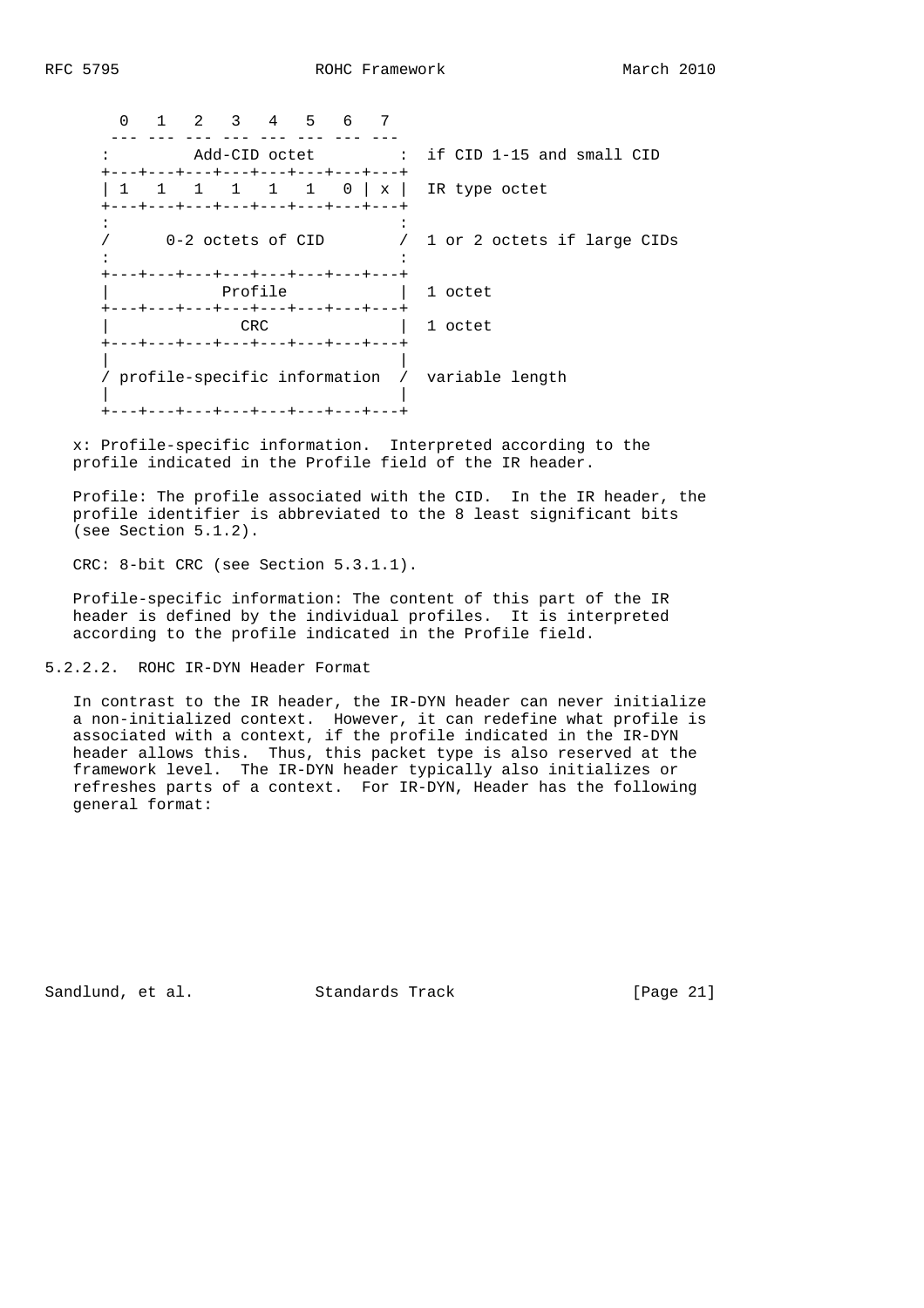| <sup>0</sup> | $\mathcal{L}$ | $\overline{\mathbf{3}}$ | 4 5 | - 6 |                                                                       |                                                |
|--------------|---------------|-------------------------|-----|-----|-----------------------------------------------------------------------|------------------------------------------------|
|              |               |                         |     |     | +---+---+---+---+---+---+---+---+                                     | Add-CID octet : if CID 1-15 and small CID      |
|              |               |                         |     |     | +---+---+---+---+---+---+---+---+                                     | 1 1 1 0 0 0   IR-DYN type octet                |
|              |               | 0-2 octets of CID       |     |     |                                                                       | / 1 or 2 octets if large CIDs                  |
|              |               | Profile                 |     |     | +---+---+---+---+---+---+---+---<br>+---+---+---+---+---+---+---+---+ | 1 octet                                        |
|              |               | CRC.                    |     |     |                                                                       | 1 octet                                        |
|              |               |                         |     |     | +---+---+---+---+---+---+---+---+<br>--+---+---+---+---+---+---+---+  | profile-specific information / variable length |

 Profile: The profile associated with the CID. This is abbreviated in the same way as in IR packets.

CRC: 8-bit CRC (see Section 5.3.1.1).

 Profile-specific information: The content of this part of the IR-DYN header is defined by the individual profiles. It is interpreted according to the profile indicated in the Profile field.

5.2.3. ROHC Initial Decompressor Processing

 Initially, all contexts are in no context state. Thus, all packets referencing a non-initialized context, except packets that have enough information on the static fields, cannot be decompressed by the decompressor.

 When the decompressor receives a packet of type IR, the profile indicated in the IR packet determines how it is to be processed.

 o If the 8-bit CRC fails to verify the integrity of the header, the packet MUST NOT be decompressed and delivered to upper layers. If a profile is indicated in the context, the logic of that profile determines what, if any, feedback is to be sent. If no profile is noted in the context, the logic used to determine what, if any, feedback to send is up to the implementation. However, it may be suitable to take no further actions, as any part of the IR header covered by the CRC may have caused the failure.

Sandlund, et al. Standards Track [Page 22]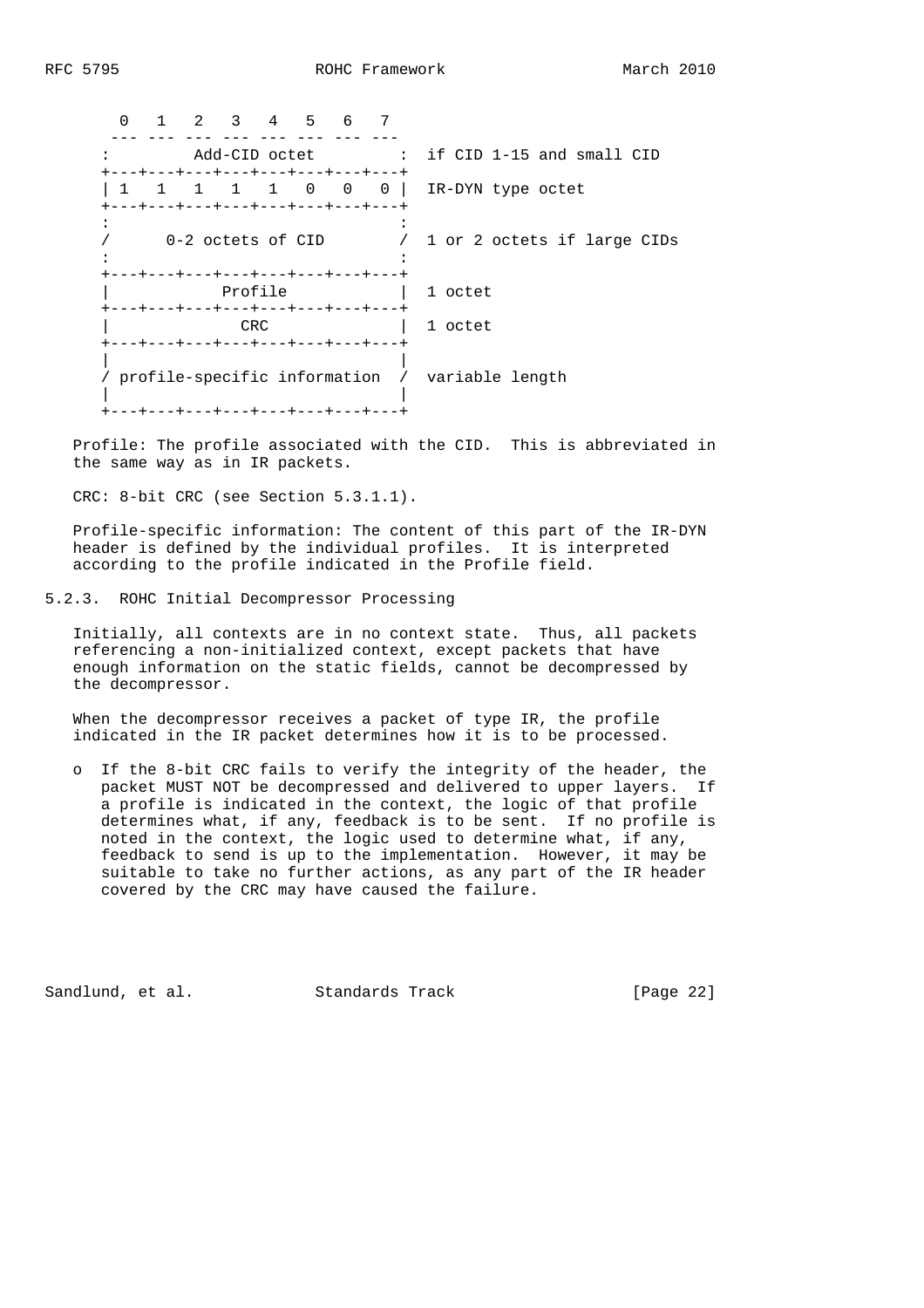When the decompressor receives a packet of type IR-DYN, the profile indicated in the IR-DYN packet determines how it is to be processed.

- o If the 8-bit CRC fails to verify the integrity of the header, the packet MUST NOT be decompressed and delivered to upper layers. If a profile is indicated in the context, the logic of that profile determines what, if any, feedback is to be sent. If no profile is noted in the context, the logic used to determine what, if any, feedback to send is up to the implementation. However, it may be suitable to take no further actions, as any part of the IR-DYN header covered by the CRC may have caused the failure.
- o If the context has not already been initialized, the packet MUST NOT be decompressed and delivered to upper layers. The logic of the profile indicated in the IR-DYN header (if verified by the 8-bit CRC), determines what, if any, feedback is to be sent.

 If a parsing error occurs for any packet type, the decompressor MUST discard the packet without further processing. For example, a CID field is present in the compressed header when the large CID space is used for the ROHC channel, and the field is coded using the self describing variable-length encoding of Section 5.3.2; if the field starts with 110 or 111, this would generate a parsing error for the decompressor because this field must not be encoded with a size larger than 2 octets.

 It is RECOMMENDED that profiles disallow the decompressor to make a decompression attempt for packets carrying only a 3-bit CRC after it has invalidated some or all of the entire dynamic context, until a packet that contains sufficient information on the dynamic fields is received, decompressed, and successfully verified by a 7- or 8-bit CRC.

### 5.2.4. ROHC Feedback

 Feedback carries information from the decompressor to the compressor. Feedback can be sent over a ROHC channel that operates in the same direction as the feedback.

 The general ROHC packet format allows transport of feedback using interspersion or piggybacking (see [RFC3759]), or a combination of both, over a ROHC channel. This is facilitated by the following properties:

Reserved packet type:

 A feedback packet type is reserved at the framework level. The packet type can carry variable-length feedback information.

Sandlund, et al. Standards Track [Page 23]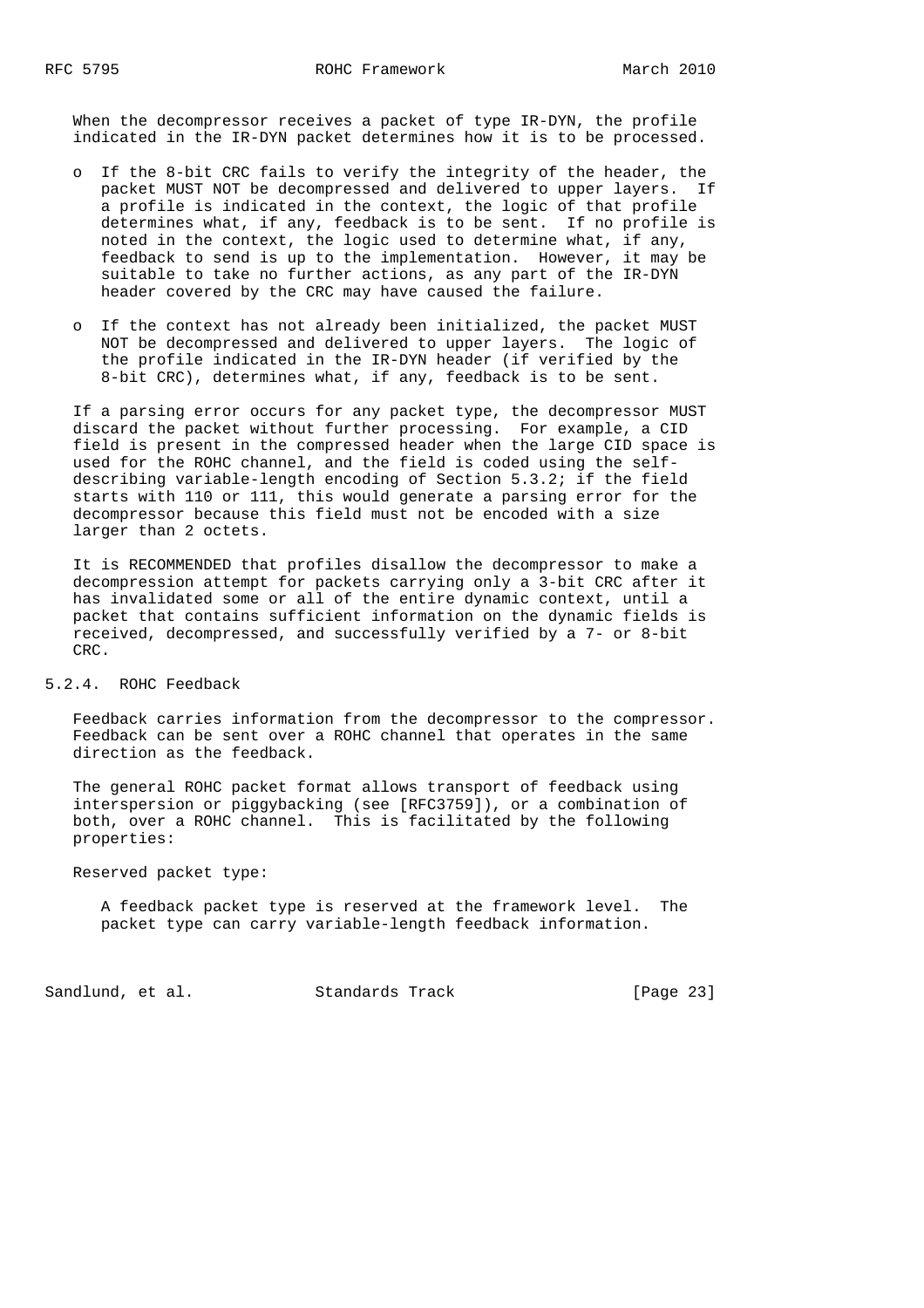CID information:

 The feedback information sent on a particular channel is passed to, and interpreted by, the compressor associated with feedback on that channel. Thus, each feedback element contains CID information from the channel for which the feedback is sent. The ROHC feedback scheme thus requires that a channel carries feedback to at most one compressor. How a compressor is associated with the feedback for a particular channel is outside the scope of this specification. See also [RFC3759].

Length information:

 The length of a feedback element can be determined by examining the first few octets of the feedback. This enables piggybacking of feedback, and also the concatenation of more than one feedback element in a packet. The length information thus decouples the decompressor from the associated same-side compressor, as the decompressor can extract the feedback information from the compressed header without parsing its content and hand over the extracted information.

 The association between compressor-decompressor pairs operating in opposite directions, for the purpose of exchanging piggyback and/or interspersed feedback, SHOULD be maintained for the lifetime of the ROHC channel. Otherwise, it is RECOMMENDED that the compressor be notified if the feedback channel is no longer available: the compressor SHOULD then restart compression by creating a new context for each packet flow, and SHOULD use a CID value that was not previously associated with the profile used to compress the flow.

5.2.4.1. ROHC Feedback Format

 ROHC defines three different categories of feedback messages: acknowledgment (ACK), negative ACK (NACK), and NACK for the entire context (STATIC-NACK). Other types of information may be defined in profile-specific feedback information.

 ACK: Acknowledges successful decompression of a packet. Indicates that the decompressor considers its context to be valid.

 NACK: Indicates that the decompressor considers some or all of the dynamic part of its context invalid.

 STATIC-NACK : Indicates that the decompressor considers its entire static context invalid, or that it has not been established.

Sandlund, et al. Standards Track [Page 24]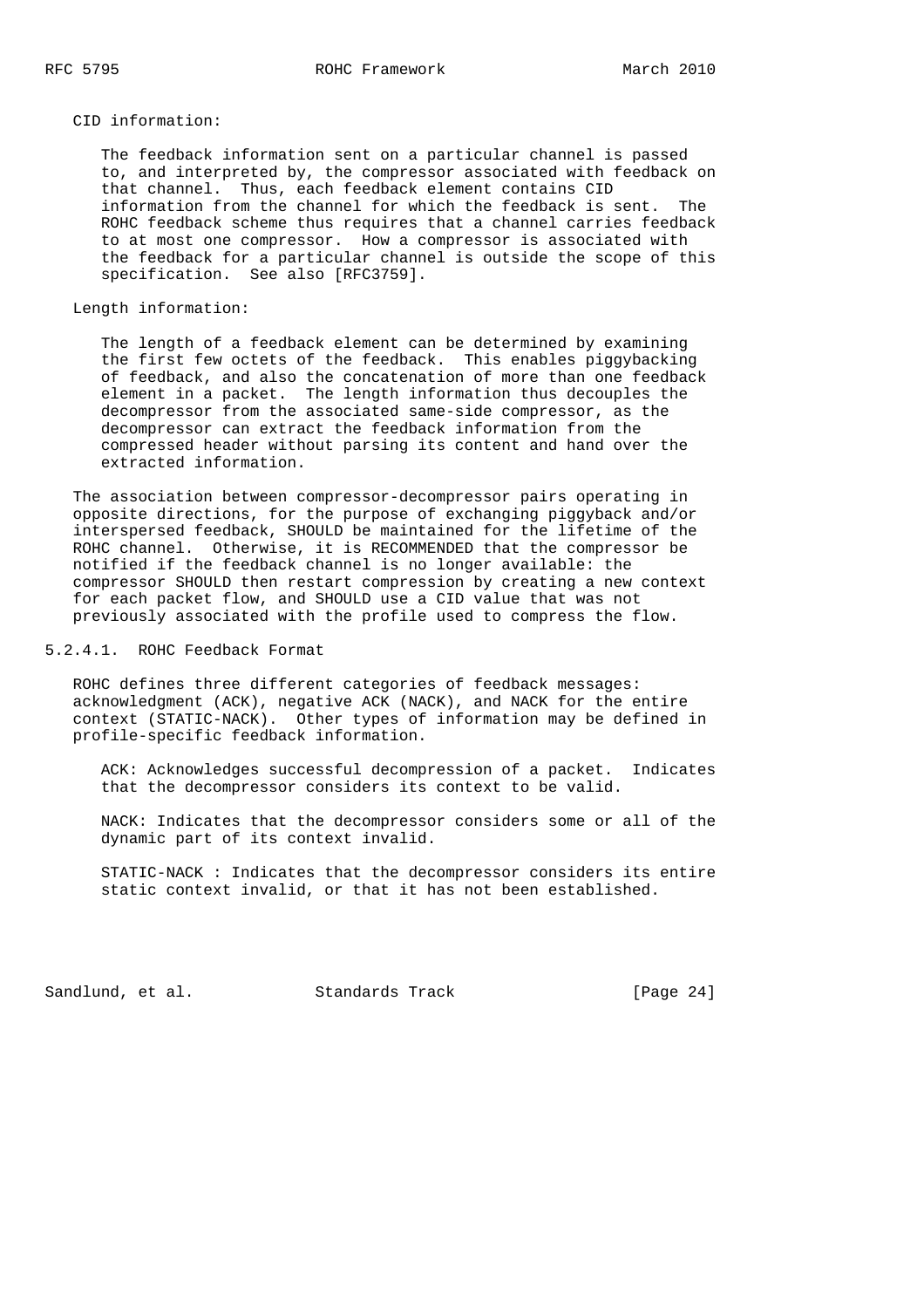Feedback sent on a ROHC channel consists of one or more concatenated feedback elements, where each feedback element has the following format:

| 1 2 3 4 5 6<br>- 7                                                                                             |                                                     |
|----------------------------------------------------------------------------------------------------------------|-----------------------------------------------------|
| +---+---+---+---+---+---+---+---<br>$1 \quad 1 \quad 1 \quad 0$<br>+---+---+---+---+---+---+---+---+           | Code   feedback type                                |
| Size                                                                                                           | $\therefore$ if Code = 0                            |
| +---+---+---+---+---+---+---+---                                                                               | $Add$ -CID octet : if for small CIDs and (CID != 0) |
| +---+---+---+---+---+---+---+---+<br>large CID                                                                 | / 1-2 octets if for large CIDs                      |
| +---+---+---+---+---+---+---+---+<br>FEEDBACK data 1920 - Yariable length<br>+---+---+---+---+---+---+---+---+ |                                                     |

### Code:

0 indicates that a Size octet is present.

 1-7 indicates the total size of the FEEDBACK data field and the CID field (if any), in octets.

 Size: Indicates the total size of the FEEDBACK data field and the CID field (if any), in octets.

FEEDBACK data: FEEDBACK-1 or FEEDBACK-2 (see below).

 CID information in a feedback element indicates the context for which feedback is sent. The LARGE\_CIDS parameter that controls whether a large CID is present is taken from the channel state of the receiving compressor's channel, not from the state of the channel carrying the feedback.

 The large CID field, if present, is encoded according to Section 5.3.2, and it MUST NOT be encoded using more than 2 octets.

The FEEDBACK data field can have either of the following two formats:

FEEDBACK-1:

 0 1 2 3 4 5 6 7 +---+---+---+---+---+---+---+---+ | profile-specific information | 1 octet +---+---+---+---+---+---+---+---+

Sandlund, et al. Standards Track [Page 25]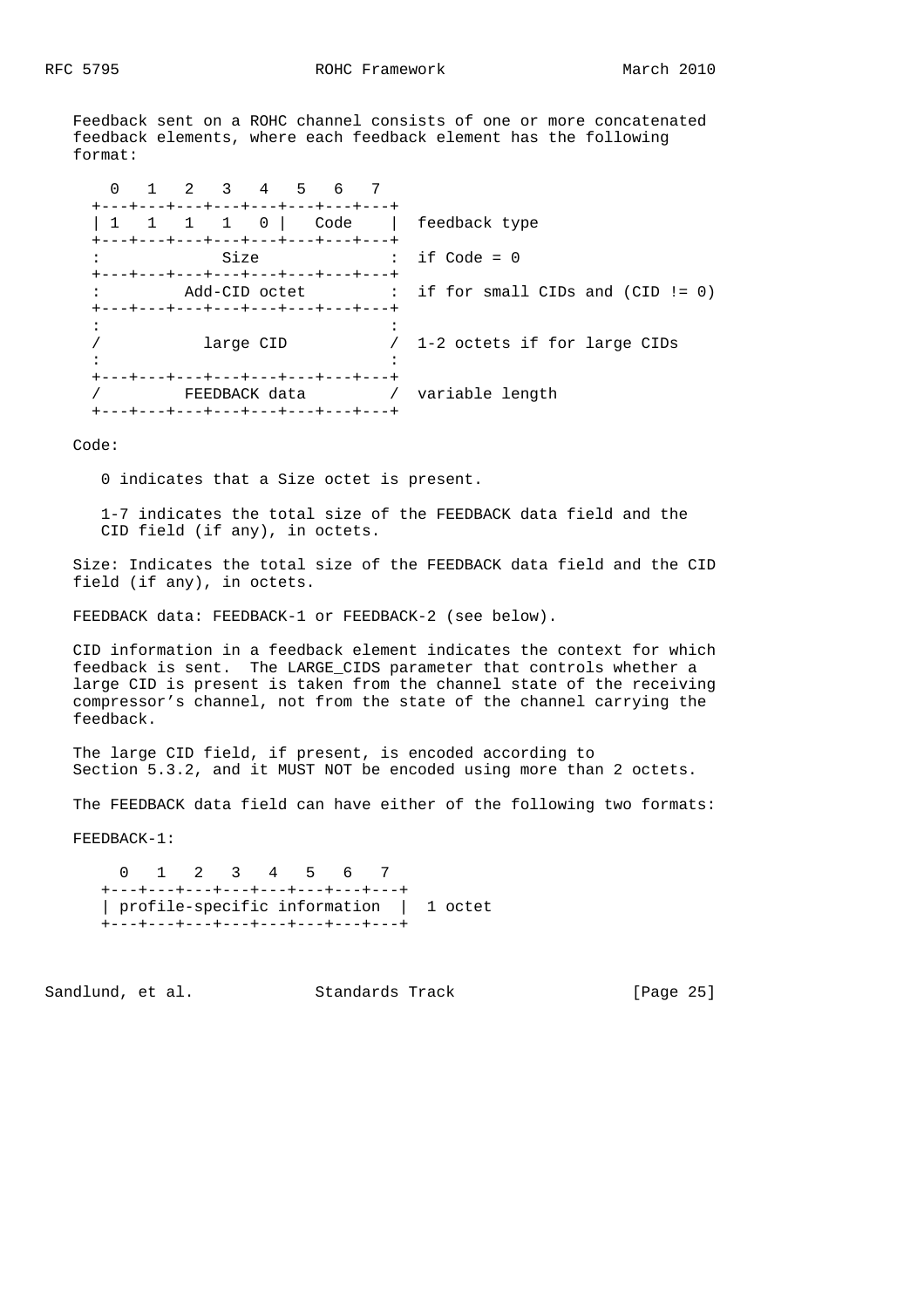FEEDBACK-2:

 0 1 2 3 4 5 6 7 +---+---+---+---+---+---+---+---+ |Acktype| | +---+---+ profile-specific / at least 2 octets / information | +---+---+---+---+---+---+---+---+ Acktype: 0 = ACK  $1 = NACK$ 2 = STATIC-NACK

3 is reserved (MUST NOT be used. Otherwise unparsable.)

5.2.5. ROHC Segmentation

 ROHC defines a simple segmentation protocol. The compressor may perform segmentation, e.g., to accommodate packets that are larger than a specific size configured for the channel.

5.2.5.1. Segmentation Usage Considerations

 The ROHC segmentation protocol is not particularly efficient. It is not intended to replace link-layer segmentation functions; these SHOULD be used whenever available and efficient for the task at hand.

 The ROHC segmentation protocol has been designed with an assumption of in-order delivery of packets between the compressor and the decompressor, using only a CRC for error detection, and no sequence numbers. If in-order delivery cannot be guaranteed, ROHC segmentation MUST NOT be used.

 The segmentation protocol also assumes that all segments of a ROHC packet corresponding to one context are received without interference from other ROHC packets over the channel, including any ROHC packet corresponding to a different context. Based on this assumption, segments do not carry CID information, and therefore cannot be associated with a specific context until all segments have been received and the whole unit has been reconstructed.

### 5.2.5.2. Segmentation Protocol

 ROHC segmentation is applied to the combination of the Header and the Payload fields of the ROHC packet, as defined in Section 5.2.1.

Sandlund, et al. Standards Track [Page 26]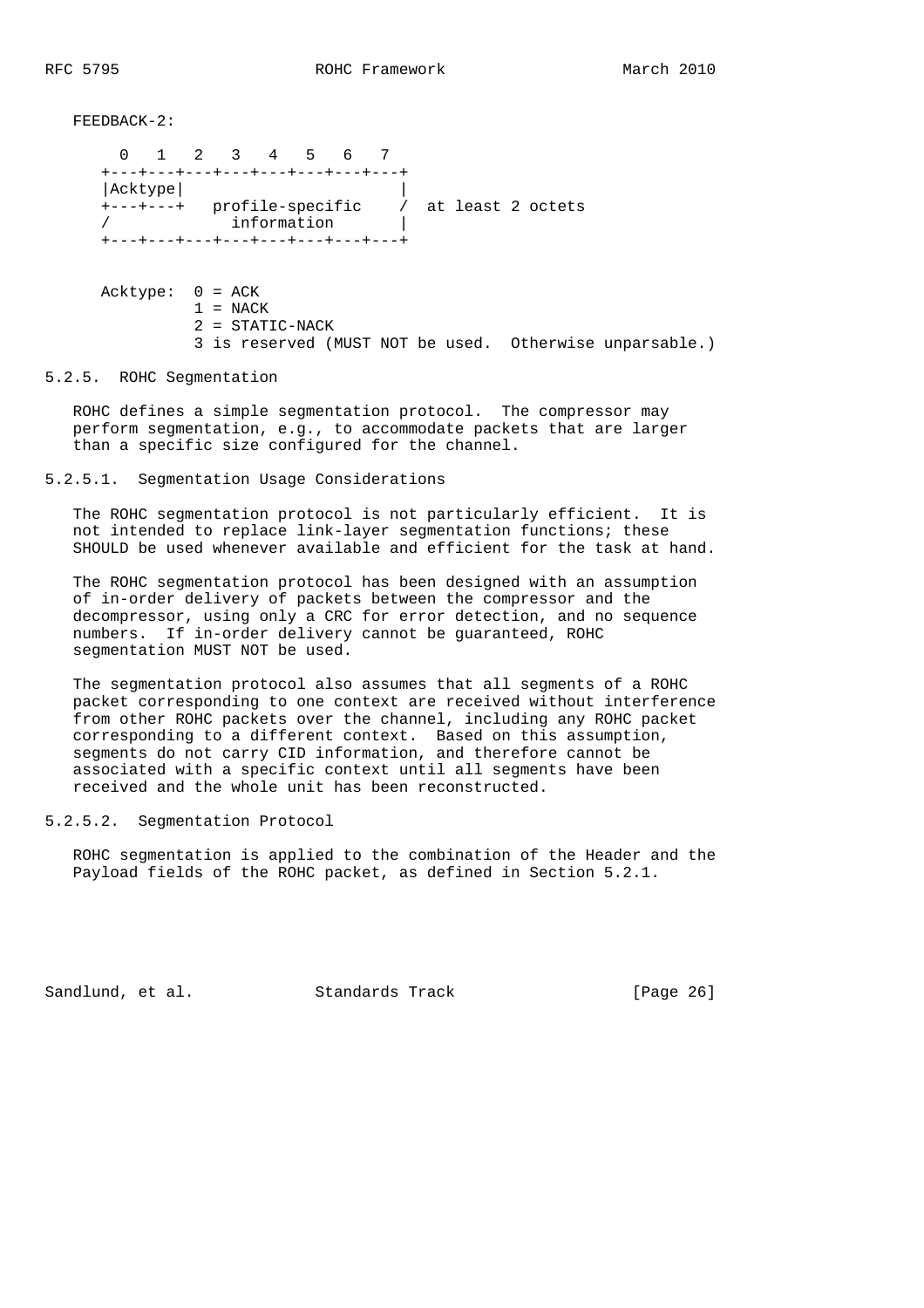Segment format:

 0 1 2 3 4 5 6 7 +---+---+---+---+---+---+---+---+ | 1 1 1 1 1 1 1 | F | segment type +---+---+---+---+---+---+---+---+ / Segment / variable length +---+---+---+---+---+---+---+---+

 F: Final bit. If set, it indicates that this is the last segment of a reconstructed unit.

 Padding and/or Feedback may precede the segment type octet. There is no per-segment CID, but CID information is of course part of the reconstructed unit. The reconstructed unit MUST NOT contain padding, segments, or feedback.

 When a final segment is received, the decompressor reassembles the segment carried in this packet and any non-final segments that immediately preceded it into a single reconstructed unit, in the order they were received. All segments for one reconstructed unit have to be received consecutively and in the correct order by the decompressor. If a non-segment ROHC packet directly follows a non final segment, the reassembly of the current reconstructed unit is aborted and the decompressor MUST discard the non-final segments so far received on this channel.

Reconstructed unit:

 0 1 2 3 4 5 6 7 +---+---+---+---+---+---+---+---+ / Header / +---+---+---+---+---+---+---+---+ : Payload : +---+---+---+---+---+---+---+---+ / CRC / 4 octets +---+---+---+---+---+---+---+---+

Header: See Section 5.2.1

Payload: See Section 5.2.1

CRC: 32-bit CRC computed using the polynomial of Section 5.3.1.4

Sandlund, et al. Standards Track [Page 27]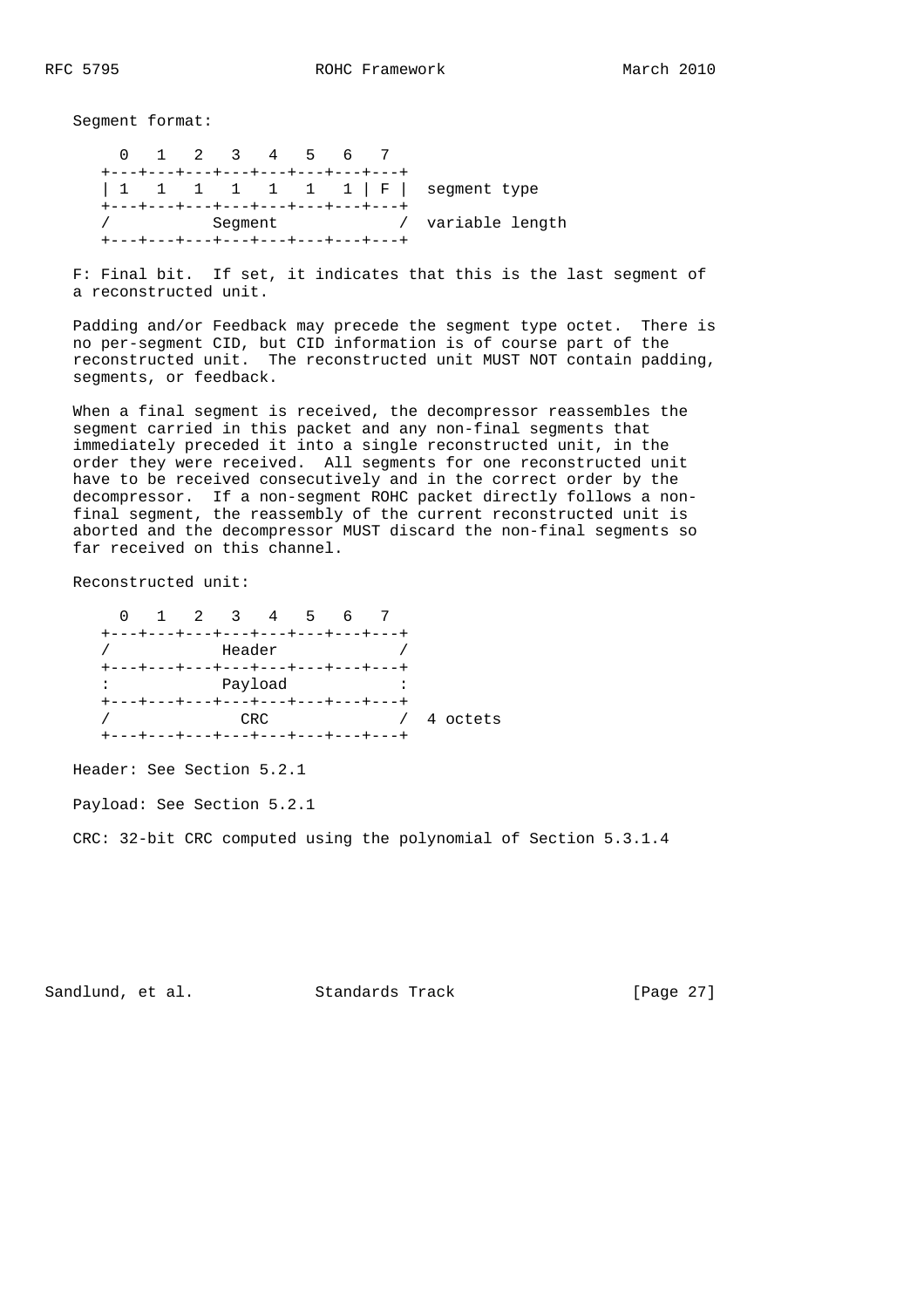If the reconstructed unit is 4 octets or less, or if the CRC fails, or if it is larger than the channel parameter MRRU (see Section 5.1.2), the reconstructed unit MUST be discarded by the decompressor. If the CRC succeeds, the reconstructed unit can be further processed.

5.3. General Encoding Methods

5.3.1. Header Compression CRCs, Coverage, and Polynomials

 This section describes how to calculate the CRCs used by ROHC. For all CRCs, the algorithm used to calculate the CRC is the same as the one used in [RFC1662], defined in Appendix A of this document, with the polynomials specified in subsequent sections.

5.3.1.1. 8-bit CRC in IR and IR-DYN Headers

 The coverage for the 8-bit CRC in the IR and IR-DYN headers is profile-dependent, but it MUST cover at least the initial part of the header ending with the Profile field, including the CID or an Add-CID octet. Feedback and padding are not part of Header (Section 5.2.1) and are thus not included in the CRC calculation. As a rule of thumb for profile specifications, any other information that initializes the decompressor context SHOULD also be covered by a CRC.

 More specifically, the 8-bit CRC does not cover only and entirely the original uncompressed header; therefore, it does not provide the means for the decompressor to verify a decompression attempt, or the means to verify the correctness of the entire decompressor context. However, when successful, it does provide enough robustness for the decompressor to update its context with the information carried within the IR or the IR-DYN header.

The CRC polynomial for the 8-bit CRC is:

 $C(x) = 1 + x + x^2 + x^8$ 

 When computing the CRC, the CRC field in the header is set to zero, and the initial content of the CRC register is set to all 1's.

5.3.1.2. 3-bit CRC in Compressed Headers

 The 3-bit CRC in compressed headers is calculated over all octets of the entire original header, before compression, in the following manner.

The initial content of the CRC register is set to all 1's.

Sandlund, et al. Standards Track [Page 28]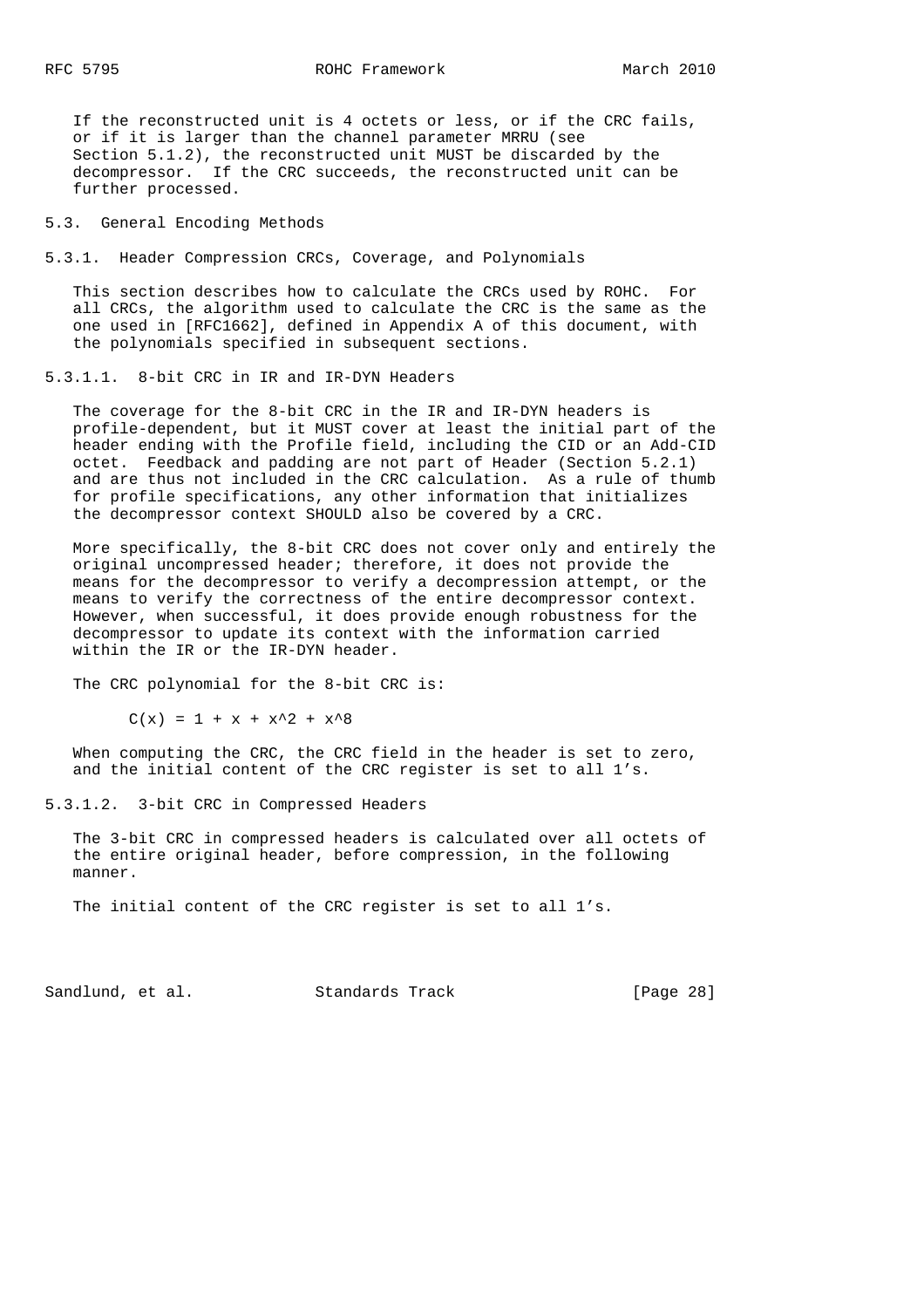The polynomial for the 3-bit CRC is:

 $C(x) = 1 + x + x^3$ 

 The purpose of the 3-bit CRC is to provide the means for the decompressor to verify the outcome of a decompression attempt for small compressed headers, and to detect context damage based on aggregated probability over a number of decompression attempts. However, it is too weak to provide enough success guarantees from the decompression of one single header. Therefore, compressed headers carrying a 3-bit CRC are normally not suitable to perform context repairs at the decompressor; hence, profiles should refrain from allowing decompression of such a header when some or the entire decompressor context is assumed invalid.

5.3.1.3. 7-bit CRC in Compressed Headers

 The 7-bit CRC in compressed headers is calculated over all octets of the entire original header, before compression, in the following manner.

The initial content of the CRC register is set to all 1's.

The polynomial for the 7-bit CRC is:

 $C(x) = 1 + x + x^2 + x^3 + x^6 + x^7$ 

 The purpose of the 7-bit CRC is to provide the means for the decompressor to verify the outcome of a decompression attempt for a larger compressed header, and to provide enough protection to validate a context repair at the decompressor. The 7-bit CRC is strong enough to assume a repair to be successful from the decompression of one single header; hence, profiles may allow decompression of a header carrying a 7-bit CRC when some of the decompressor context is assumed invalid.

5.3.1.4. 32-bit Segmentation CRC

 The 32-bit CRC is used by the segmentation scheme to verify the reconstructed unit, and it is thus calculated over the segmented unit, i.e., over the Header and the Payload fields of the ROHC packet.

The initial content of the CRC register is set to all 1's.

Sandlund, et al. Standards Track [Page 29]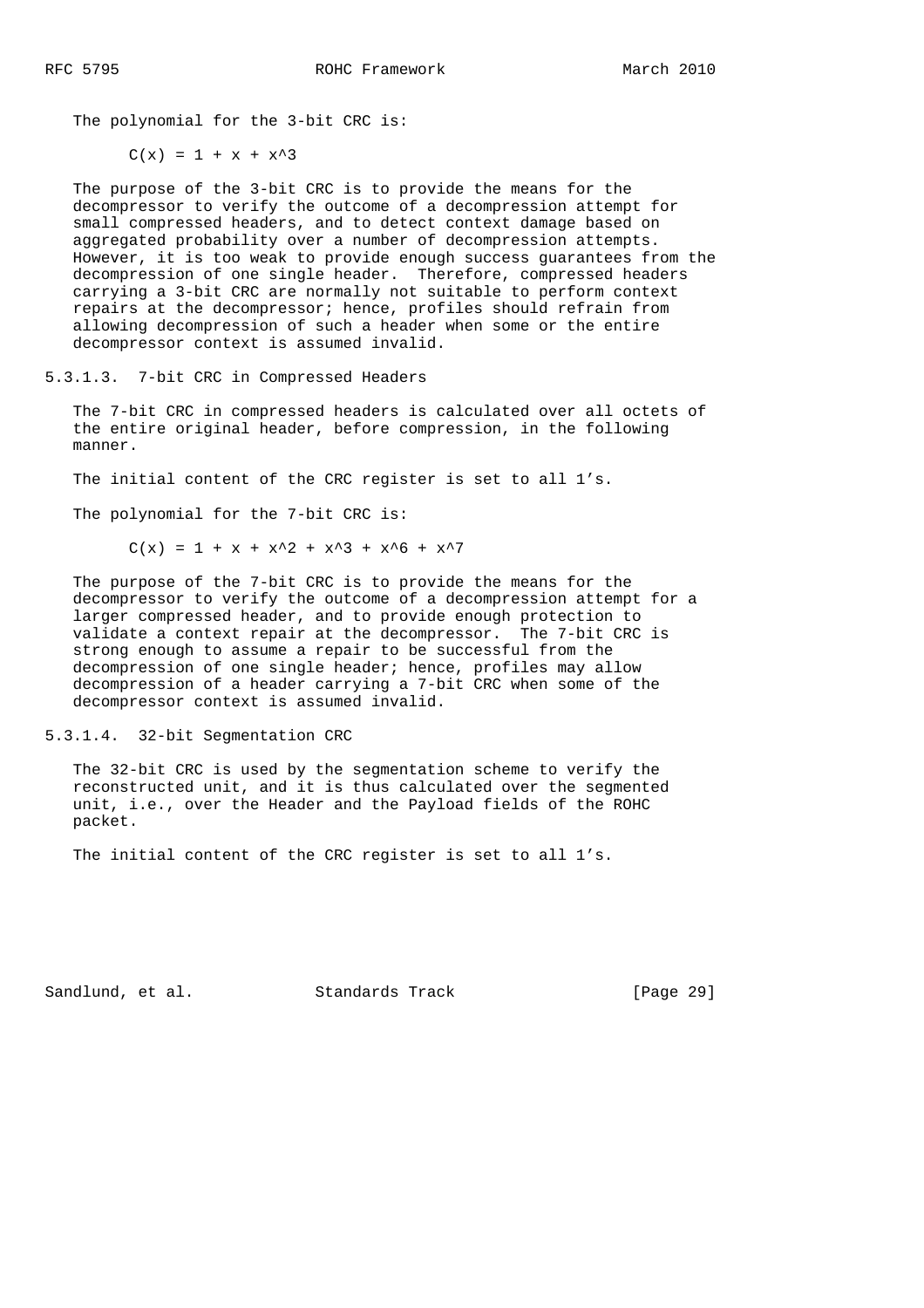The polynomial for the 32-bit CRC is:

 $C(x) = x^0 + x^1 + x^2 + x^2 + x^4 + x^5 + x^7 + x^8 + x^10 +$  $x^211 + x^212 + x^216 + x^22 + x^23 + x^246 + x^332$ 

The purpose of the 32-bit CRC is to verify the reconstructed unit.

### 5.3.2. Self-Describing Variable-Length Values

 The values of many fields and compression parameters can vary widely. To optimize the transfer of such values, a variable number of octets are used to encode them. The first few bits of the first octet determine the number of octets used:

 First bit is 0: 1 octet. 7 bits transferred. Up to 127 decimal. Encoded octets in hexadecimal: 00 to 7F

 First bits are 10: 2 octets. 14 bits transferred. Up to 16 383 decimal. Encoded octets in hexadecimal: 80 00 to BF FF

- First bits are 110: 3 octets. 21 bits transferred. Up to 2 097 151 decimal. Encoded octets in hexadecimal: C0 00 00 to DF FF FF
- First bits are 111: 4 octets. 29 bits transferred. Up to 536 870 911 decimal. Encoded octets in hexadecimal: E0 00 00 00 to FF FF FF FF
- 5.4. ROHC UNCOMPRESSED -- No Compression (Profile 0x0000)

 This section describes the uncompressed ROHC profile. The profile identifier for this profile is 0x0000.

 Profile 0x0000 provides a way to send IP packets without compressing them. This can be used for any packet for which a compression profile is not available in the set of profiles supported by the ROHC channel, or for which compression is not desirable for some reason.

Sandlund, et al. Standards Track [Page 30]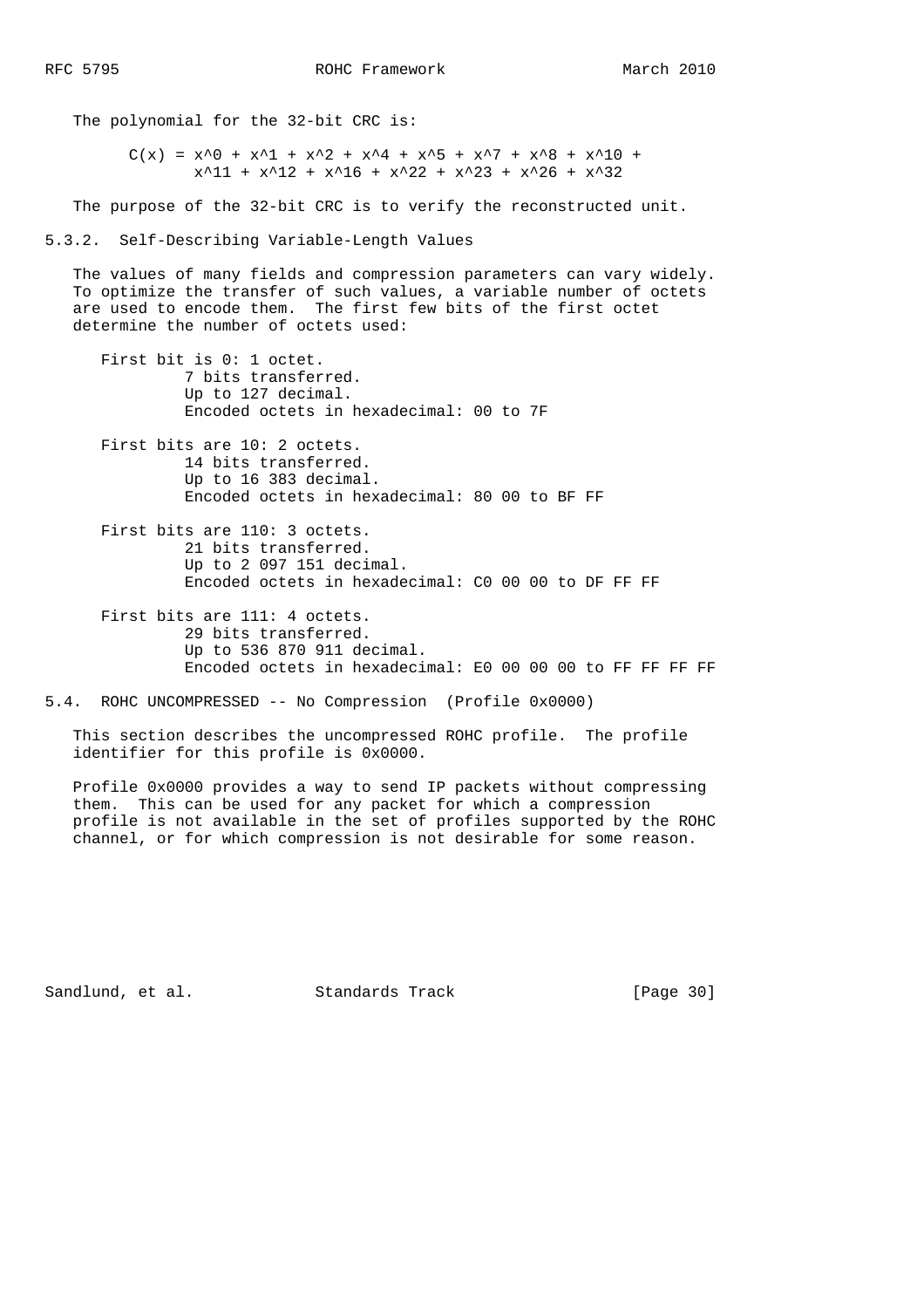RFC 5795 ROHC Framework March 2010

 After initialization, the only overhead for sending packets using Profile 0x0000 is the size of the CID. When uncompressed packets are frequent, Profile 0x0000 should be associated with a CID the size of zero or one octet. Profile 0x0000 SHOULD be associated with at most one CID.

# 5.4.1. IR Packet

 The initialization and refresh packet (IR packet) for Profile 0x0000 has the following Header format:

 0 1 2 3 4 5 6 7 ---- --- --- --- --- --- --- --- --- : Add-CID octet : if for small CIDs and (CID != 0) +---+---+---+---+---+---+---+---+ | 1 1 1 1 1 1 0 | res| +---+---+---+---+---+---+---+---+  $\mathcal{L}^{\mathcal{L}}(\mathcal{L}^{\mathcal{L}}(\mathcal{L}^{\mathcal{L}}(\mathcal{L}^{\mathcal{L}}(\mathcal{L}^{\mathcal{L}}(\mathcal{L}^{\mathcal{L}}(\mathcal{L}^{\mathcal{L}}(\mathcal{L}^{\mathcal{L}}(\mathcal{L}^{\mathcal{L}}(\mathcal{L}^{\mathcal{L}}(\mathcal{L}^{\mathcal{L}}(\mathcal{L}^{\mathcal{L}}(\mathcal{L}^{\mathcal{L}}(\mathcal{L}^{\mathcal{L}}(\mathcal{L}^{\mathcal{L}}(\mathcal{L}^{\mathcal{L}}(\mathcal{L}^{\mathcal{L$  / 0-2 octets of CID info / 1-2 octets if for large CIDs the state of the state of the state of the state of the state of the state of +---+---+---+---+---+---+---+---+ | Profile = 0x00 | 1 octet +---+---+---+---+---+---+---+---+ | CRC | 1 octet +---+---+---+---+---+---+---+---+

 res: MUST be set to zero; otherwise, the decompressor MUST discard the packet.

Profile: 0x00

 CRC: 8-bit CRC, computed using the polynomial of Section 5.3.1.1. The CRC covers the first octet of the IR Header through the Profile octet of the IR Header, i.e., it does not cover the CRC itself. Neither does it cover any preceding Padding or Feedback, nor the Payload.

For the IR packet, Payload has the following format:

|           | : (optional)    |
|-----------|-----------------|
| IP packet | variable length |
|           |                 |
|           |                 |

 IP packet: An uncompressed IP packet may be included in the IR packet. The decompressor determines if the IP packet is present by considering the length of the IR packet.

Sandlund, et al. Standards Track [Page 31]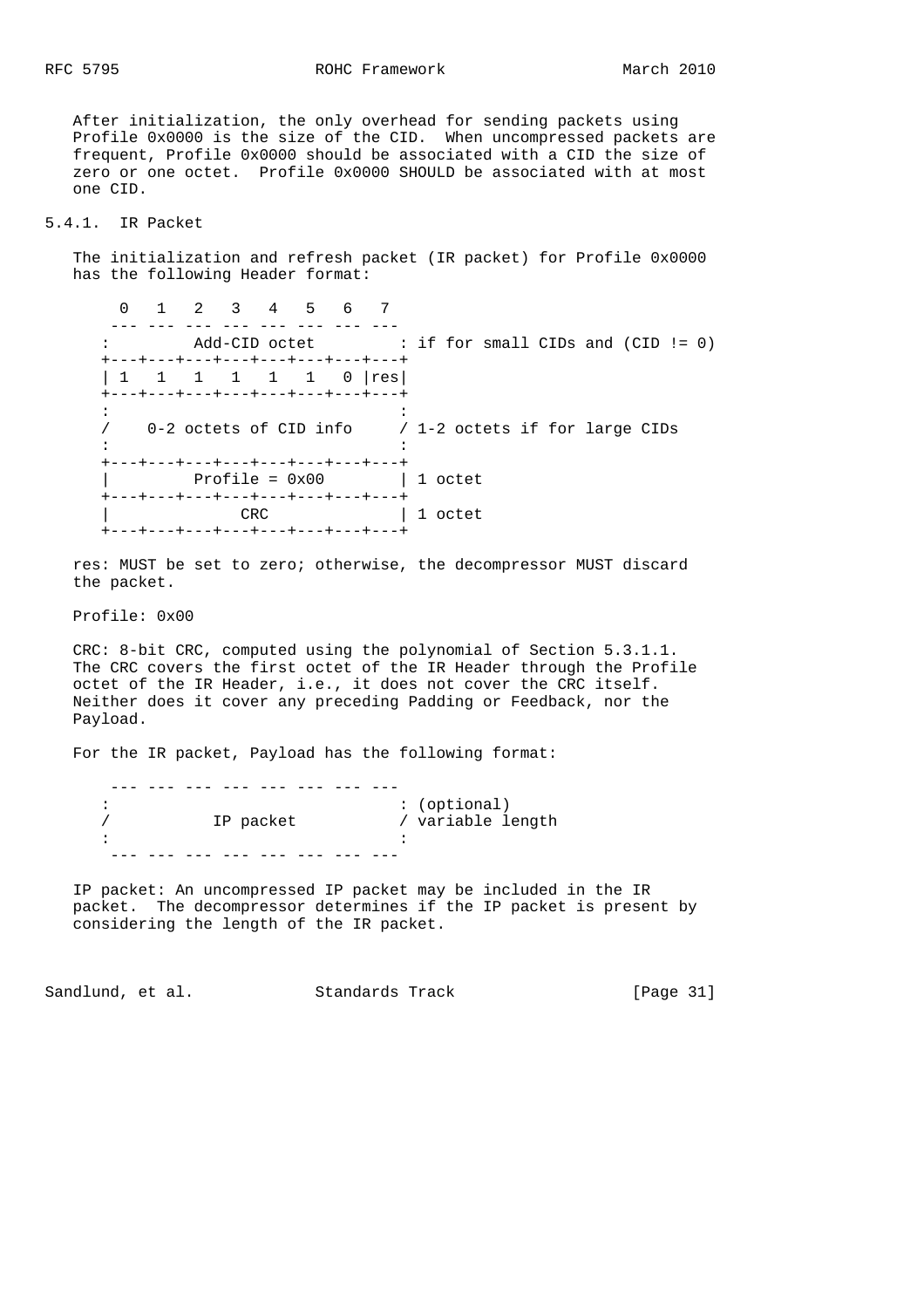### 5.4.2. Normal Packet

 A Normal packet is a normal IP packet plus CID information. For the Normal Packet, the following format corresponds to the Header and Payload (as defined in Section 5.2.1):

 0 1 2 3 4 5 6 7 ---- --- --- --- --- --- --- --- --- : Add-CID octet : if for small CIDs and (CID != 0) +---+---+---+---+---+---+---+---+ | first octet of IP packet +---+---+---+---+---+---+---+---+  $\mathcal{L}^{\mathcal{L}}(\mathcal{L}^{\mathcal{L}}(\mathcal{L}^{\mathcal{L}}(\mathcal{L}^{\mathcal{L}}(\mathcal{L}^{\mathcal{L}}(\mathcal{L}^{\mathcal{L}}(\mathcal{L}^{\mathcal{L}}(\mathcal{L}^{\mathcal{L}}(\mathcal{L}^{\mathcal{L}}(\mathcal{L}^{\mathcal{L}}(\mathcal{L}^{\mathcal{L}}(\mathcal{L}^{\mathcal{L}}(\mathcal{L}^{\mathcal{L}}(\mathcal{L}^{\mathcal{L}}(\mathcal{L}^{\mathcal{L}}(\mathcal{L}^{\mathcal{L}}(\mathcal{L}^{\mathcal{L$  / 0-2 octets of CID info / 1-2 octets if for large CIDs  $\mathcal{L}^{\mathcal{L}}(\mathcal{L}^{\mathcal{L}}(\mathcal{L}^{\mathcal{L}}(\mathcal{L}^{\mathcal{L}}(\mathcal{L}^{\mathcal{L}}(\mathcal{L}^{\mathcal{L}}(\mathcal{L}^{\mathcal{L}}(\mathcal{L}^{\mathcal{L}}(\mathcal{L}^{\mathcal{L}}(\mathcal{L}^{\mathcal{L}}(\mathcal{L}^{\mathcal{L}}(\mathcal{L}^{\mathcal{L}}(\mathcal{L}^{\mathcal{L}}(\mathcal{L}^{\mathcal{L}}(\mathcal{L}^{\mathcal{L}}(\mathcal{L}^{\mathcal{L}}(\mathcal{L}^{\mathcal{L$  +---+---+---+---+---+---+---+---+ | | / rest of IP packet / variable length | | +---+---+---+---+---+---+---+---+

 Note that the first octet of the IP packet starts with the bit pattern 0100 (IPv4) or 0110 (IPv6). This does not conflict with any reserved packet types.

 When the channel uses small CIDs, and profile 0x0000 is associated with a CID > 0, an Add-CID octet precedes the IP packet. When the channel uses large CIDs, the CID is placed so that it starts at the second octet of the combined Header/Payload format above.

 A Normal Packet may carry Padding and/or Feedback as any other ROHC packet, preceding the combined Header/Payload.

## 5.4.3. Context Initialization

 The compressor initializes the static context associated with the UNCOMPRESSED profile by sending IR packets (see Section 5.4.1). During context initialization, it is RECOMMENDED that the compressor sends IR packets until it is reasonably confident that the decompressor has successfully received at least one IR packet. For example, this confidence can be based on feedback from the decompressor, or on knowledge of the characteristics of the link.

 The compressor SHOULD periodically transmit IR packets for a context associated with the UNCOMPRESSED profile, at least until it receives feedback from the decompressor for that context. The compressor MAY stop the periodic sending of IR packets once it has received feedback.

Sandlund, et al. Standards Track [Page 32]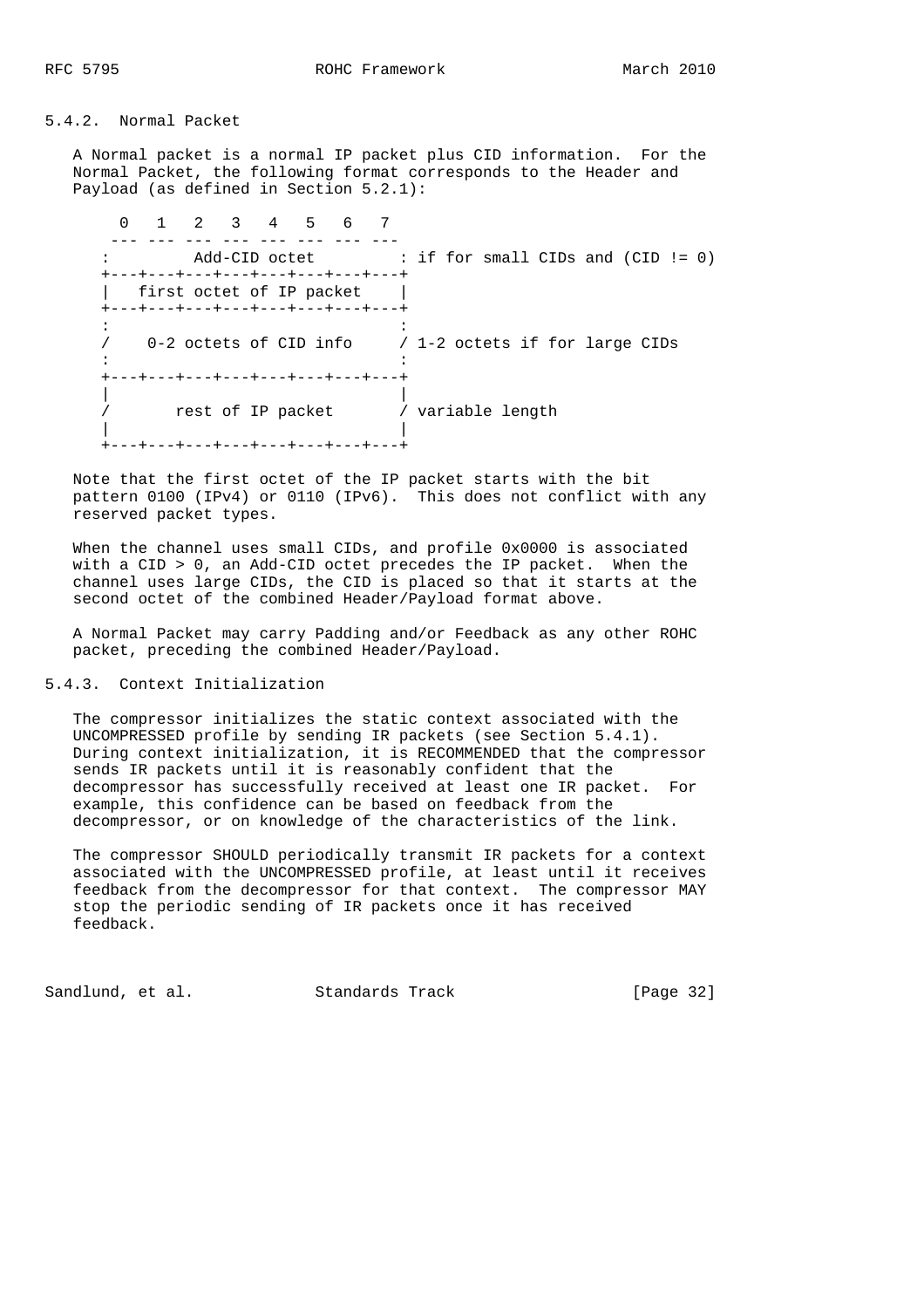# 5.4.4. Decompressor Operation

 When an IR packet is received, the decompressor first validates its header using the 8-bit CRC.

- o If the header fails validation, the decompressor MUST NOT deliver the IP packet to upper layers.
- o If the header is successfully validated, the decompressor
	- 1. initializes the context if it has no valid context for the given CID already associated to the specified profile,
	- 2. delivers the IP packet to upper layers if present,
	- 3. MAY send an ACK.

 When any other packet is received while the decompressor has no context, it is discarded without further action.

 When a Normal packet is received and the decompressor has a valid context, the IP packet is extracted and delivered to upper layers.

5.4.5. Feedback

 The only kind of feedback defined by Profile 0x0000 is ACK, using the FEEDBACK-1 format of Section 5.2.4.1, where the value of the profile specific octet in the FEEDBACK-1 is 0 (zero). The FEEDBACK-2 format is thus not defined for Profile 0x0000.

6. Overview of a ROHC Profile (Informative)

 The ROHC protocol consists of a framework part and a profile part. The framework defines the mechanisms common to all profiles, while the profile defines the compression algorithm and profile-specific packet formats.

 Section 5 specifies the details of the ROHC framework. This section provides an informative overview of the elements that make a profile specification. The normative specification of individual profiles is outside the scope of this document.

 A ROHC profile defines the elements that build up the compression protocol. A ROHC profile consists of:

Sandlund, et al. Standards Track [Page 33]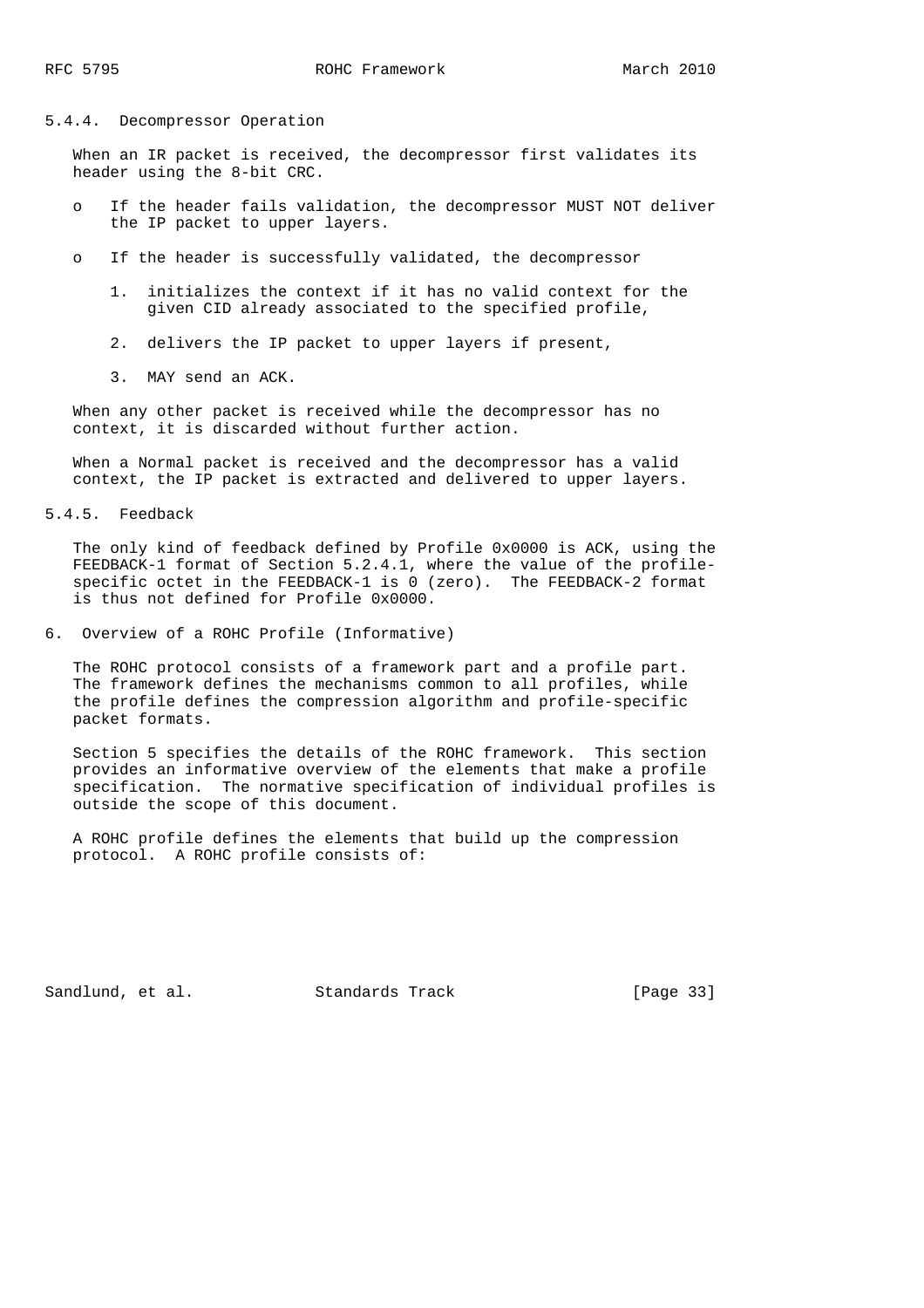Packet formats:

o Bits-on-the-wire

 The profile defines the layout of the bits for profile-specific packet types that it defines, and for the profile-specific parts of packet types common to all profiles (e.g., IR and IR- DYN).

o Field encodings

 Bits and groups of bits from the packet format layout, referred to as Compressed fields, represent the result of an encoding method specific for that compressed field within a specific packet format. The profile defines these encoding methods.

o Updating properties

 The profile-specific packet formats may update the state of the decompressor, and may do so in different ways. The profile defines how individual profile-specific fields, or entire profile-specific packet types, update the decompressor context.

o Verification

 Packets that update the state of the decompressor are verified to prevent incorrect updates to the decompressor context. The profile defines the mechanisms used to verify the decompression of a packet.

Context management:

o Robustness logic

 Packets may be lost or reordered between the compressor and the decompressor. The profile defines mechanisms to minimize the impacts of such events and prevent damage propagation.

o Repair mechanism

 Despite the robustness logic, impairment events may still lead to decompression failure(s), and even to context damage at the decompressor. The profile defines context repair mechanisms, including feedback logic if used.

Sandlund, et al. Standards Track [Page 34]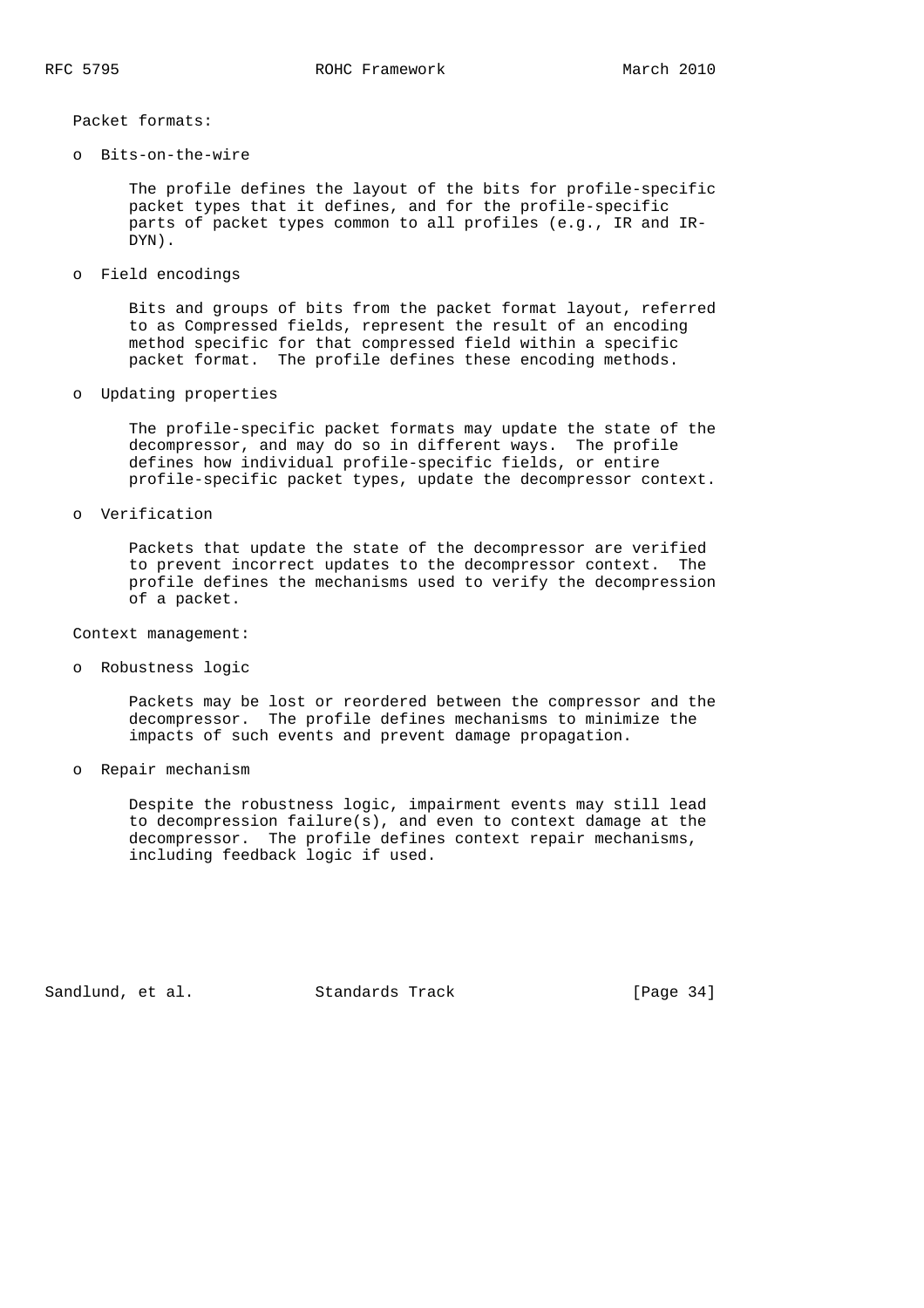## 7. Acknowledgments

 The authors would like to acknowledge all who have contributed to previous ROHC work, and especially to the authors of RFC 3095 [RFC3095], which is the technical basis for this document. Thanks also to the various individuals who contributed to the RFC 3095 corrections and clarifications document [RFC4815], from which technical contents, when applicable, have been incorporated into this document. Thanks to Jani Juvan for discovering an inconsistency between the feedback structure described in [RFC4995] and the one described in [RFC3095], which made this update to [RFC4995] necessary.

 Committed WG document reviewers were Carl Knutsson, Biplab Sarkar, and Robert Stangarone, who reviewed the document during working group last calls. Additional thanks to Bert Wijnen and Brian Carpenter for comments during IETF Last Call.

### 8. IANA Considerations

 An IANA registry for "RObust Header Compression (ROHC) Profile Identifiers" [ROHC-ids] was created by RFC 3095 [RFC3095]. The assignment policy, as outlined by RFC 3095, is the following:

 The ROHC profile identifier is a non-negative integer. In many negotiation protocols, it will be represented as a 16-bit value. Due to the way the profile identifier is abbreviated in ROHC packets, the 8 LSBs of the profile identifier have a special significance: Two profile identifiers with identical 8 LSBs should be assigned only if the higher-numbered one is intended to supersede the lower-numbered one. To highlight this relationship, profile identifiers should be given in hexadecimal (for example, as in 0x1234, which would supersede 0x0A34).

 Following the policies outlined in [RFC5226], the IANA policy for assigning new values for the profile identifier is Specification Required: values and their meanings must be documented in an RFC or in some other permanent and readily available reference, in sufficient detail that interoperability between independent implementations is possible. In the 8 LSBs, the range 0 to 127 is reserved for IETF standard-track specifications; the range 128 to 254 is available for other specifications that meet this requirement (such as Informational RFCs). The LSB value 255 is reserved for future extensibility of the present specification.

Sandlund, et al. Standards Track [Page 35]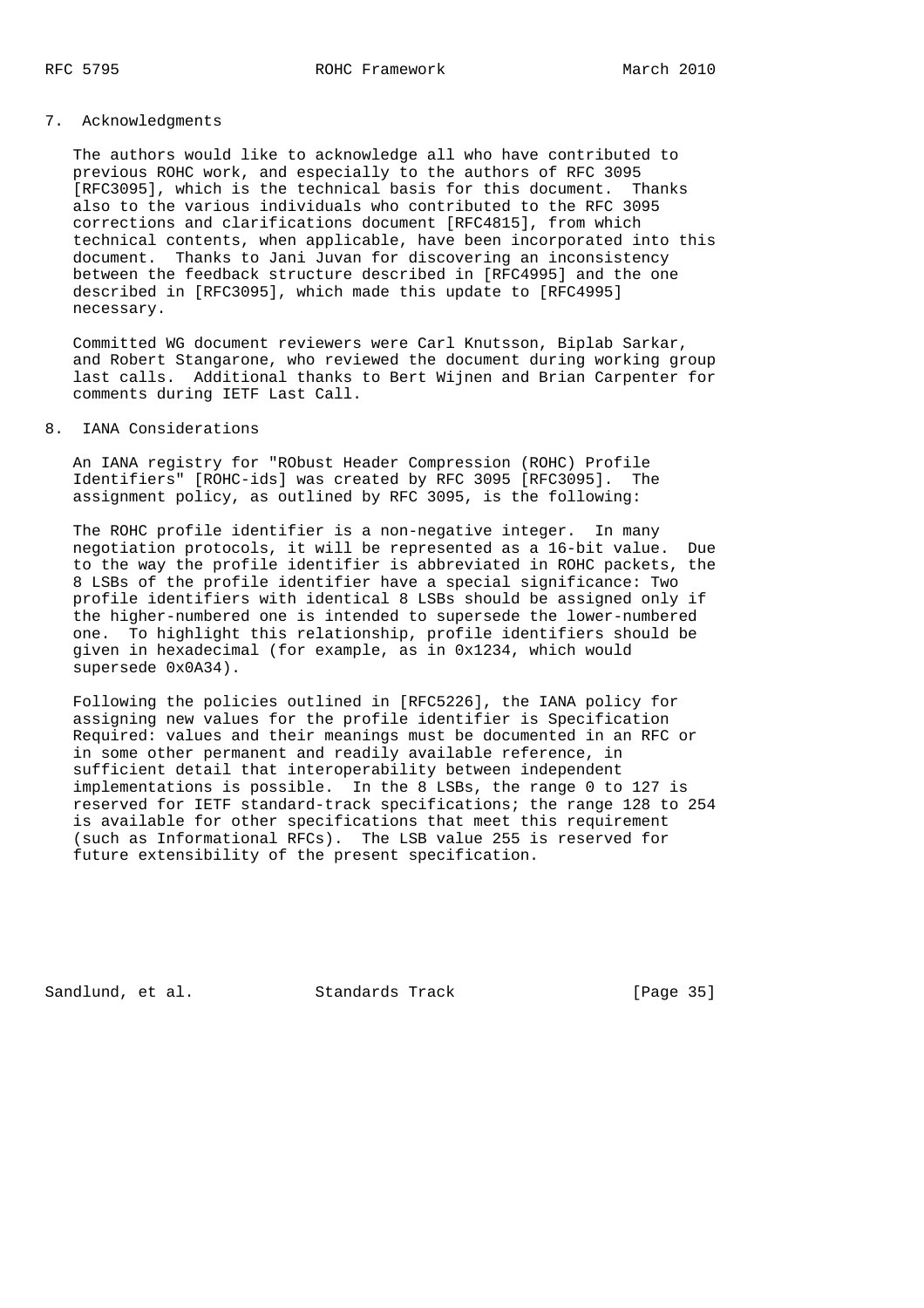The following profile identifiers have so far been allocated:

| Profile Identifier | Usage                | Reference |
|--------------------|----------------------|-----------|
|                    |                      |           |
| 0x0000             | ROHC uncompressed    | RFC 5795  |
| 0x0001             | ROHC RTP             | RFC 3095  |
| $0 \times 0002$    | ROHC UDP             | RFC 3095  |
| 0x0003             | ROHC ESP             | RFC 3095  |
| 0x0004             | ROHC IP              | RFC 3843  |
| 0x0005             | ROHC LLA             | RFC 3242  |
| 0x0105             | ROHC LLA with R-mode | RFC 3408  |
| 0x0006             | ROHC TCP             | RFC 4996  |
| 0x0007             | ROHC RTP/UDP-Lite    | RFC 4019  |
| $0 \times 0008$    | ROHC UDP-Lite        | RFC 4019  |
| $0 \times 0101$    | ROHCV2 RTP           | RFC 5225  |
| 0x0102             | ROHCV2 UDP           | RFC 5225  |
| 0x0103             | ROHCV2 ESP           | RFC 5225  |
| 0x0104             | ROHCV2 IP            | RFC 5225  |
| 0x0107             | ROHCv2 RTP/UDP-Lite  | RFC 5225  |
| 0x0108             | ROHCv2 UDP-Lite      | RFC 5225  |
|                    |                      |           |

 New profiles will need new identifiers to be assigned by the IANA, but this document does not require any additional IANA action.

#### 9. Security Considerations

 Because encryption eliminates the redundancy that header compression schemes try to exploit, there is some inducement to forego encryption of headers in order to enable operation over low-bandwidth links.

 A malfunctioning or malicious header compressor could cause the header decompressor to reconstitute packets that do not match the original packets but still have valid headers and possibly also valid transport checksums. Such corruption may be detected with end-to-end authentication and integrity mechanisms, which will not be affected by the compression. Moreover, the ROHC header compression scheme uses an internal checksum for verification of reconstructed headers, which reduces the probability of producing decompressed headers not matching the original ones without this being noticed.

 Denial-of-service attacks are possible if an intruder can introduce, for example, bogus IR, IR-DYN, or feedback packets onto the link and thereby cause compression efficiency to be reduced. However, an intruder having the ability to inject arbitrary packets at the link layer in this manner raises additional security issues that dwarf those related to the use of header compression.

Sandlund, et al. Standards Track [Page 36]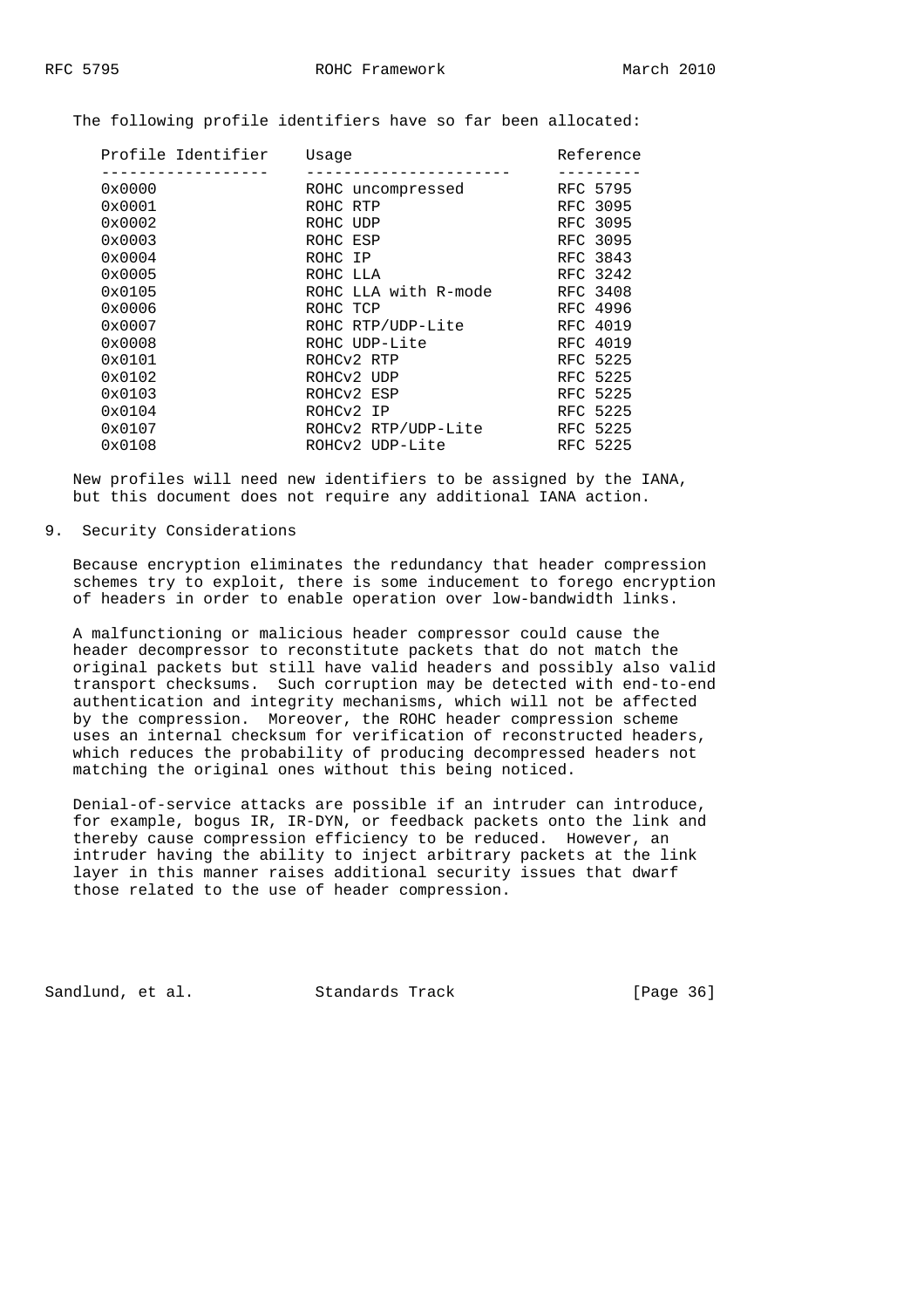#### 10. References

- 10.1. Normative References
	- [RFC2119] Bradner, S., "Key words for use in RFCs to Indicate Requirement Levels", BCP 14, RFC 2119, March 1997.

### 10.2. Informative References

- [CRTP-eval] Degermark, M., Hannu, H., Jonsson, L., and K. Svanbro, ""Evaluation of CRTP Performance over Cellular Radio Networks", IEEE Personal Communication Magazine, Volume 7, number 4, pp. 20-25, August 2000.", 2000.
- [RFC0768] Postel, J., "User Datagram Protocol", STD 6, RFC 768, August 1980.
- [RFC0791] Postel, J., "Internet Protocol", STD 5, RFC 791, September 1981.
- [RFC0793] Postel, J., "Transmission Control Protocol", STD 7, RFC 793, September 1981.
- [RFC1144] Jacobson, V., "Compressing TCP/IP headers for low-speed serial links", RFC 1144, February 1990.
	- [RFC1662] Simpson, W., "PPP in HDLC-like Framing", STD 51, RFC 1662, July 1994.
	- [RFC2460] Deering, S. and R. Hinden, "Internet Protocol, Version 6 (IPv6) Specification", RFC 2460, December 1998.
	- [RFC2507] Degermark, M., Nordgren, B., and S. Pink, "IP Header Compression", RFC 2507, February 1999.
	- [RFC2508] Casner, S. and V. Jacobson, "Compressing IP/UDP/RTP Headers for Low-Speed Serial Links", RFC 2508, February 1999.
	- [RFC3095] Bormann, C., Burmeister, C., Degermark, M., Fukushima, H., Hannu, H., Jonsson, L-E., Hakenberg, R., Koren, T., Le, K., Liu, Z., Martensson, A., Miyazaki, A., Svanbro, K., Wiebke, T., Yoshimura, T., and H. Zheng, "RObust Header Compression (ROHC): Framework and four profiles: RTP, UDP, ESP, and uncompressed", RFC 3095, July 2001.
	- [RFC3096] Degermark, M., "Requirements for robust IP/UDP/RTP header compression", RFC 3096, July 2001.

Sandlund, et al. Standards Track [Page 37]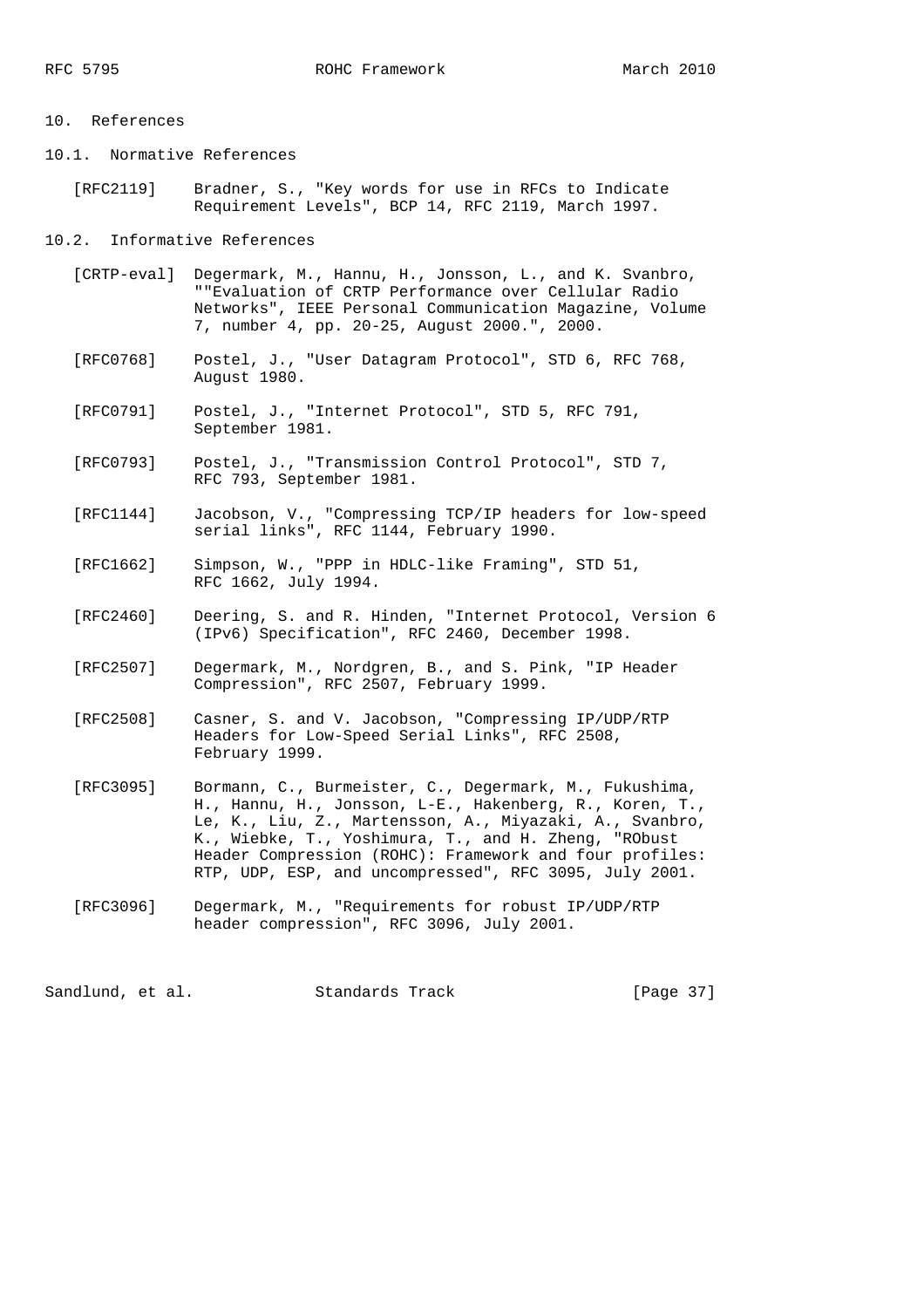- [RFC3241] Bormann, C., "Robust Header Compression (ROHC) over PPP", RFC 3241, April 2002.
- [RFC3545] Koren, T., Casner, S., Geevarghese, J., Thompson, B., and P. Ruddy, "Enhanced Compressed RTP (CRTP) for Links with High Delay, Packet Loss and Reordering", RFC 3545, July 2003.
- [RFC3550] Schulzrinne, H., Casner, S., Frederick, R., and V. Jacobson, "RTP: A Transport Protocol for Real-Time Applications", STD 64, RFC 3550, July 2003.
- [RFC3759] Jonsson, L-E., "RObust Header Compression (ROHC): Terminology and Channel Mapping Examples", RFC 3759, April 2004.
- [RFC4224] Pelletier, G., Jonsson, L-E., and K. Sandlund, "RObust Header Compression (ROHC): ROHC over Channels That Can Reorder Packets", RFC 4224, January 2006.
- [RFC4815] Jonsson, L-E., Sandlund, K., Pelletier, G., and P. Kremer, "RObust Header Compression (ROHC): Corrections and Clarifications to RFC 3095", RFC 4815, February 2007.
- [RFC4995] Jonsson, L-E., Pelletier, G., and K. Sandlund, "The RObust Header Compression (ROHC) Framework", RFC 4995, July 2007.
- [RFC4996] Pelletier, G., Sandlund, K., Jonsson, L-E., and M. West, "RObust Header Compression (ROHC): A Profile for TCP/IP (ROHC-TCP)", RFC 4996, July 2007.
- [RFC5225] Pelletier, G. and K. Sandlund, "RObust Header Compression Version 2 (ROHCv2): Profiles for RTP, UDP, IP, ESP and UDP-Lite", RFC 5225, April 2008.
- [RFC5226] Narten, T. and H. Alvestrand, "Guidelines for Writing an IANA Considerations Section in RFCs", BCP 26, RFC 5226, May 2008.
- [ROHC-ids] IANA, "RObust Header Compression (ROHC) Profile Identifiers", <http://www.iana.org>.

Sandlund, et al. Standards Track [Page 38]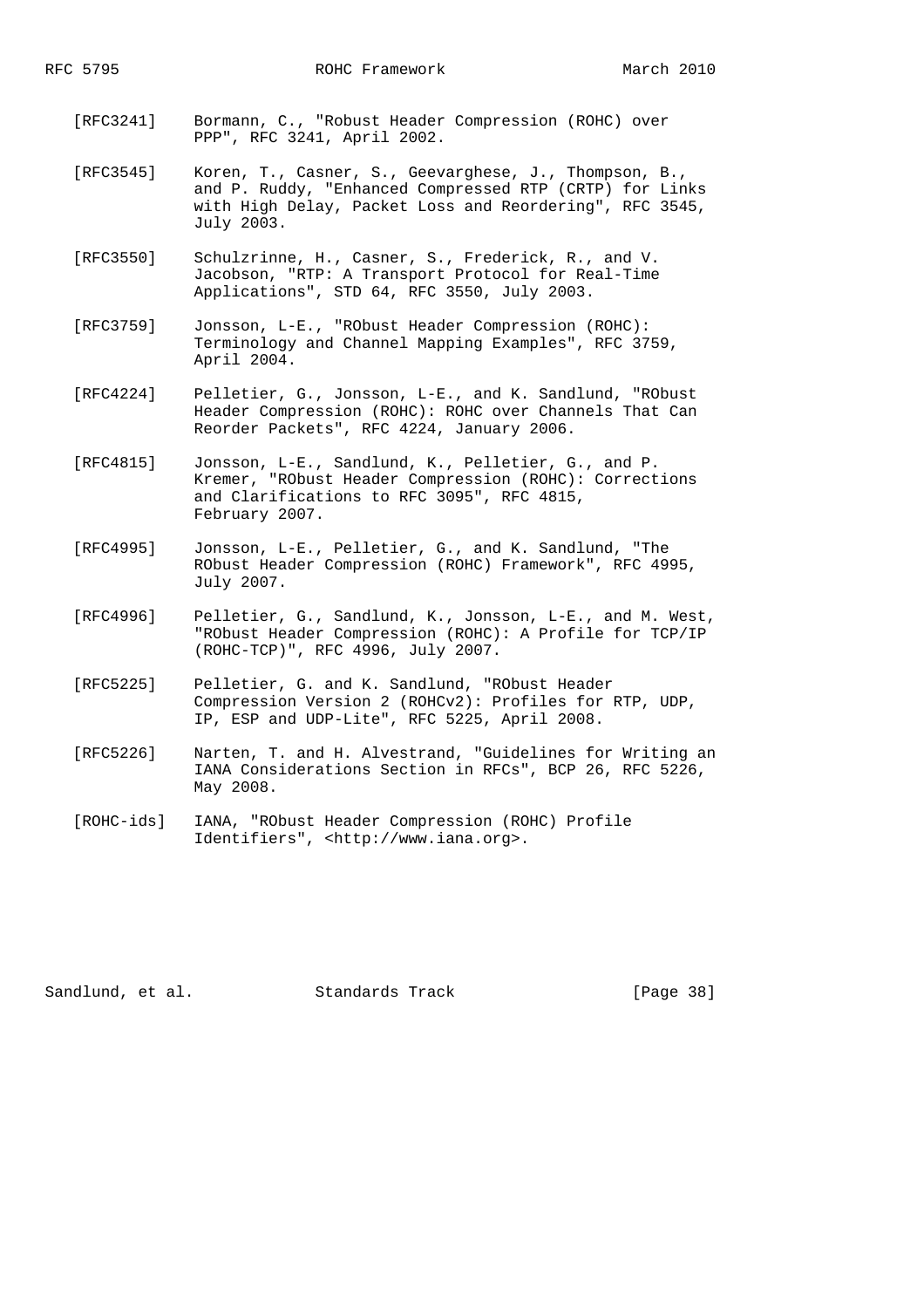```
Appendix A. CRC Algorithm
      #!/usr/bin/perl -w
    use strict;
    #=================================
    #
    # ROHC CRC demo - Carsten Bormann cabo@tzi.org 2001-08-02
    #
    # This little demo shows the four types of CRC in use in RFC 3095,
    # the specification for robust header compression. Type your data in
    # hexadecimal form and then press Control+D.
    #
    #---------------------------------
    #
    # utility
    #
    sub dump_bytes($) {
      my \,$x = shift;
        my $i;
       for (\xi i = 0; \xi i < length(\xi x); ) {
     printf("%02x ", ord(substr($x, $i, 1)));
     printf("\n") if (+\frac{1}{9} * 16 == 0);
       }
       printf("\n") if ($i $16 != 0);
    }
    #---------------------------------
    #
    # The CRC calculation algorithm.
    #
    sub do_crc($$$) {
        my $nbits = shift;
        my $poly = shift;
       my $string = shift;
       my \zetacrc = (\zetanbits == 32 ? 0xffffffff : (1 << \zetanbits) - 1);
       for (my \xi i = 0; \xi i < length(\xistring); ++\xi i) {
          my $byte = ord(substr($string, $i, 1));
         for( my $b = 0; $b < 8; $b++ ) {
            if (($crc & 1) ^ ($byte & 1)) {
             \text{Serc} \gg= 1; $crc ^= $poly;
             } else {
            \text{Serc} \gg= 1; }
            $byte \n>= 1; }
        }
```
Sandlund, et al. Standards Track [Page 39]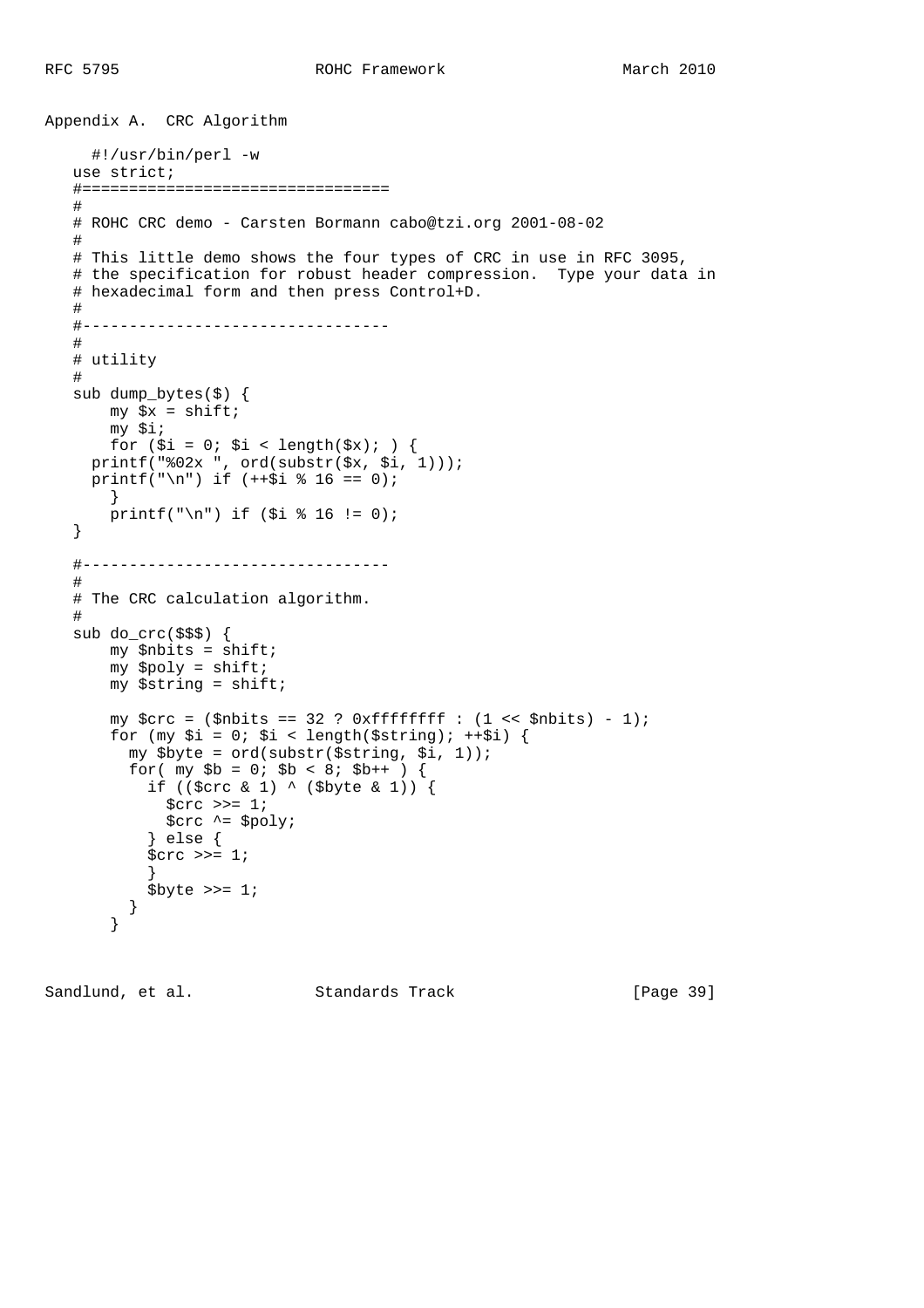```
 printf "%2d bits, ", $nbits;
    printf "CRC: %02x\n", $crc;
 }
 #---------------------------------
 #
 # Test harness
 #
s/ = undef;
\zeta_-=\langle\cdot\rangle; \qquad \qquad \# read until EOF
my $string = ""; # extract all that looks hex:s/([0-9a-fA-F][0-9a-fA-F])/$string = chr(hex($1)), ""/eq;
 dump_bytes($string);
 #---------------------------------
 #
 # 32-bit segmentation CRC
 # Note that the text implies this is complemented like for PPP
 # (this differs from 8, 7, and 3-bit CRC)
 #
# C(x) = x^0 + x^1 + x^2 + x^4 + x^5 + x^7 + x^8 + x^10 +# x^211 + x^212 + x^216 + x^222 + x^23 + x^226 + x^332 #
 do_crc(32, 0xedb88320, $string);
 #---------------------------------
 #
 # 8-bit IR/IR-DYN CRC
 #
# C(x) = x^0 + x^1 + x^2 + x^8 #
 do_crc(8, 0xe0, $string);
 #---------------------------------
 #
 # 7-bit FO/SO CRC
 #
# C(x) = x^0 + x^1 + x^2 + x^3 + x^3 + x^6 + x^7 #
 do_crc(7, 0x79, $string);
 #---------------------------------
 #
 # 3-bit FO/SO CRC
 #
# C(x) = x^0 + x^1 + x^3 #
 do_crc(3, 0x6, $string);
```
Sandlund, et al. Standards Track [Page 40]